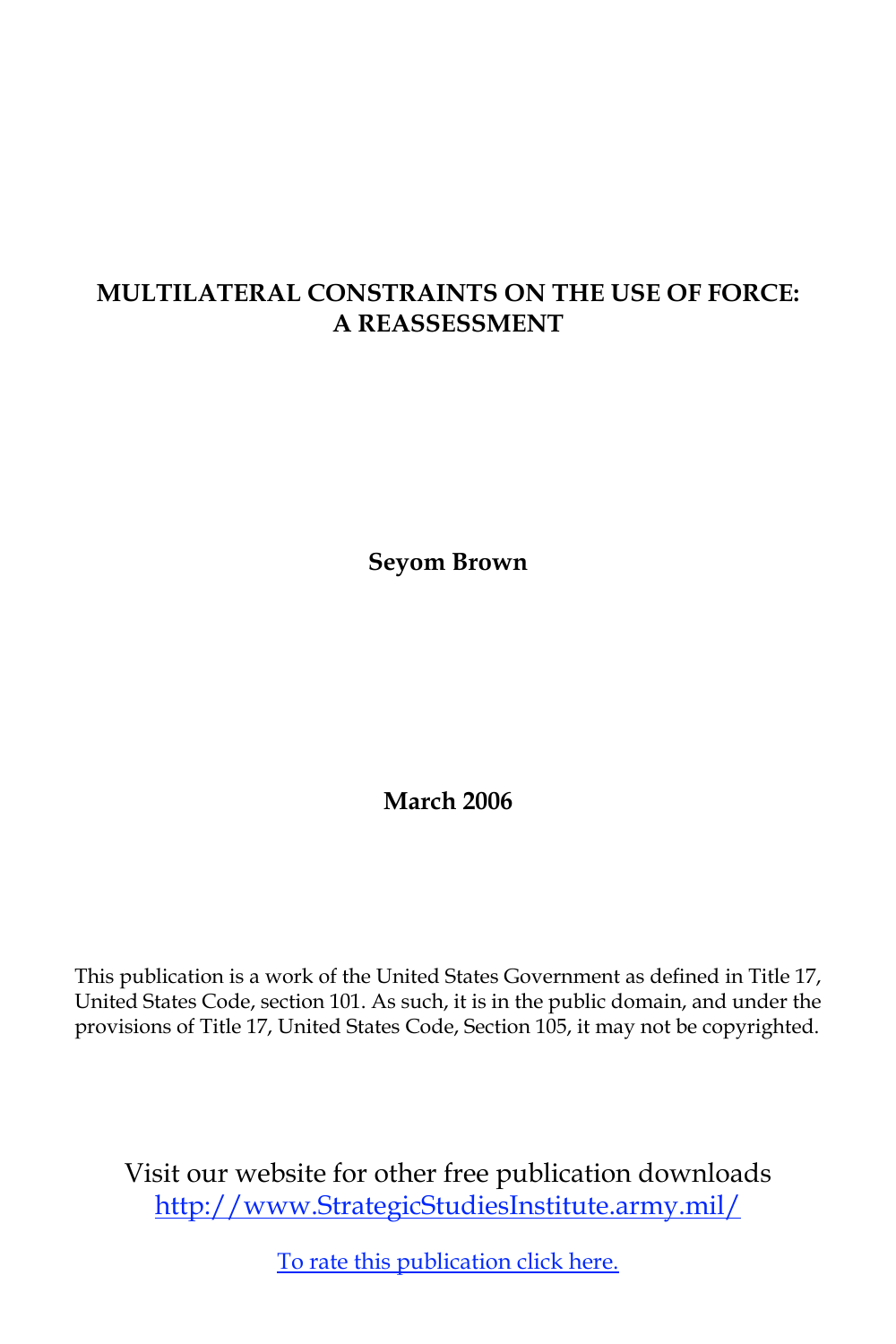The views expressed in this report are those of the author and do not necessarily reflect the official policy or position of the Department of the Army, the Department of Defense, or the U.S. Government. This report is cleared for public release; distribution is unlimited.

\*\*\*\*\*

Given the controversial nature of the inquiry, the author is particularly grateful to the following authorities on transatlantic relations for sharing, in candid discussions, their insights on many of the issues raised here: Benoit d'Aboville, Gunther Altenburg, Ronald D. Asmus, Owen R. Cote, Robert E. Hunter, John M. Koenig, Norman W. Ray, Benjamin Schreer, Simon Serfaty, Walther Stuetzle, and Hans W. Wiermann. The author also thanks the Strategic Studies Institute of the U.S. Army War College for their support of this project. The findings and recommendations in this monograph, however, should not be taken to represent the views of any of the individuals mentioned here or of the U.S. Army War College.

\*\*\*\*\*

This manuscript was funded by the U.S. Army War College External Research Associates Program. Information on this program is available on our website, *http:// www.StrategicStudiesInstitute.army.mil*, at the Publishing button.

\*\*\*\*\*

Comments pertaining to this report are invited and should be forwarded to: Director, Strategic Studies Institute, U.S. Army War College, 122 Forbes Ave, Carlisle, PA 17013-5244.

\*\*\*\*\*

All Strategic Studies Institute (SSI) monographs are available on the SSI homepage for electronic dissemination. Hard copies of this report also may be ordered from our homepage. SSI's homepage address is: *www.StrategicStudiesInstitute.army.mil*.

\*\*\*\*\*

The Strategic Studies Institute publishes a monthly e-mail newsletter to update the national security community on the research of our analysts, recent and forthcoming publications, and upcoming conferences sponsored by the Institute. Each newsletter also provides a strategic commentary by one of our research analysts. If you are interested in receiving this newsletter, please subscribe on our homepage at *www.Stra tegicStudiesInstitute.army.mil*/*newsletter/.*

ISBN 1-58487-231-4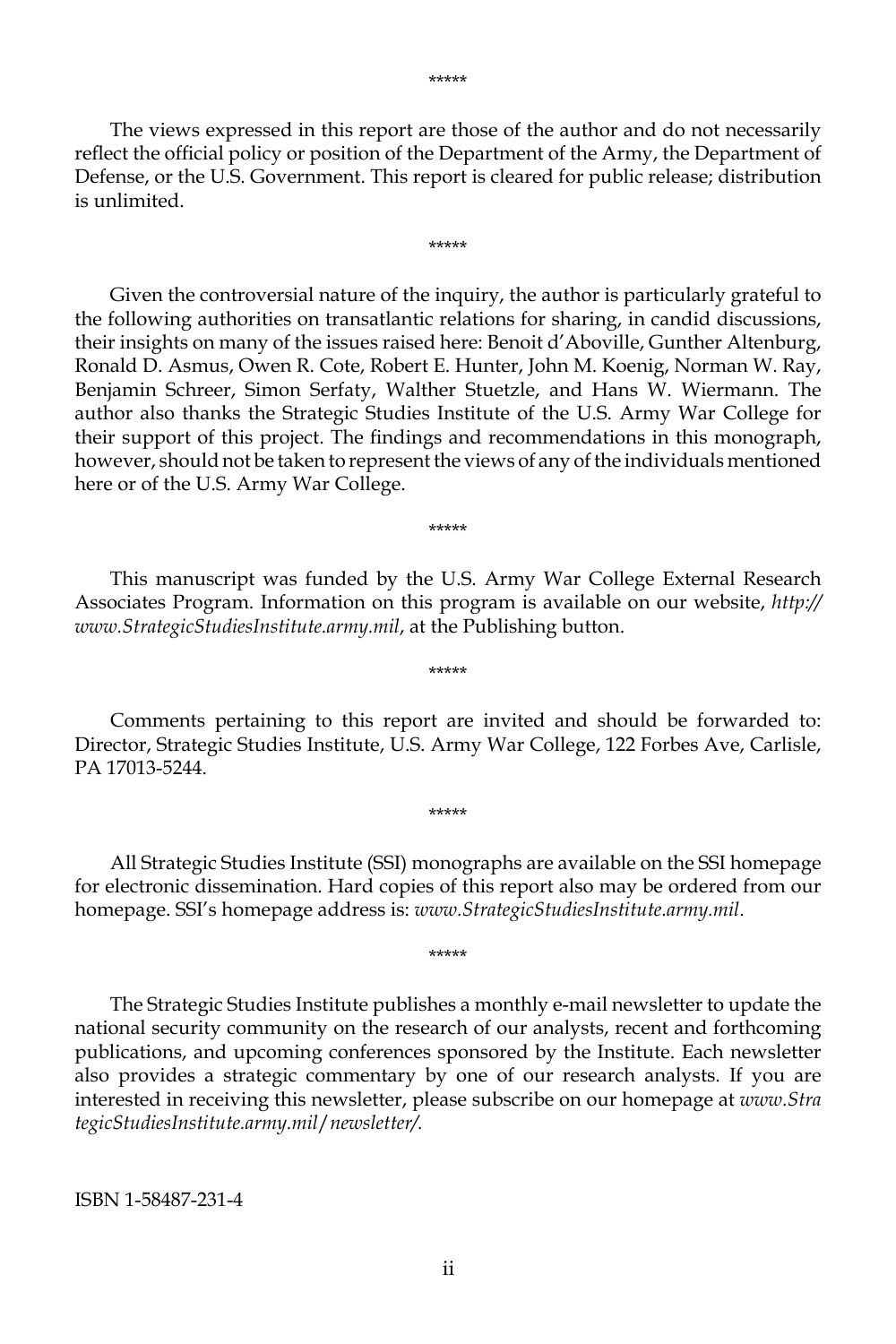#### **FOREWORD**

This inquiry has been conducted in the midst of increasing questioning by policymakers and scholars concerning the importance and role of alliances and other multilateral arrangements and legal norms affecting the use of force by the United States. Provoked in part by the transatlantic altercations surrounding Operation IRAQI FREEDOM, the questioning is driven by systemic developments—changes in the structure of world politics and changes in the shape of war—of which the Iraq-focused disputes were a symptom.

Together, the systemic political and military developments portend an era of decreased U.S. deference to and reliance on established multilateral institutions (especially the United Nations [UN] and the North Atlantic Treaty Organization [NATO]), and a decreased willingness to be bound by international treaties that can constrain U.S. flexibility in the development and application of military power. Yet an emulation by other countries of this trend in U.S. policy can undermine basic U.S. interests in moderating international anarchy, arresting the spread of weapons of mass destruction, and concerting international responses to terrorism.

Although much of the controversy over the extent to which U.S. security policy ought to be constrained by multilateralism revolves around the role of the UN, the focus of this monograph is on the future of NATO. Ironically, the difficulty of achieving a multilateral consensus in the Alliance can create more of a crisis than does the difficulty of generating an effective UN response to threats to international peace and security. NATO, after all, was supposed to be America's prime multilateral institution for obtaining legitimation and support of military action when the UN Security Council was paralyzed because of the veto. But as it has turned out, especially with the enlargement of NATO's membership, the ability of Washington to obtain a Brussels imprimatur for U.S-led multilateral military operations, let alone for its unilateral military actions, has become almost as hard as (and in some cases even harder than) obtaining UN endorsement. And whereas proposals to change the UN Security Council's voting rules have become a matter for open discourse among statespersons, such discourse with respect to the North Atlantic Council is shied away from as subversive of the ethos of the Alliance.

*Osaaff 9:* Kell

DOUGLAS C. LOVELACE, JR. Director Strategic Studies Institute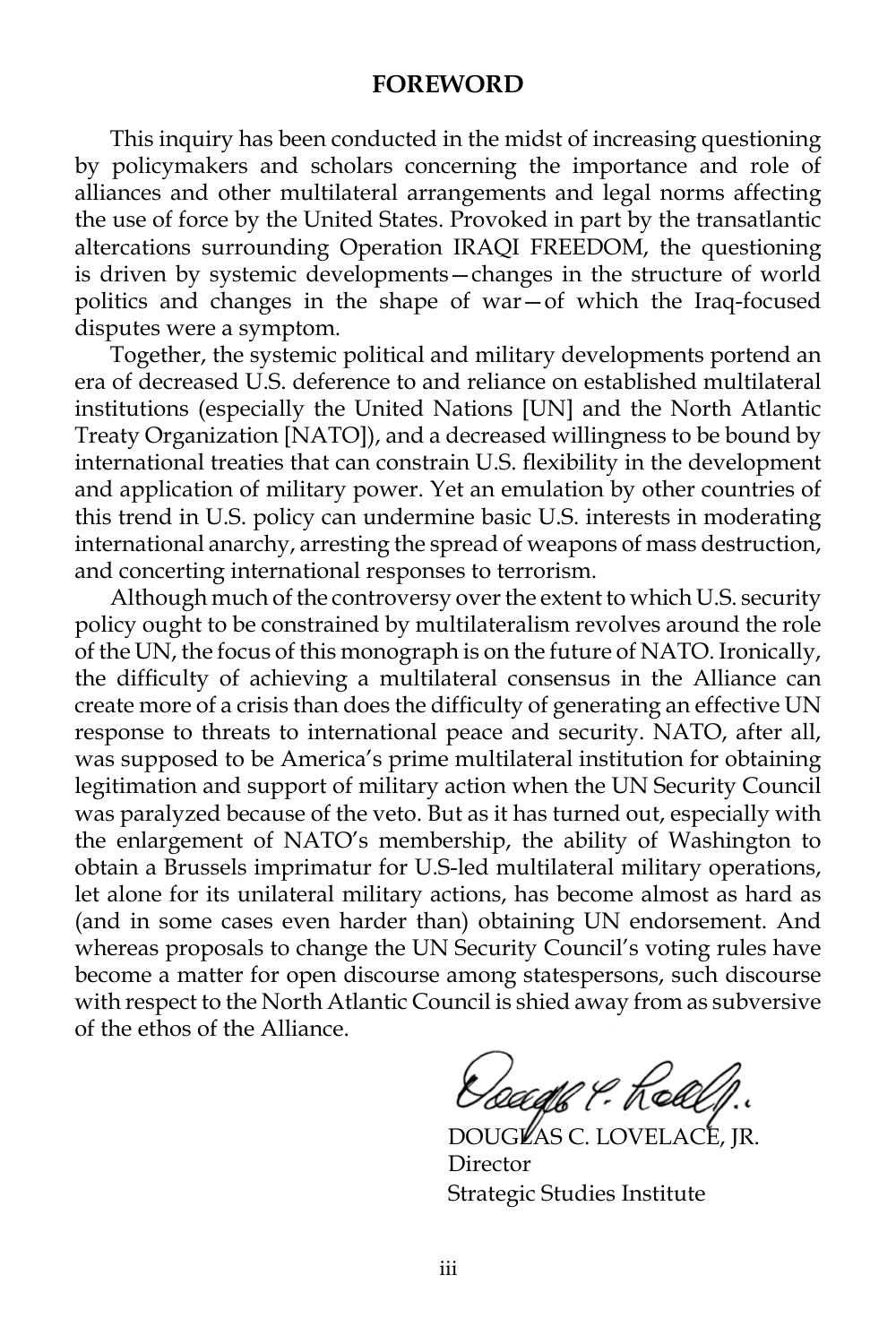## **BIOGRAPHICAL SKETCH OF THE AUTHOR**

SEYOM BROWN is the Lawrence A. Wien Professor of International Cooperation at Brandeis University. He has held senior research and policy analysis positions at the RAND Corporation, the Brookings Institution, and the Carnegie Endowment for International Peace. His books include *The Illusion of Control: Force and Foreign Policy in the 21st Century*; *New Forces, Old Forces, and the Future of World Politics*; and *The Faces of Power: Constancy and Change in United States Foreign Policy from Truman to Clinton*. Dr. Brown received his B.A. and M.A. from the University of Southern California and his Ph.D. from the University of Chicago.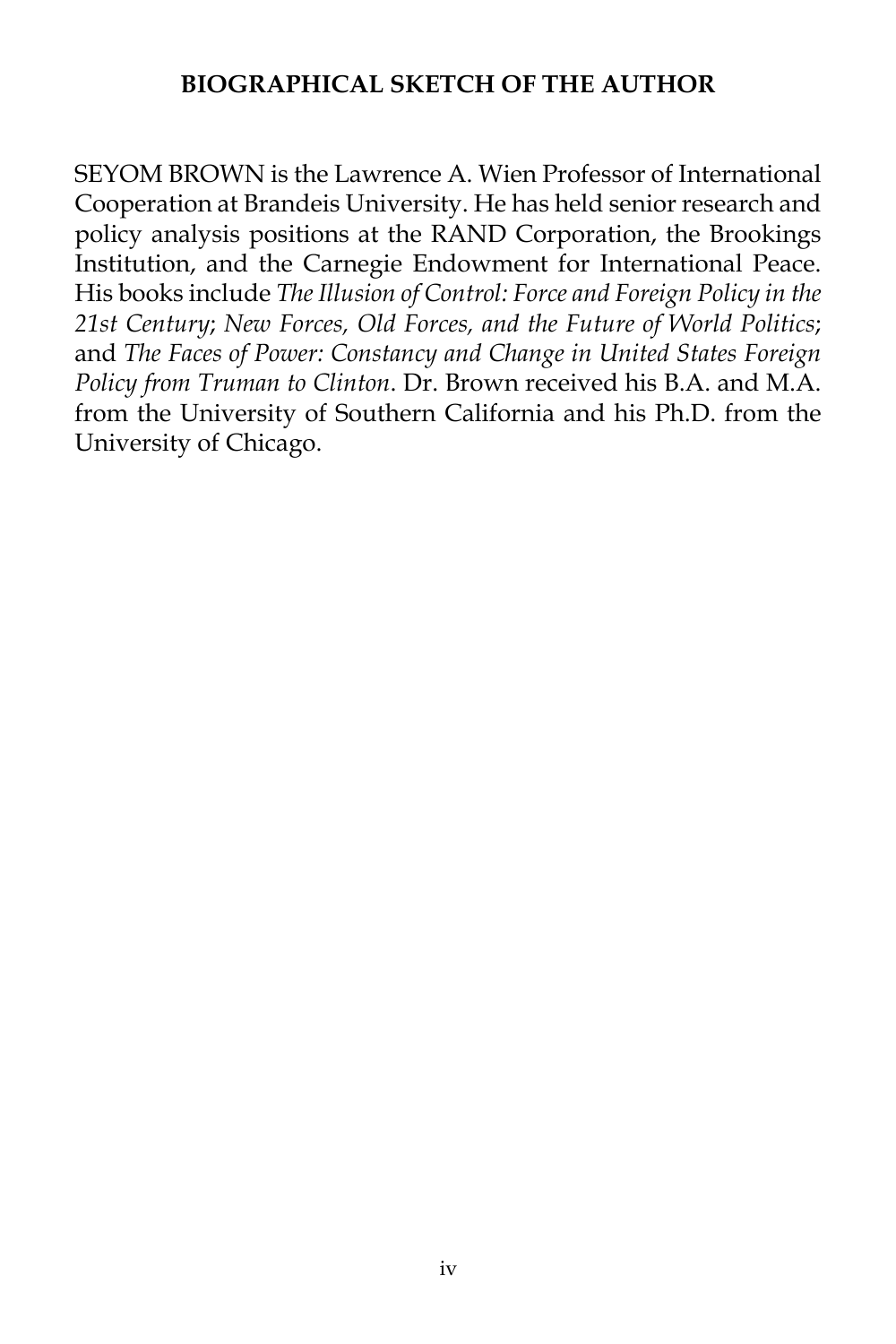#### **SUMMARY**

#### **The Need for Reassessment**.

The constraints on the use of force that the United States must accept when it participates in military operations under the aegis of an increasingly heterogeneous NATO call for a reassessment of the role that NATO plays in U.S. national security policy. This reassessment addresses the issue of whether the constraints on the U.S. use of force embodied in NATO's mode of operation are worth the benefits derived from them.

### **The Variety of Multilateral Options***.*

The multilateral modalities that have evolved in NATO are only a subset of the wide range of multilateral arrangements that could be suitable for the transatlantic community. An examination of these indicates that there may be alternatives to the current design of NATO that could retain the benefits of transatlantic multilateralism, while minimizing the constraints on U.S. military flexibility and effectiveness.

### **The Benefits and Costs of Multilateralism**.

This reevaluation of NATO's evolved structure and functioning is embedded in an appreciation of the standard benefits and costs of multilateral security commitments. The benefits include international and domestic legitimacy for U.S. military actions; influence over the actions of other countries and political movements; wartime and postwar burdensharing; easier access to the battlefield; and access to more intelligence. The costs include giving others, who may not share U.S. priorities or strategic calculations, a share in political authority and/or command over U.S. military operations; delays in undertaking actions that may be time-urgent; loss of secrecy; the politicizing of intrawar strategies and the distortion of war aims; and the complication of postwar reconstruction and stabilization tasks.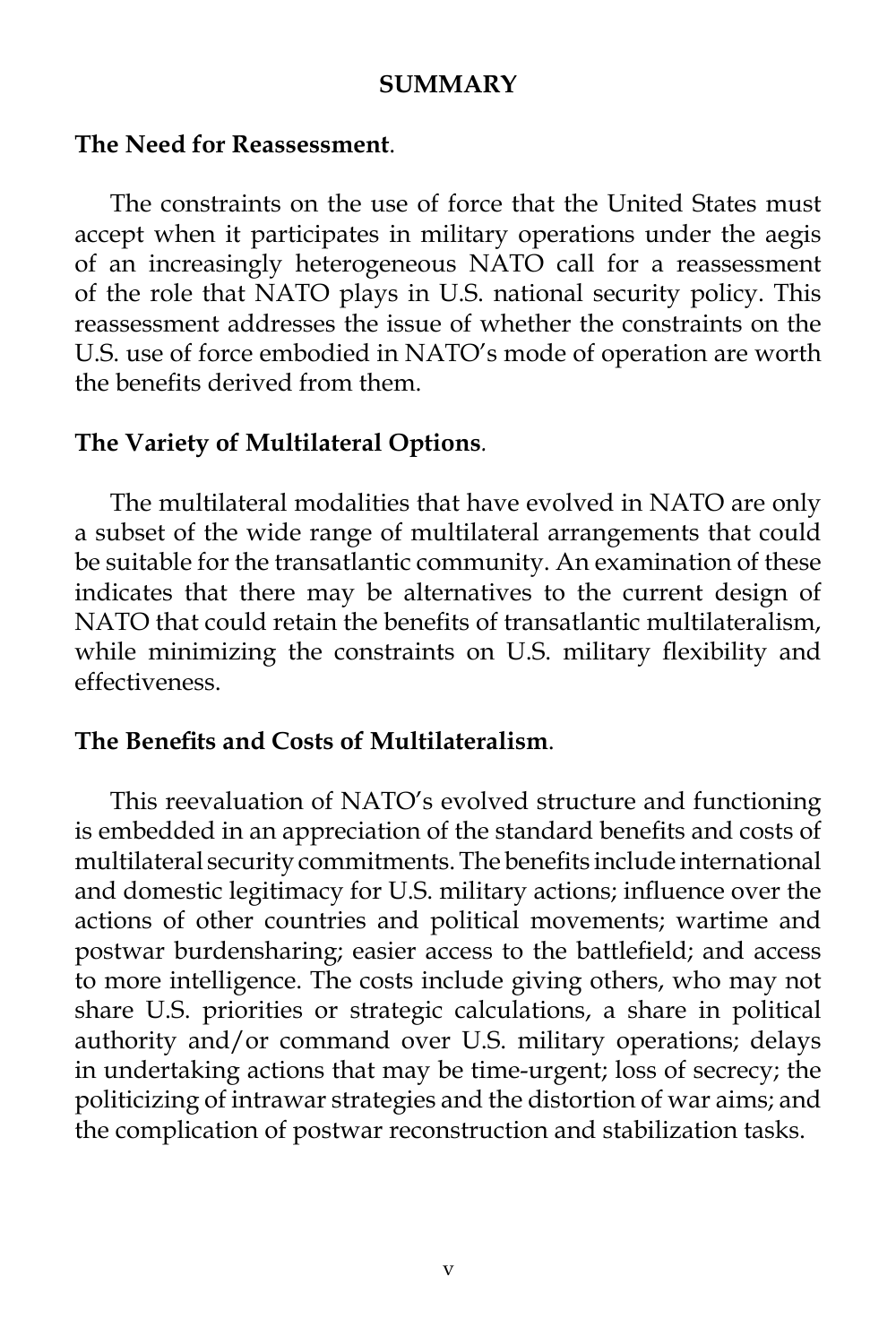## **How the Changing International System Affects the Feasibility and Desirability of Working Through NATO**.

If the international system were truly as "unipolar" as some analysts contend, members of NATO, as during the Cold War, would look to the United States as an essential provider of the world public goods of international peace and security. They therefore would be ready to cooperate in, or at least countenance, any military operation Washington decided was important (the "bandwagoning" effect), and would be unlikely to try to put barriers in its way. But such unipolarity is proving to be an illusion. Nor does the classical concept of "multipolarity"—in which other great powers coalesce to "balance" the power of the system's hegemon—adequately comprehend what is going on.

Rather, the widespread balking at U.S. claims to automatic leadership of the transatlantic community is symptomatic of the emergence of global *polyarchy*—a system of increasingly diverse alignment and adversary relationships in which, typically, a country's partner in one field may be its rival in another field, today's friend may be tomorrow's enemy, and vice versa. The opposition of France and Germany to Operation IRAQI FREEDOM and Turkey's refusal to allow U.S. invading troops to transit its territory were consistent with the emergent polyarchy, as are the persisting efforts of European Union (EU) members of NATO to institute arrangements (e.g., the "Berlin Plus" agreements) facilitating "autonomous" military action by the Europeans in which they use some of NATO's assets. Given this systemic reality, the United States will find it progressively less feasible and desirable to conduct major security operations under the aegis of NATO as it is currently structured and normally functions.

### **The Impact of Military Transformation**.

Much of what is included under the rubric of "transformation" – or, more ambitiously, the revolution in military affairs (RMA) points toward a military posture that is increasingly allianceinsensitive. The contemplated transformation of U.S. capabilities and strategy is in the direction of less dependence on forward long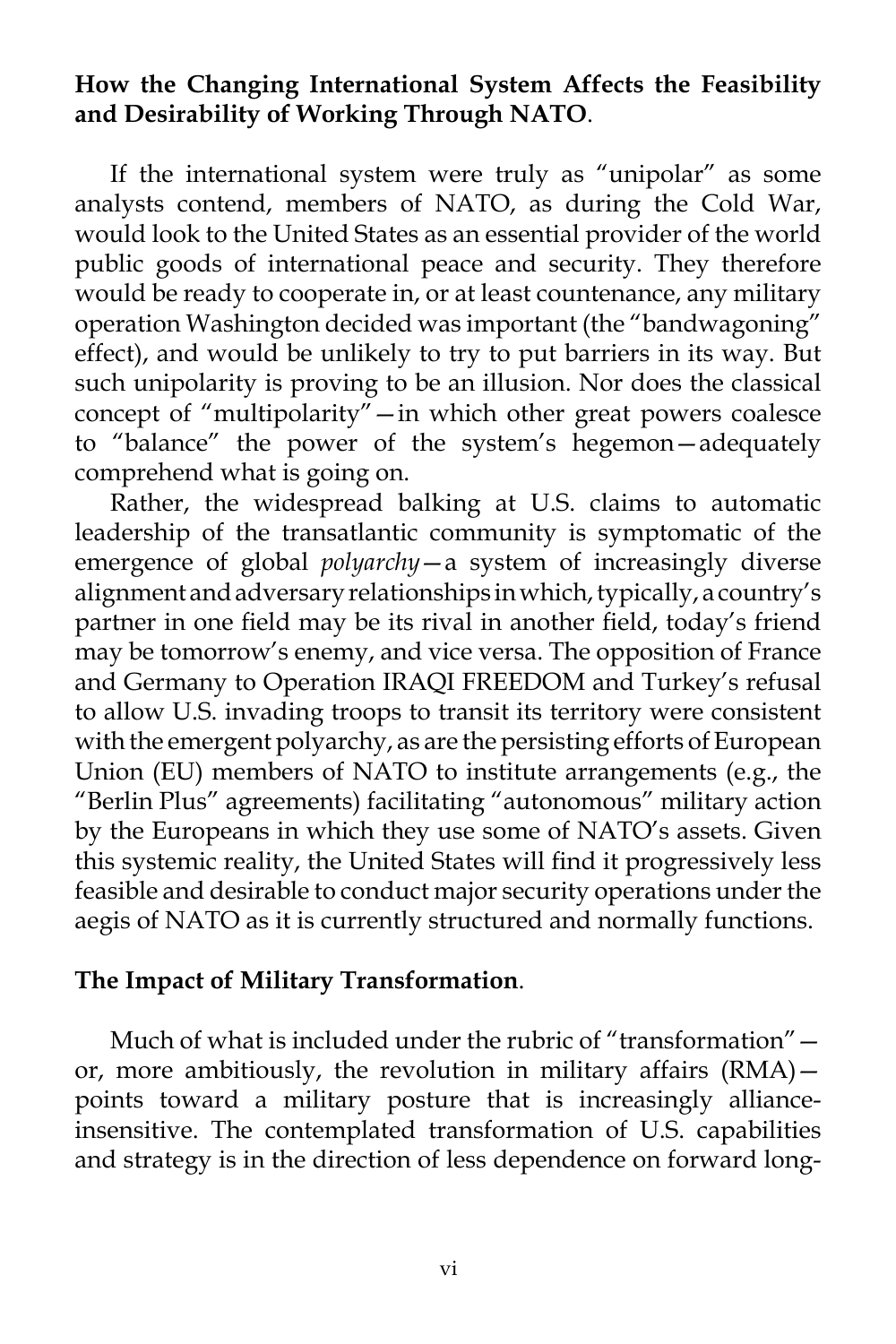term stationing of forces abroad and more on being able to get into zones of combat quickly, whether or not allies are around to support the required military operations. Coupled with the "Global Posture Review" announcements of planned realignment and redeployment of U.S. forces based overseas and the search for "a diverse array of smaller cooperative security locations for contingency access," transformation looks more and more (from both sides of the Atlantic) like preparation for a world in which the United States will be able to apply its military power with very few allies or even without allies when necessary.

The technologies that allow for greater interoperability among the military forces of allies are also conducive to modular *separability* arrangements (as contemplated in "Berlin Plus"), such that members of a coalition physically can opt out of a NATO operation or conduct their own operation without compromising the whole NATO apparatus.

# **Toward a Modular Multilateralism**.

The systemic political developments and the innovations in military technology that are challenging the viability of NATO can be regarded either as a threat to transatlantic security or as an opportunity to adapt NATO to the changing benefits and costs of multilateralism in the polyarchic world. To retain the benefits of multilateralism while reducing the costs to U.S. military flexibility and effectiveness, the United States should:

- Recognize—in both declaratory policy and actions—that NATO has evolved into a coalition of coalitions and a much looser association of member states than originally assumed in the Washington Treaty.
- Legitimize and elaborate *modular* structures, decision processes, and operational routines.
- Promote the use of the North Atlantic Council as a consultative institution and discourage its role as director of NATO military actions.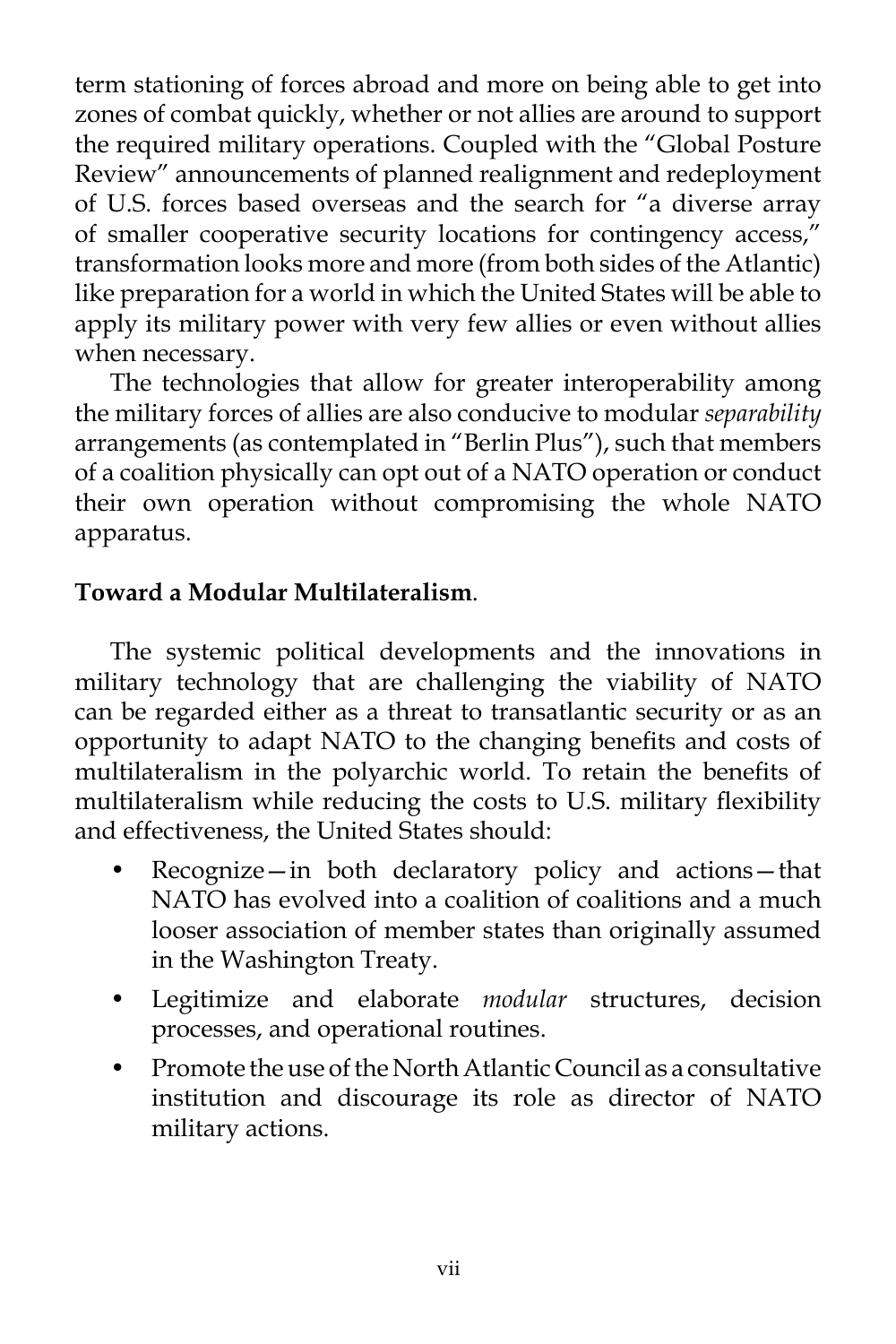- Prevent Council decisions that "pass the buck" to the SACEUR or subordinate NATO agencies in the form of vague mandates for conducting military operations.
- Endorse devolutions of authority and considerable operational autonomy on a case-by-case basis to modular subcoalitions that have the capability and the will to respond to particular threats to peace and security.
- Insist (and ensure through advance planning) that when the United States participates in a multilateral NATO action, the actual conduct of operations is by those modular units that can operate with sufficient unity of command and control minus debilitating national caveats—to efficiently achieve U.S. military and political objectives.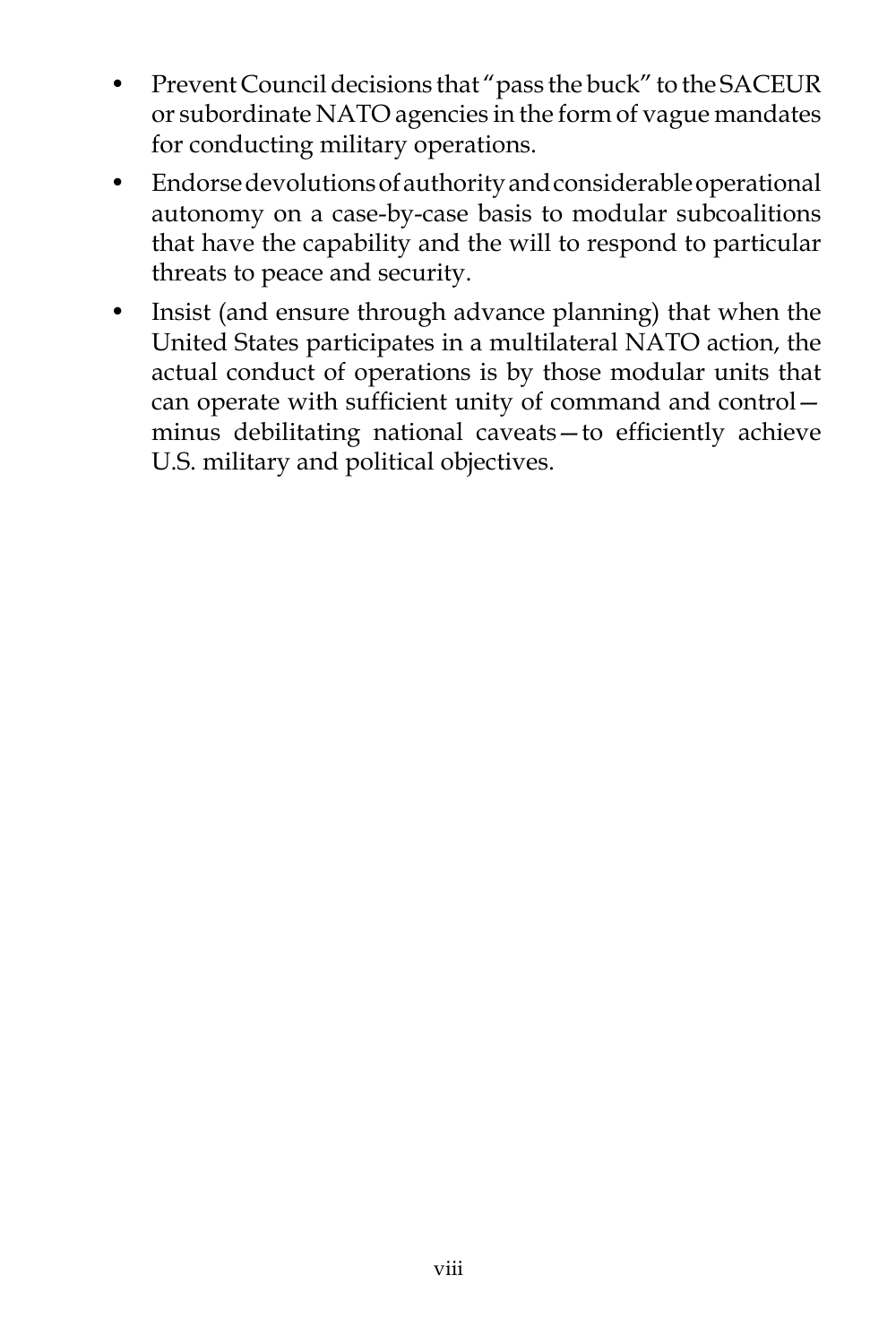## **MULTILATERAL CONSTRAINTS ON THE USE OF FORCE: A REASSESSMENT**

It's kind of like having a basketball team, and they practice and practice for six months. When it comes to game time, one or two say, "We're not going to play." Well, that's fair enough. Everyone has a free choice. But you don't have a free choice if you've practiced for all those months. So we're going to have to find a way to manage our way through that.

> —Secretary of Defense Donald Rumsfeld in Nice, France, February 9, 2005

NATO should have a stronger relationship with the European Union. The truth is that this relationship is, at present, rather tied up in political Gordian knots.

> —NATO Secretary General, Jaap de Hoop Scheffer, September 20, 2005

#### **INTRODUCTION**

This is a time of fundamental questioning and debate in the transatlantic community about the functioning of the North Atlantic Treaty Organization (NATO) alliance and other multilateral security arrangements. The controversies have included the following issues.

#### **Deference to the United Nations.**

Should members of the transatlantic community, whenever time allows, always first seek United Nations (UN) Security Council authorization (or at least give it the right of "first refusal") for the use of force internationally?

#### **Interpreting Article 51**.

Shall the UN proviso permitting individual or collective selfdefense before the Security Council has taken measures "if an armed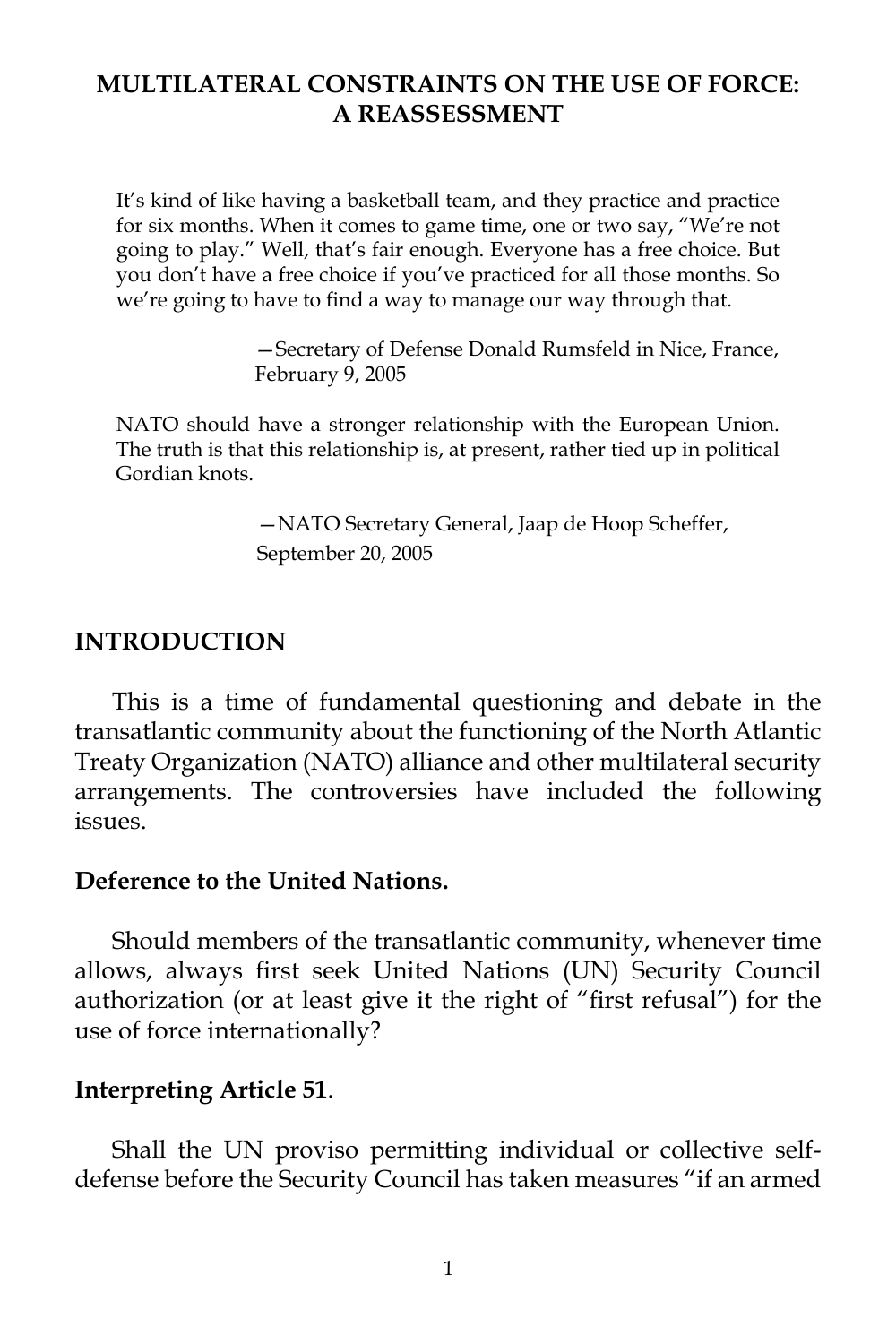attack occurs against a Member of the United Nations" be deemed to apply also to imminent attacks—thus allowing preemption? Shall Article 51 be interpreted as prohibiting preventive or humanitarian military operations not authorized by the Security Council, or as simply not covering such operations in the absence of Security Council authorization?

#### **The Role of NATO**.

Should members of NATO, if the Security Council has refused authorization or is deliberating too slowly, then always seek authorization (if time allows) from the NATO Council for the use of force internationally? What obligations should be put on European members (or the European Union [EU] when acting collectively) to give NATO rather than the EU the "second refusal" rights? What role and procedures should NATO adopt for cases in which non-NATO members of the transatlantic community would be crucially helped by NATO's legitimation of their resort to force and tangible assistance?

#### **Coalitions within NATO**.

When the transatlantic community and/or NATO is unable to forge a consensus sought by some members to authorize the use of force, what should be the relationship between the organization as a whole and the coalition within it seeking legitimation of its planned military operations? What less-than-consensus voting arrangements and procedures can be devised to allow a substantial group of members—say the EU, or a U.S.-led "coalition of the willing" who feel impelled to use force—to employ some of NATO's assets, particularly its communications and warning systems?

### **NATO's Decisionmaking Processes**.

What discretion should the Supreme Allied Commander Europe (SACEUR) have over conduct-of-war decisions? How much should he be constrained by the North Atlantic Council (NAC) and by the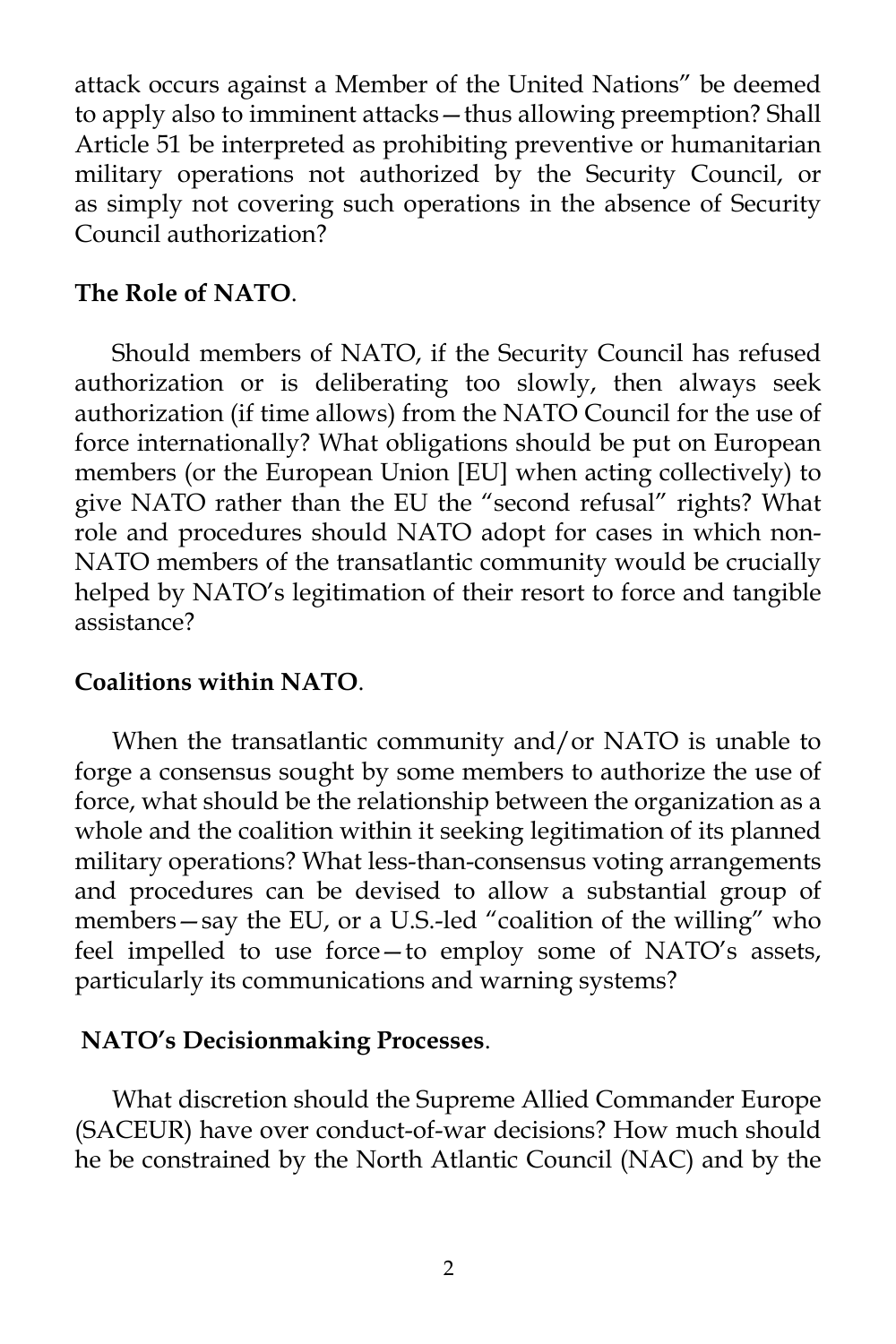National Military Authorities? How much should the Council and/or SACEUR defer to the recommendations of the multinational Defense Planning Committee? Should all significant escalation decisions (e.g., employing a new category of weapon; bringing an additional class of targets under attack; significantly augmenting troop strength; and cease-fires) be referred back to the Council for prior authorization?

# **The Authority of Sub-coalition and National Military Commanders**.

How much autonomy of command and control should be retained by sub-coalition commanders (e.g., the U.S.-led operation in Kosovo and the EU military operation in Bosnia) and national commanders? What are the consequences of maintaining effective transatlantic coordination of military operations, let alone disciplined command and control of multinational forces, if other members of NATO emulate the standing U.S. policy, promulgated in Presidential Decision Directive 25 (May 1994): "The President retains and will never relinquish command authority over U.S. forces?"

The controversies have been driven by changes in the structure of world politics and changes in the shape of war, and the interaction between these two domains of the global system. The political changes are producing a "polyarchic" system of fickle alliances and loose security communities in which allies or supporters on one issue can be adversaries on other issues, and today's friend may be tomorrow's enemy. The military innovations are reducing the requirements for foreign bases and force prepositioning, and in some cases are leading national security officials to view multilateral military arrangements as strategic and tactical liabilities.

In addressing the resulting predicaments posed for basic U.S. national security policy, this monograph focuses primarily on the multilateral institutions and norms in the transatlantic community that deal with the use of force. The analysis is not simply of what has been happening in and to these multilateral institutions and norms. It is equally an exploration of ways the United States can participate in and help shape the multilateral institutions and norms of the transatlantic community so as to preserve their contributions to U.S.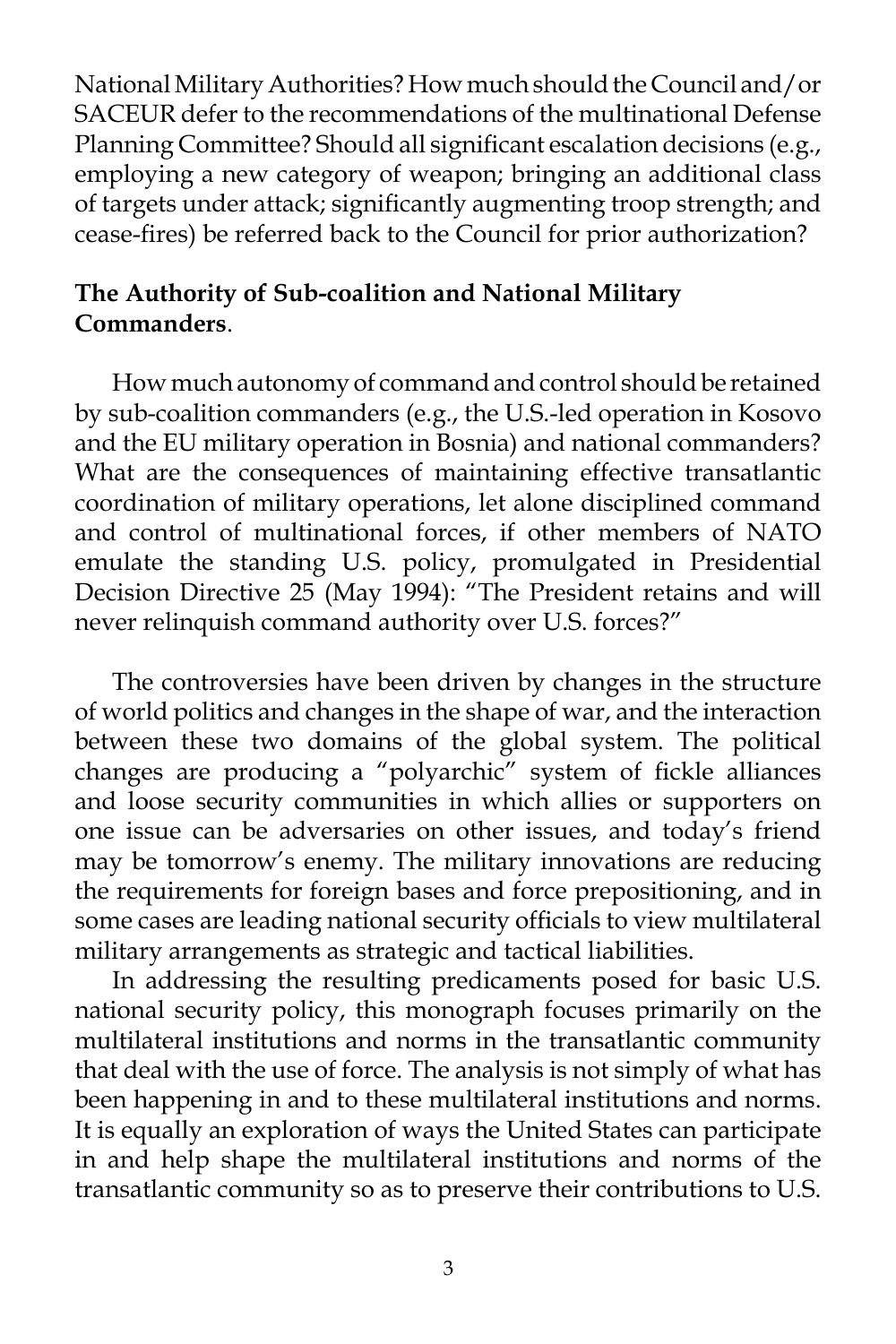and international security while avoiding excessive constraints on U.S. military flexibility.

## **MULTILATERALISM: ITS SCOPE AND VARIETY**

Multilateralism, as commonly understood among scholars and practitioners in the field of international security, denotes an official government-to-government relationship among a group of countries (three or more) in which the members of the multicountry group are accountable to one another for their actions in the domain that is the particular concern of the group.<sup>1</sup> U.S. foreign policy will always comprise a mix of multilateralism, bilateralism, and unilateralism.<sup>2</sup> Yet a foreign policy broadly committed to advance and sustain multilateral process and institutions can be expected to impact on U.S. grand strategy, military plans and operations, and coercive diplomacy quite differently than a foreign policy determined to maximize U.S. flexibility and freedom of action, particularly in the use of force.

An assessment of the advantages and disadvantages to the United States of a foreign policy substantially constrained by multilateral accountability in the use of military force must start with an appreciation of the different kinds of international accountability arrangements available in the international security field. The benefits and costs of multilateralism will, of course, vary with different kinds of accountability and for different types of military operations.

The domain of concern that prompts commitments of mutual accountability may be a singular issue involving all members of the group, as in the Missile Technology Control Regime. The instruments of accountability may be highly specialized as in the Chemical Weapons Convention. There may be a complex set of issues around which the members of the multilateral group all gravitate and which stimulates them to define the group as a community—for example, the North Atlantic Community. The domain of concern that is the group's reason for existence, as in the case of the so-called World Community comprised of the members of the UN, may be as all-encompassing and amorphous as "international peace and security."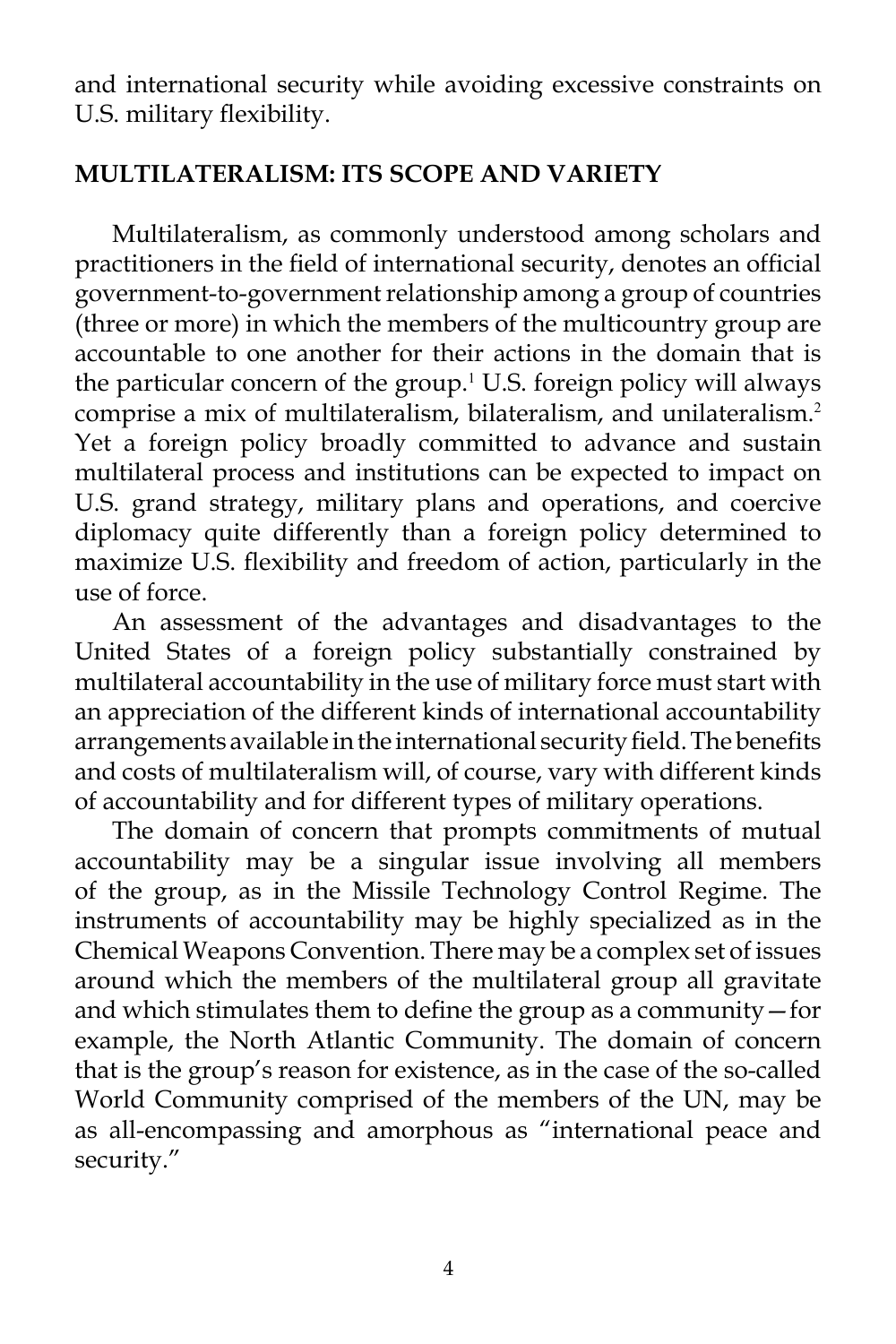The multilateral processes and institutions to which the United States subscribes (or that are available to the United States to participate in or join) and their potential for constraining their members' unilateral action can be arrayed along two intersecting dimensions: One is the *extent-of-institutionalization* spectrum, ranging from ad hoc interactions when information and/or threats are exchanged and behavioral adjustments are negotiated or refused, to permanently-sitting decisionmaking institutions. The other is the *extent-of-accountability* spectrum, ranging from promises to keep the other participants in a multilateral arrangement informed of what the United States is doing (or will be doing) in a particular domain of behavior, to binding commitments not to act in that domain without approval from the other participants.<sup>3</sup>

These two intersecting dimensions of multilateralism can be represented, as in the figure below, as establishing four quadrants: A,  $B, C$ , and  $D$  — with A involving arrangements with the most constraints on U.S freedom of action, and D involving the least constraints. In which quadrant a particular kind of multilateral arrangement falls will often be conjectural and debatable. The locations of some are obvious, while others are not placed that clearly. The purpose of arraying and representing them in this way is only to keep before us the realization that multilateral obligations and constraints come in many sizes and shapes, and any statements about the benefits and costs *it* (multilateralism) has for the U.S. military and diplomatic effectiveness require substantial and specific situational analysis.

*Quadrant A* includes the permanently seated "collective security" institutions: the UN and NATO—both of which legally bind their members to adhere to the decisions of their highest political bodies: the UN Security Council and the NAC, both of which have permanent secretariats authorized to implement such decisions. But neither institution is in the upper-left (truly *supra*national) corner of *Quadrant A*. Under the UN Charter, the United States, like the four other permanent members of the Security Council, legally can protect its freedom of action by exercising its veto or by exercising its Article 51 right to engage in self-defense (with or without allies) when the Security Council is unable to act in a timely manner. Similarly, although the NATO Treaty obligates all members to consult together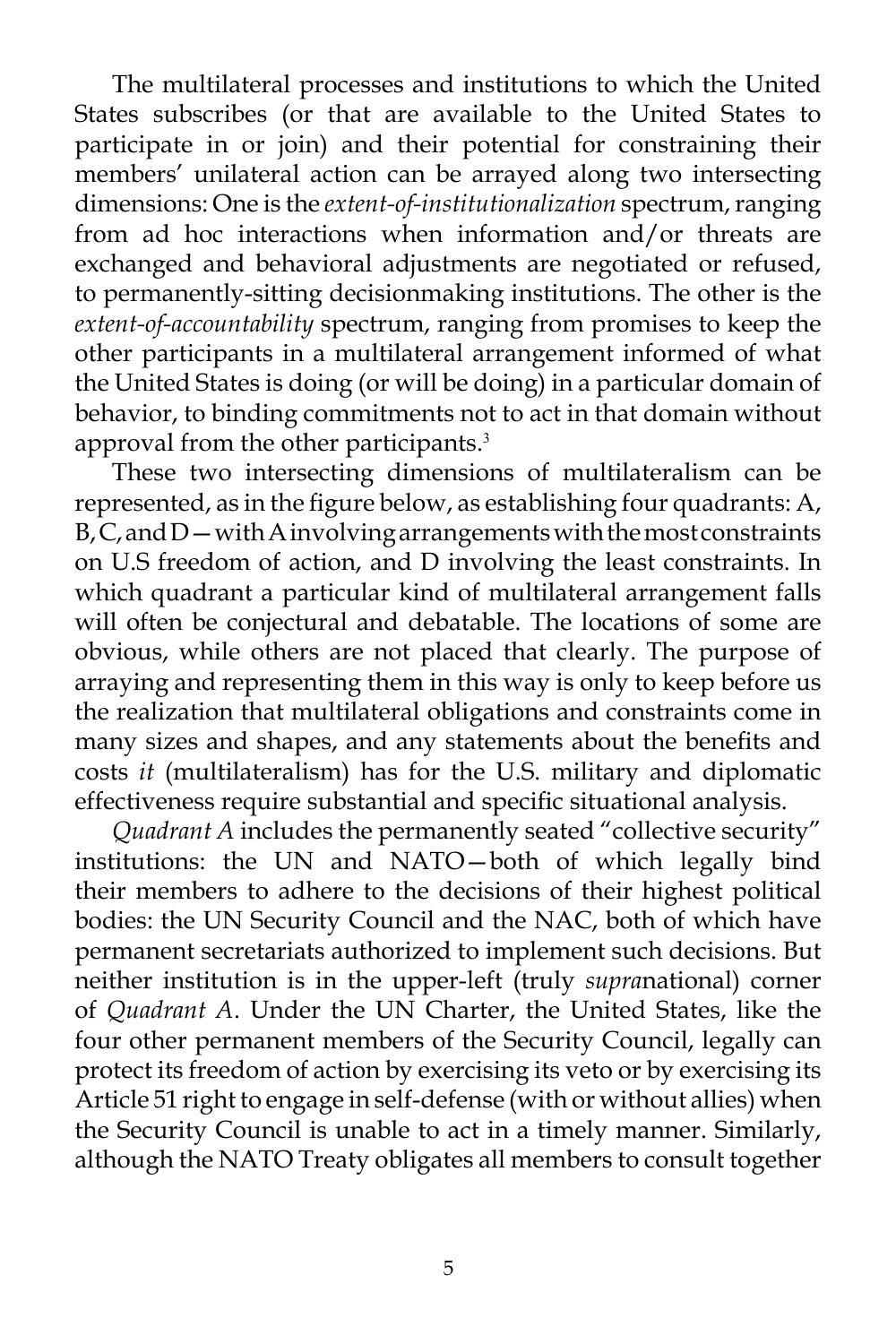

**Figure 1. Kinds of Mutilateral Constraint.**

whenever any one of them considers its territorial integrity, political independence, or security to be threatened (Article 4) and to regard an armed attack against one or more of them to be an attack against them all and accordingly to come to the assistance of the country or countries being attacked (Article 5), the United States and other members retain the functional equivalent of a veto by the sacrosanct tradition of making NAC decisions by consensus. Moreover, the NATO treaty, like the UN Charter, leaves it to the members (in the absence of firm and detailed direction from the NAC and its subordinate bodies) to implement their Article 5 obligation individually or in concert with other countries. Thus when the NAC, having for the first time invoked Article 5 in reaction to 9/11, subsequently failed to fall in line behind all of Washington's counterterrorism strategies, the George W. Bush administration felt no need to be constrained by NATO and no legal inhibitions to constructing a "coalition of the willing" outside of NATO for Operation IRAQI FREEDOM.<sup>4</sup>

Another permanently-sitting institution to which members have ceded a good deal of authority is the International Atomic Energy Agency (IAEA), in its role of principal negotiator and verifier of countries' obligations under the Nuclear Nonproliferation Treaty (NPT). Yet, when the IAEA fails to issue a factual or legal finding the United States wants—as in the months prior to Operation IRAQI FREEDOM, when the Bush administration sought a definitive endorsement of its own claims that Saddam's regime was reconstituting its nuclear weapons program—Washington has felt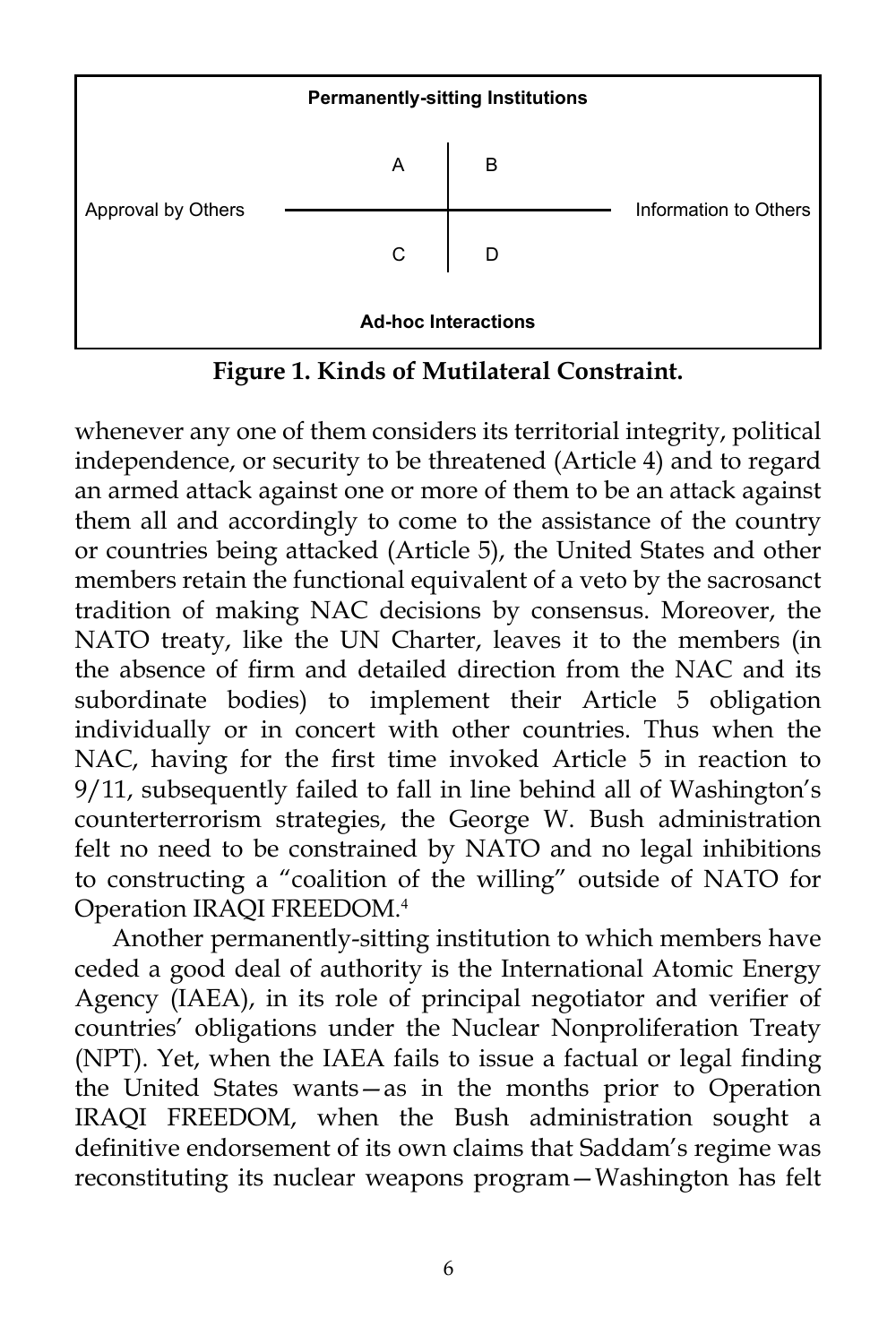unconstrained to make its own findings and even to denigrate the competence of the IAEA.

The Organization for the Prohibition of Chemical Weapons, created by the Chemical Weapons Convention (CWC), to which the United States and over 170 countries are parties, is also in *Quadrant A.* Article 9 of the CWC accords this implementing organization the authority to order and have its technical secretariat carry out challenge inspections on the territory of a party that any other party has requested to verify compliance. However, most of the multilateral arms control treaties and confidence and security building measures that the United States is (or could someday be) party to fall in the upper right corner of *Quadrant C.* They often require that the United States participate in a regime of international verification, but any such verification arrangements must in each instance be agreed to by the United States. Moreover, the United States retains the right, usually stipulated in the text of the treaty or agreement, to withdraw from the arrangement within a specified timeframe after having given notice to its treaty or agreement partners.

Some permanent institutions, on the model of the Organization of Security and Cooperation in Europe (OSCE) or the Organization of American States (OAS), while operating with secretariats, are situated in *Quadrant B* since they are primarily consultative. The OSCE performs important conflict mediation services, but the United States is not bound by the outcomes.

Many of the postwar/postconflict peacekeeping and reconstruction and stabilization efforts the United States is temporarily involved in—e.g., Bosnia, Kosovo, Afghanistan, Iraq, Haiti—are located at the juncture between *Quadrants A, B,* and *C.* Characteristically, they involve substantial and very difficult coordination and cooperation between the United States and the countries with whom the United States is sharing such responsibilities, with the often-flimsy host-country regimes, as well as with the international agencies—whether UN or NATO, the African Union, the OAS, or other regional auspices that may be devised. Where arrangements include the deployment of U.S. military units and where operational necessities may require the temporary placement of U.S. forces under the authority of a foreign commander, the basic provision in Presidential Decision Directive 25 for such circumstances is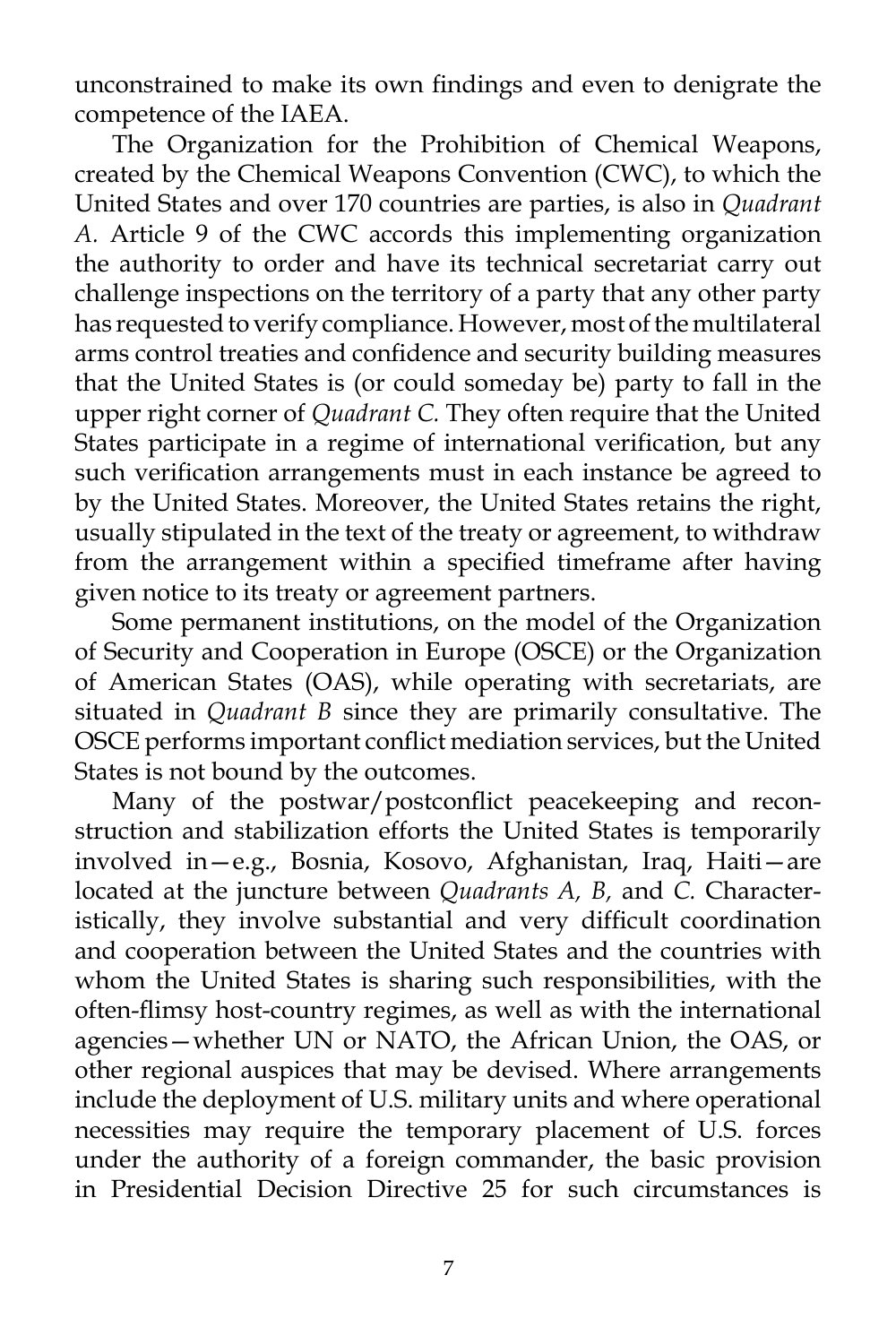supposed to apply: namely, that the "U.S. reserves the right to terminate participation at any time and to take whatever actions it deems necessary to protect U.S. forces if they are endangered."<sup>5</sup>

*Quadrant D* arrangements are those requiring a minimal extent of institutionalization and little, if any, ceding of authority to the entire partnership of the multilateral arrangement. Examples are the "coalition of the willing" that the Bush administration put together for Operation IRAQI FREEDOM, the U.S.-run Proliferation Security Initiative for interdicting the shipment of WMD-related materials, and the six-power negotiating forum (comprising the United States, China, Russia, Japan, North Korea, and South Korea) for dealing with North Korea's nuclear program.

#### **THE BENEFITS AND COSTS OF MULTILATERALISM**

Although there is a wide range of multilateral security arrangements in which the United States participates, a general outline of the kinds of benefits and costs that are usually expected to flow from acting multilaterally can provide a basis for analyzing the evolving pattern and problems of multilateralism in the transatlantic community. The generally expected benefits and costs of multilateralism also can provide broad benchmarks for evaluating suggestions for designing multilateralist approaches that will best serve U.S. interests.

#### **Benefits Sought from Multilateral Commitments**.

#### 1. *Legitimacy*.

Multilateral direction, authorization, or approval of the use of force by the United States abroad confers a degree of legitimacy to military operations, without which it is considerably more difficult to generate the congressional and popular support required to provision and sustain them. Whether or not the term legitimacy itself is used in the official or popular discourse, decisions to go to war or to dramatically escalate an on-going war almost always are shaped in part by views, domestic and foreign, as to whether the contemplated actions are legal and moral. Legal is taken to mean consistent with the U.S. Constitution and congressional legislation, but also with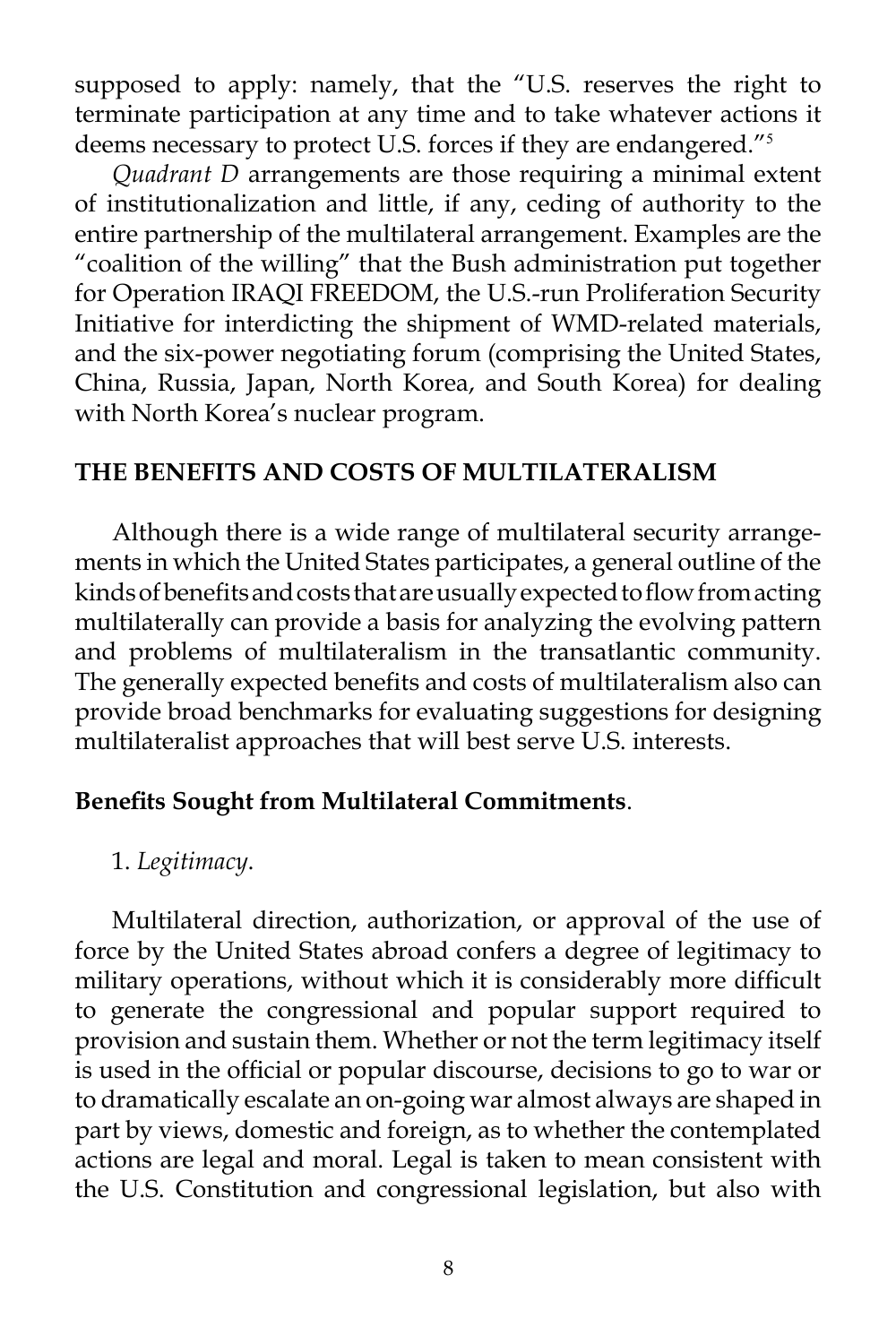treaties to which the United States is a party. "Moral" tends to be defined in the policy community as consistent with prevailing views in the nation—*and* on the part of friendly and respected allies—about when and for what purposes war is justified and about whether certain weapons and targets and levels of destruction should be prohibited: what the "just war" theorists call *jus ad bellum* and *jus in bello* considerations. When the populace and policy-community is highly uncertain or divided over the legal and moral legitimacy of a contemplated use of force, judgments rendered in the relevant multinational arenas can often tip the domestic debate one way or another.

From the Truman administration's determination to obtain UN authorization in 1950 for going to war in Korea (which it was able to do under the UN flag), to the Kennedy administration's effort in 1962 to get the UN Security Council to brand the Soviet missile deployments in Cuba as a threat to international peace and security, to the Bush administration's diplomatic success in 1990 in obtaining a Security Council mandate to oust Iraq from Kuwait by whatever means necessary, to the Clinton administration's conduct of the war in Kosovo as a NATO operation, to the failed efforts of the Bush administration in 2002 and early 2003 to obtain either UN or NATO backing for the regime-change preventive war against Iraq, to its more successful effort to garner international support for and participation in the reconstruction and internal pacification of Iraq, U.S. Presidents and most of their high-ranking foreign policy advisers have appreciated the multilateralism-confers-legitimacy dynamic.

The high-level appreciation of how multilateralism can tip the foreign policy debate is validated by public opinion research showing that when a U.S. military action has multilateral blessing, and, better yet, participation, popular support almost always is enhanced. A careful and comprehensive study by Richard Eichenberg of opinion surveys from 1981 to 2005 concludes that "multilateral sentiment does matter." In numerous episodes (Lebanon peacekeeping, Bosnia, Kosovo, and the confrontation with North Korea over nuclear weapons), his analysis of polling data shows support for using U.S. military force is at least 10 percentage points higher when the question mentions UN or NATO participation.<sup>6</sup>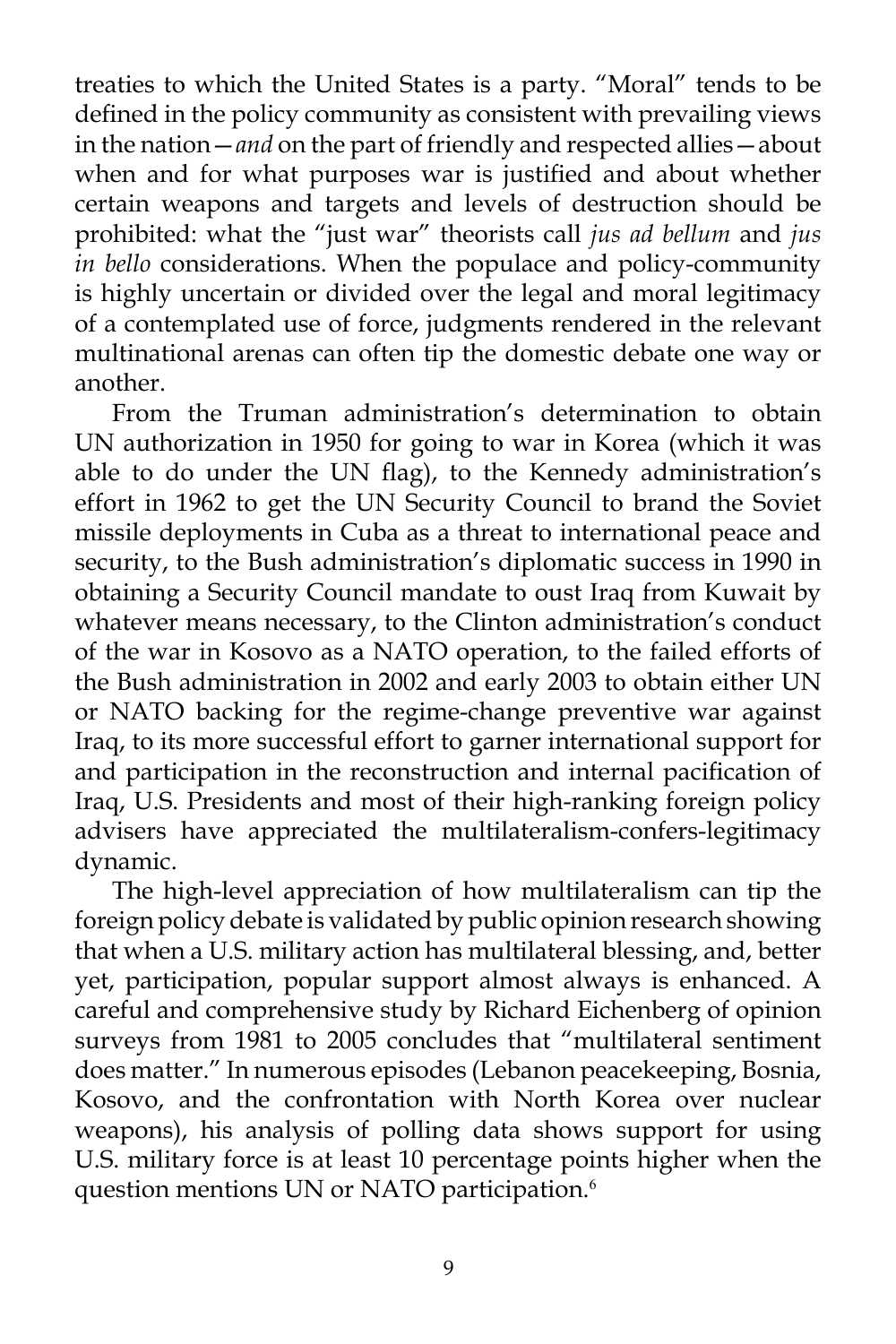Clearly, the use of force is likely to receive greater public support if it can be packaged as a multilateral operation. But while seeking the added legitimation that multilateralism can confer, all U.S. administrations have been careful to preserve this nation's ultimate prerogative of making its own determinations of when and where U.S. force is warranted, and of what rules of engagement should constrain the U.S. military operations. Thus, even in the Clinton administration, for whom multilateralism was perhaps their proudest emblem, it was prudentially and explicitly circumscribed: "The decision whether to use force is dictated first and foremost by our national interests," said the NSC's 1999 report to Congress, *A National Security Strategy for a New Century*, issued under the President's name. "In those specific areas where our vital interests are at stake, our use of force will be decisive and, if necessary, unilateral."<sup>7</sup>

### 2. *Influence Over Others*.

The more deeply-cutting the multilateral oversight and direction of military operations, the less likely it is that allies will act on their own contrary to U.S. interests or strategic preferences. This was the main reason for U.S. insistences during the Cold War for rigidlycentralized NATO command and control under the Supreme Allied Commander Europe—always an American—of all of NATO's shortrange and battlefield nuclear weapons. Even if during a rapidly escalating battle SACEUR ordered the release of battlefield nuclear weapons to national units, these national units actually could not use the nuclear ordnance unless subsequently ordered by SACEUR. As the technology matured, these controls were reinforced by an electronically activated permissive action link (PAL) system. The deep multilateral NATO-centered command and control procedures for any combat operations by any NATO member in Europe was also the institutional design for assuring Britain, France, and other allies that a rearmed Germany would be subordinated into a supranational command apparatus. Now, with the disappearance of credible nuclear escalation threats, the Europeans are agitating to do away with such NATO-centered (insofar as that means U.S. directed) constraints on their security policies.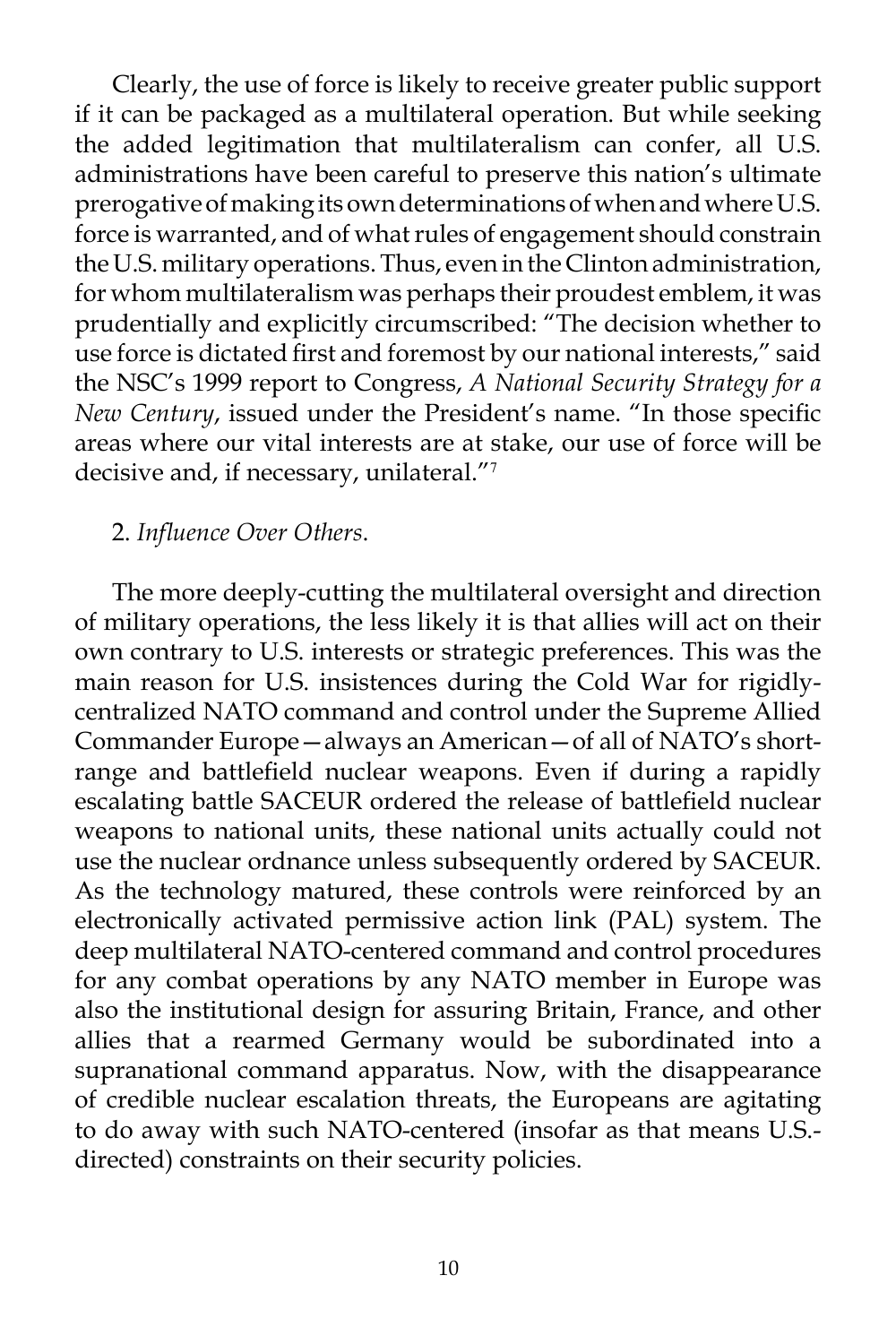Meanwhile, the United States, recalling the insufficiently vigorous reactions by some European country peacekeeping units against harassment in Bosnia and the intra-alliance disputes over bombing targets in Kosovo,<sup>8</sup> has developed its own worries about the constraining effects of NATO-run military operations.

## *3. Burden Sharing*.

When U.S. military operations are conducted on the basis of multilateral authorization, the members of the authorizing agency or endorsing group can be tapped for contributions—financial, material, troops—to the operation. Financial contributions extracted from coalition partners were especially helpful to the United States in the Gulf War (1991), in contrast to the paucity of contributions to help defray the costs of Operation IRAQI FREEDOM, undertaken with endorsement from a vary narrow coalition. Recent moves to multilateralize reconstruction and stability missions in Afghanistan and Iraq, motivated largely by burden sharing hopes, are beginning to produce limited returns.

## 4. *Access to the Battlefield*.

Particularly when planned military operations include the use of foreign bases, navigation through the territorial waters of other countries, or overflying their territory, treating those who possess these facilitating assets as part of America's decision family can be crucial to the effective achievement of one's objectives. The lack of adequate consultation in NATO by the Reagan administration prior to Operation EL DORADO CANYON involving U.S. air strikes against some of some of Libya's military facilities and Muammar Qaddafi's personal compound, required a more cumbersome launch of the operation from Britain rather than from air bases in Germany and Italy, a longer and more detectable access path that could have compromised the surprise factor. In Operation IRAQI FREEDOM, the inability of U.S. forces to invade Iraq through Turkish territory (it was not a NATO operation, which would have involved Turkey; nor did Turkey, because of its domestic politics, have any intention of becoming involved) proved very costly.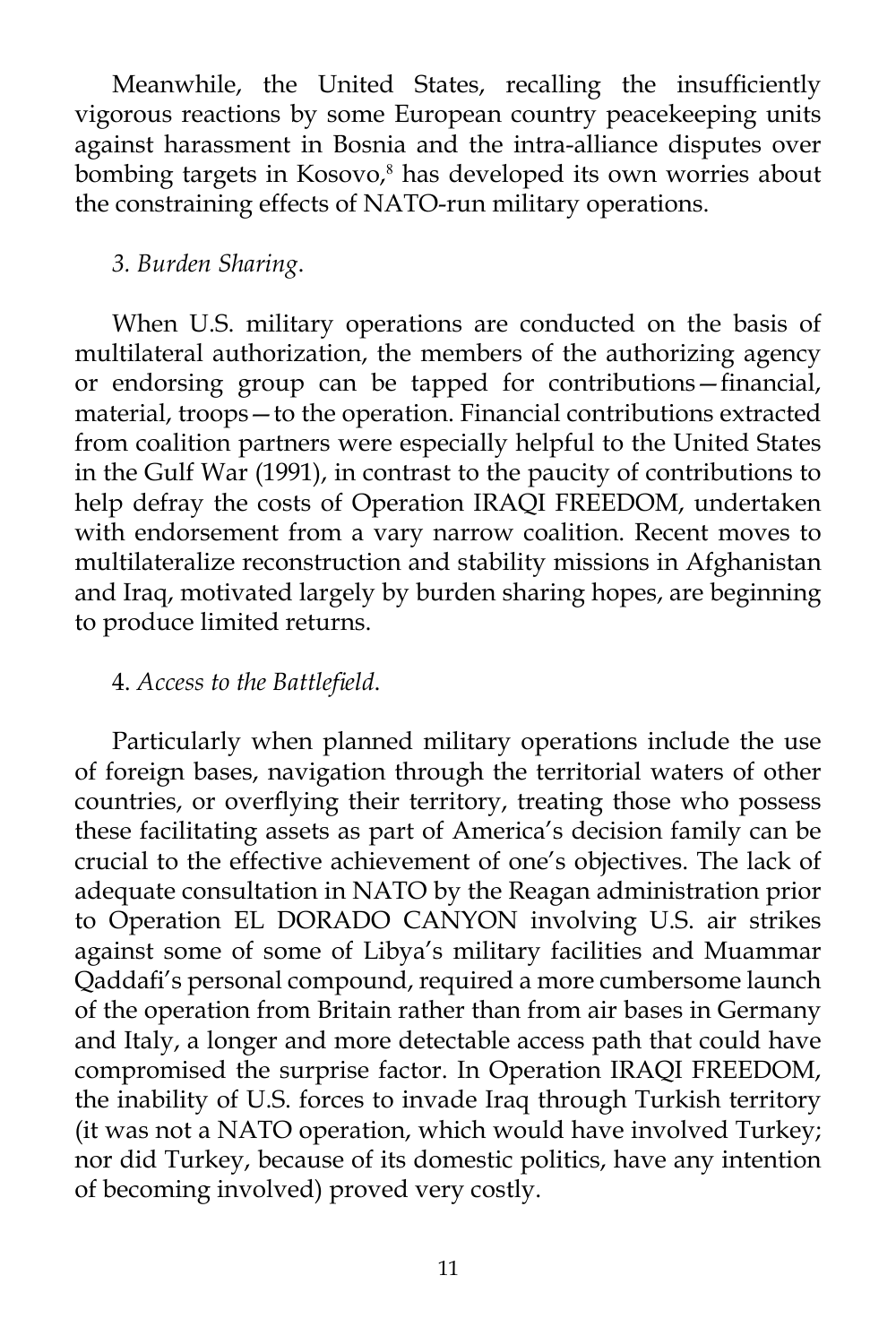#### 5. *Access to More Intelligence*.

A vital component of U.S. counterterror operations around the world, access to the intelligence on terrorist networks, cells, and individuals demands, at a minimum, close consultation with numerous national governments. Many of the new forms of technologically acquired intelligence as well as old-fashioned spy-acquired intelligence require active cooperation with foreign intelligence agencies, who as a matter of course expect reciprocal attention to their wants. This has become of special importance also in efforts to prevent the transnational transfer of fissile material and other components of nuclear weapons. The current re-embrace by the U.S. government of proactive multilateralism by an administration that earlier denigrated it has much to do with these intelligence benefits.

### **Likely and Possible Costs of Multilateralism.**

#### 1. *Shared Authority with Those Who May Not Share One's Priorities*.

This problem, which has severely curtailed the willingness of the United States to pursue its international security objectives under the aegis of the UN Security Council,<sup>9</sup> now arises (more than it did during the Cold War) also with respect to NATO. The removal of the common threat to NATO members from the former Union of Soviet Socialist Republics (USSR) and the emergence of divergent national and subcoalition interests among the widely-enlarged membership (turning the organization into a quasi United Nations for the transatlantic region) increases the costs and risks of running a NATO military operation. The need to expend political capital in order to obtain the necessary Council consensus; the pressures to compromise and accept lowest-common-denominator and/or vague mandates to operational commanders; the likelihood that such mandates will be burdened by numerous national caveats that can inhibit unity of command and restrict tactical military flexibility—all of these inherent costly features of working through NATO have led U.S. policymakers to seek out smaller coalitions or to act unilaterally when engaging in major military action such as the Gulf War, Afghanistan, and Operation IRAQI FREEDOM. And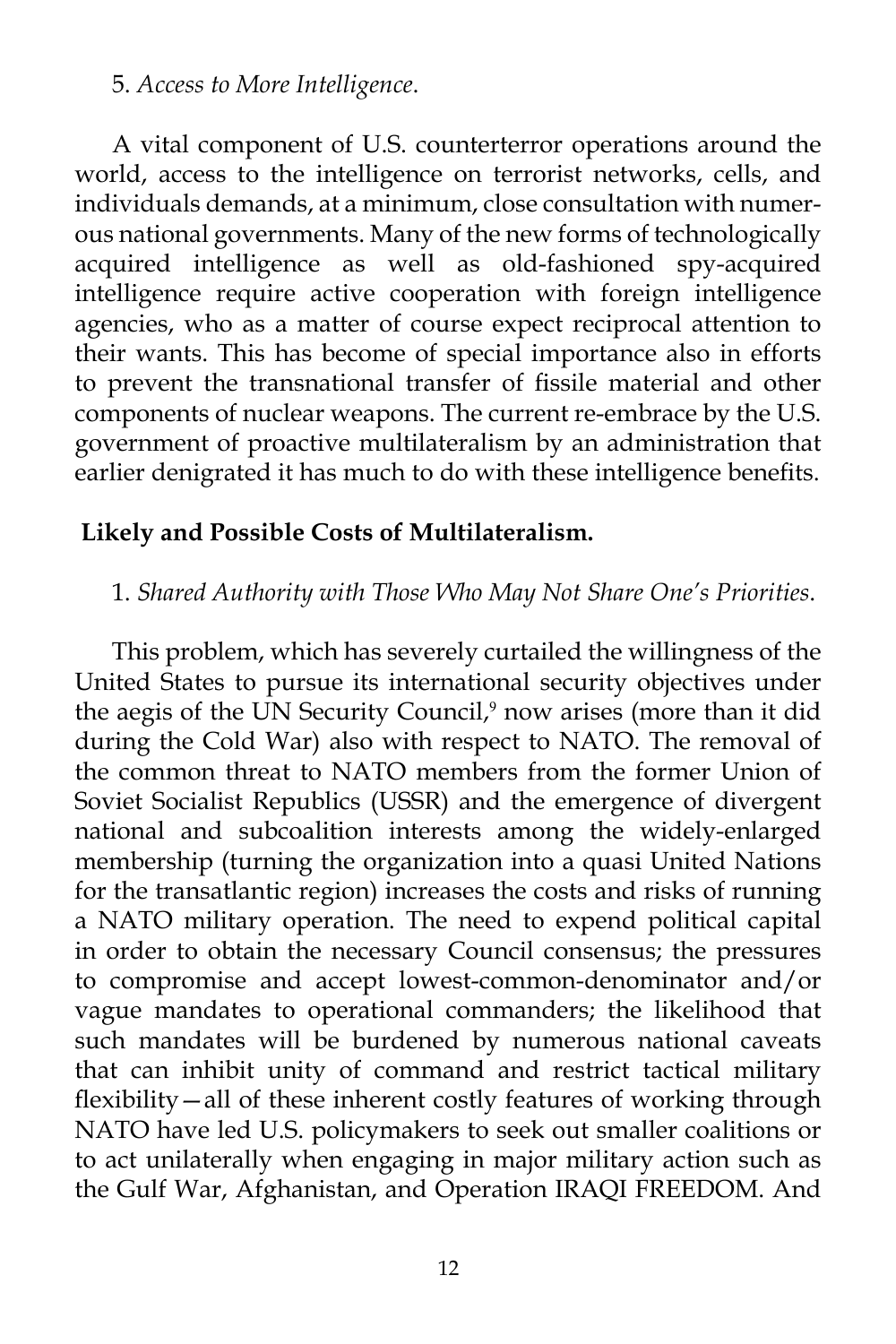the probable costs are likely to increase as NATO further enlarges its membership.

## 2. *Inhibition of Timely and Efficient Action*.

Merely fulfilling an obligation to give a multilateral organization the right of "first refusal" before seeking out a smaller coalition or acting unilaterally can be costly if the process of multilateral deliberation slows down the deployment of military forces into a rapidly progressing conflict. If the multilateral organization after due deliberation finally refuses to authorize or conduct the intervention, both legitimacy and efficiency suffer. Even if the multilateral imprimatur ultimately is obtained, postponing the intervention may mean a much larger and costly operation has to be mounted in order to counter gains effectively that the adversary meanwhile has achieved. Indeed, such mounting costs of delay finally may reduce the willingness to mount a military action even on the part of those who earlier were ready to intervene. This can be a serious problem in humanitarian crises as, for example, where intercommunal conflict is escalating into "ethnic cleansing" on the way to genocide.

Similarly, intrawar tactical or strategic operations can be slowed down dangerously or avoided, even when they would be highly effective and not at all inconsistent with a mission's mandate, simply because of the need to "kick upstairs" (to multilateral political levels) requests for fresh authorization.

### 3. *Loss of secrecy (and the Effectiveness That Comes with Surprise)*.

The greater the number of countries involved, obviously the greater the risk of loss of secrecy. This is more than the issue of enlarged opportunities for espionage, which the information technology of fencing off communications through encryption and other devices can help counter. It is also a question of the political willingness of the parent multilateral organization to delegate sufficient military discretion to the operational commanders over multinational fighting units for devising and directing surprise and deceptive actions that need to be held very tightly in order to succeed.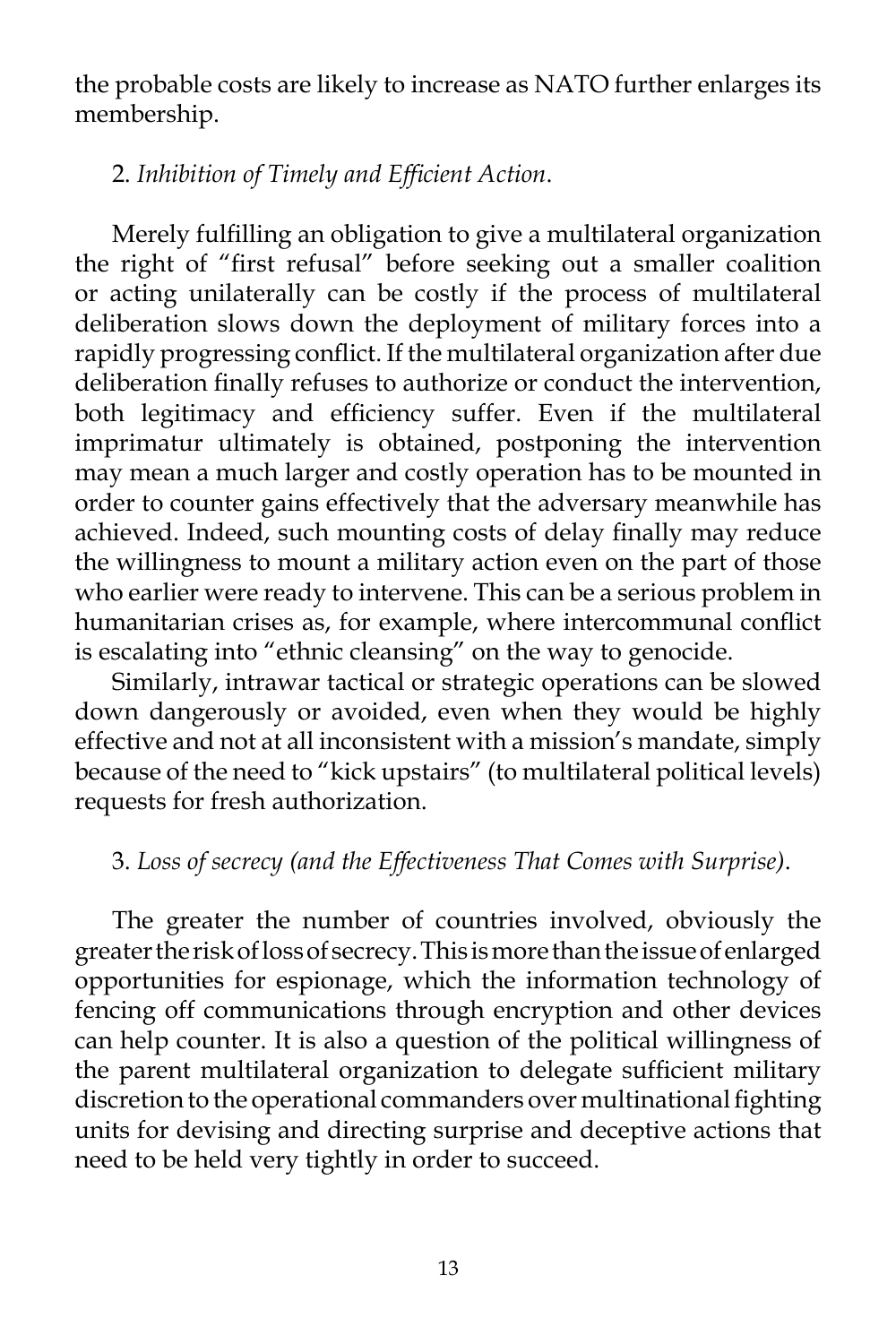#### 4. *Politicizing of Intrawar Strategies and Distortion of War Aims*.

Throughout history politico-military coalitions have been bedeviled by the difficulties in preventing political differences among allies from distorting military imperatives. This was a problem even between the closest of allies in World War II, the British and Americans—most prominently over the location and timing of the opening of a second front, but also over the final drives into Germany and Czechoslovakia. President Roosevelt and General Eisenhower wanted to defeat Hitler's *Wehrmacht* as decisively and rapidly as possible, and without exacerbating Stalin's suspicions, whereas Prime Minister Churchill and his generals also were focused on how the location of one's forces at war's end would strongly condition the postwar bargaining over spheres of influence. The politics of keeping coalition partners happy can also affect the timing and terms of war termination, as happened in the decision to call a cease-fire in the Gulf War after throwing Saddam's forces out of Kuwait and not to push on to Baghdad. There is no reason to expect that NATO operations, especially given the Kosovo experience, can be insulated against the intrusion of political controversies on military strategy and tactics. And as will be discussed later, the Alliance's proudest poster unit, the National Reaction Force, is ready made for such contamination.

## 5. *Complication of Postwar Reconstruction and Stabilization Efforts*.

While one of the benefits of multilateral arrangements for deciding on or supporting war is the increased likelihood of burden sharing in the aftermath, coalition partners also will want to make sure that postwar conditions correspond to the reasons they supported or joined in the fighting. Thus, even as, at the time of this writing, the United States is anxious to transfer most of the reconstruction and stabilization tasks in Afghanistan to NATO, considerable differences are emerging between the United States and the Europeans as to the degree to which, and how, NATO should take over or share in the counterinsurgency operations still being conducted by the United States.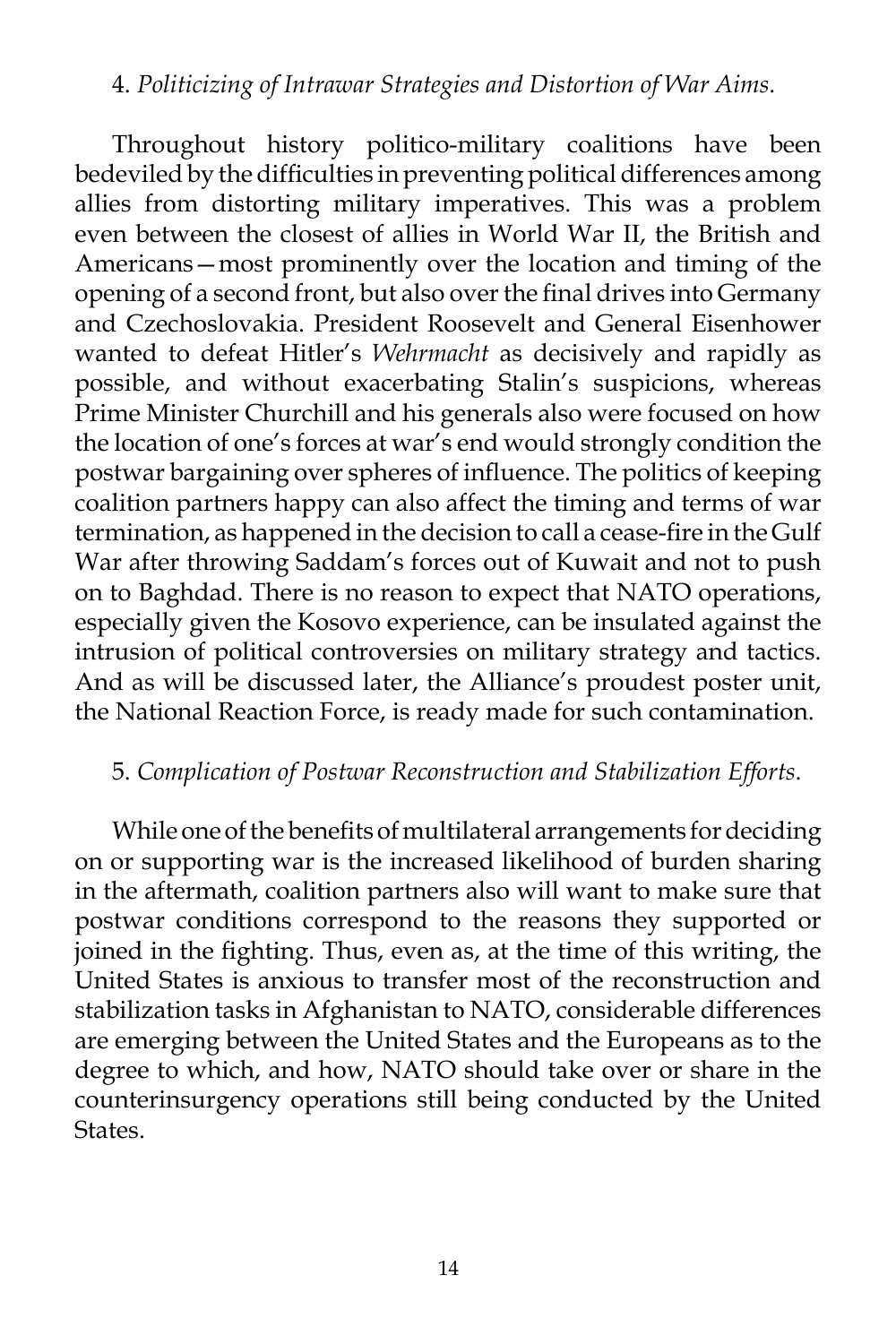### **mULTILATERAlism in the Post-Unipolar World: The Impact of Polyarchy**

An evaluation of multilateral constraints on the use of military force by the United States requires an understanding of the global political structure in which these constraints are supposed to operate. If the United States is presiding over a basically unipolar world, multilateralism will take different shapes and have different implications for U.S. security than if multilateralism is operating in a multipolar or "polyarchic" world.

In a unipolar world dominated by the United States, multilateral arrangements to which the Unites States is a party are likely to function more as instruments for ensuring that others conform to U.S. policy preferences and share the burdens with the United States of providing global public goods (international peace and security, a well-functioning world economy, conservation of the planet's natural resources, and protection of essential ecosystems). In a multipolar world, multilateral arrangements—whether institutionalized or established ad hoc—are supposed to perform the crucial function of moderating balance-of-power rivalries among regional hegemons, who,within their regional spheres of influence, may be the leading provisioners of international public goods. Also, in a multipolar world that is relatively peaceful, inter-regional regimes may be relied on for coordinating activities and allocating prerogatives in adjacent commons areas (such as rivers, coastal fisheries, international straits, and air space), and facilitating international commerce. In the highly diverse and often chaotic *polyarchic* world—to be described below multilateral arrangements, especially in the peace and security field, are crucial for the minimum world order the United States needs for its own security and well-being. Yet many of these arrangements are becoming extraordinarily difficult to construct and sustain in the configurations that would be feasible in the unipolar or multipolar worlds.

#### **The Unipolar Illusion.**

The fashionable idea that the post-Cold War world is unipolar oversimplifies today's complex realities. True, the United States is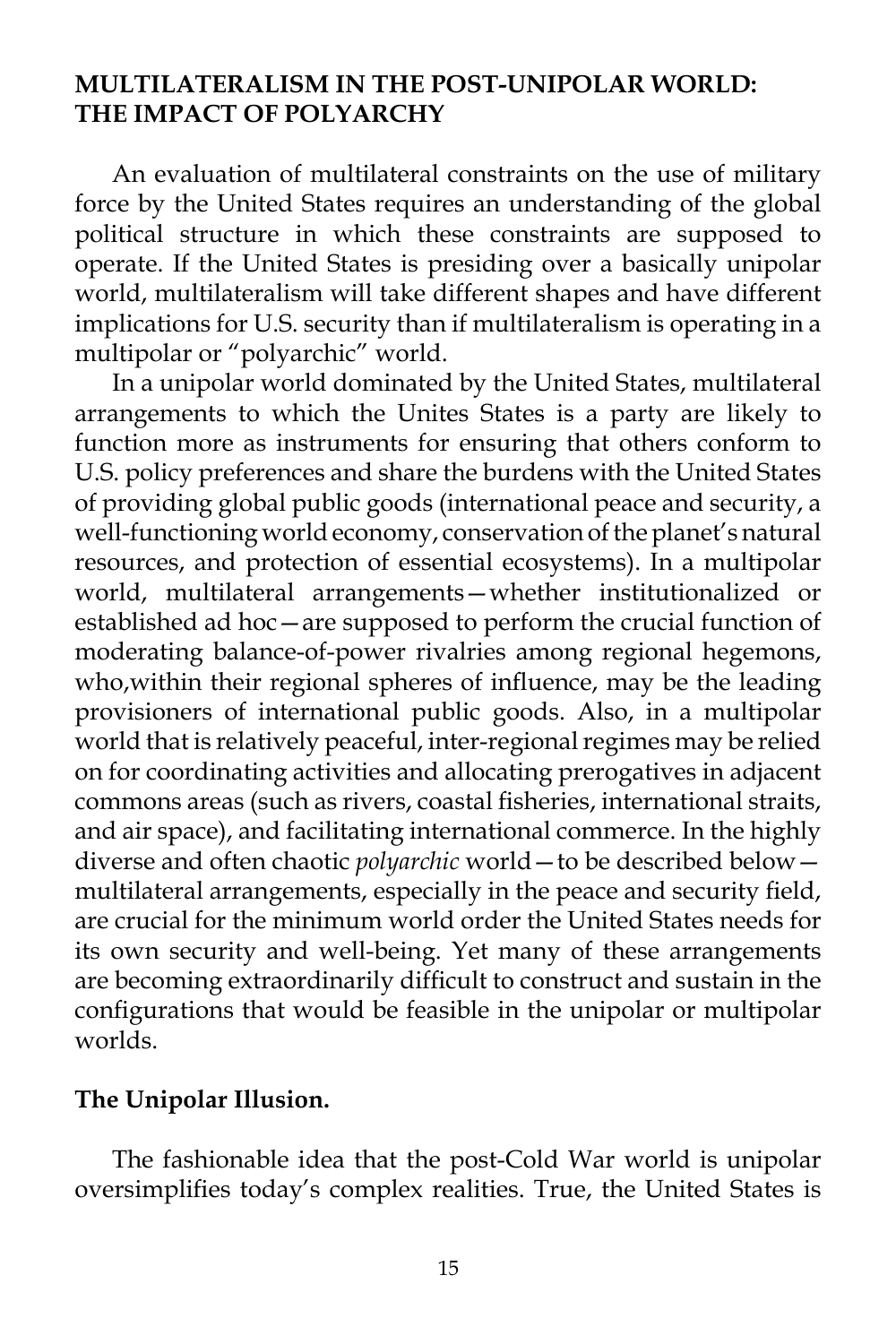the world's only remaining superpower. But this *super* power does not simply translate into *polar* power, in the sense of the impact exerted by Washington during Cold War.

The bipolarity of the Cold War system inhered not just in the existence of two countries more powerful than any of the rest, but also in the massive gravitational pull (geostrategic and ideological) by each superpower on others. Each superpower's influence over the international behavior of its allies and clients was so great that it was appropriate to regard the whole system, except for the determinedly nonaligned countries,<sup>10</sup> as in a condition of two-sided polarization.<sup>11</sup>

Seeing one of the two power-centers of the bipolar system collapse in the early 1990s, its sphere of control disintegrate, particularly in Eastern Europe, and its satraps around the world left without a big-brother military ally and economic patron, many analysts, policymakers, and pundits deduced that the system that remained was *unipolar.<sup>12</sup>* By the standard (material) measures of power, this should still be the case. On the eve of Operation IRAQI FREEDOM, with a defense budget greater than the combined military budgets of the next 15 countries, The United States maintained over 6,000 nuclear warheads in its strategic nuclear arsenal, the strongest and most technologically-sophisticated conventional forces in the world, and military deployments in over 100 countries.<sup>13</sup> Moreover, in 2005, the Gross Domestic Product (GDP) of the United States—running at more then \$10 trillion—is over 20 percent of the world's entire GDP.

How much effective influence over others does the great differential in material power confer? The United States, to be sure, is still the most influential single actor, and its cooperation or opposition often can determine the fate of policies and programs of others around the world. But being the only superpower is not the same as having usable power over most others in the system. Some forms of power—military, economic, ideational, or the power that comes from diplomatic/political skill—may be more or less usable vis-à-vis some actors in the system than others. These various types of power often are neither fungible nor fully additive into a kind of Gross National Power that when posed against the power of another state will overcome its resistance, like a magnet pulling on a piece of metal.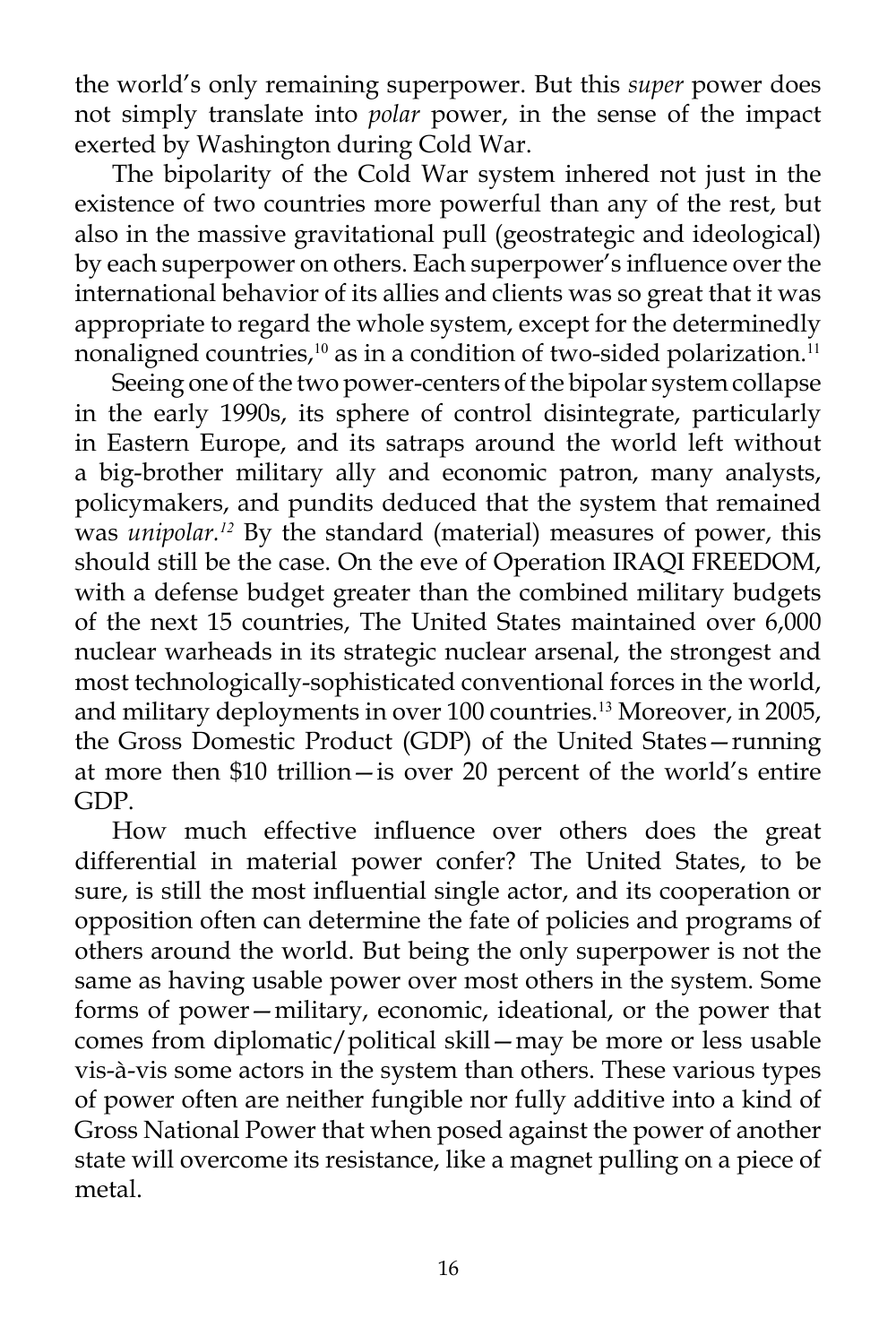Since the end of the Cold War, the United States often has not been able to obtain the cooperation it seeks from other nations, even when applying its putative hegemonic weight—benignly through providing economic, security, and prestige benefits to those who cooperate, or coercively through applying punitive economic or political sanctions, or wielding military power. Except in certain specifically-defined post-September 11, 2001 (9/11), counterterrorism projects, not very many countries have been all that ready to coalesce under the U.S. banner—the "bandwagoning" response to a hegemon's exertions of power. Rather, as became dramatically and painfully evident in the U.S. failure to gain UN Security Council backing for Operation IRAQI FREEDOM, many influential actors in the international community, including countries the United States used to count as loyal allies, are resisting being pushed around or bought off when their interests, values, or grand strategies diverge from those of the hegemon.<sup>14</sup>

## **The Inadequacy of the Great-Power Multipolarity Model.**

If this is not a unipolar world—one in which in which the United States, like an omnipotent regent, dispenses rewards and threatens sanctions, successfully maintaining order among its otherwise unruly wards—what about a multipolar world, a system of great-power alignments, power balancing, and concerts?<sup>15</sup> Perhaps there can yet be a multipolar dynamic among the great powers, analogous to the multipolar systems of the past, in which the power game played by the major states (possibly five, but as many as a dozen) was the key to international stability or a breakdown of world order and peace.<sup>16</sup>

The emergent 21st century geopolitical reality, however, looks quite different from traditional multipolarity. Only two contemporary "great powers" are potential sources of serious threats to international peace and security in the near future: China, if it resorts to military means to take over Taiwan or becomes too aggressive in prosecuting its claims in the South China and East China Seas; and possibly a dissatisfied Russia that attempts to reassert control over former Soviet-controlled areas.<sup>17</sup> Japan, in the more distant future (more than 5 years out), if it converts its hefty "self-defense" forces into an all-purpose military, and particularly if it develops its own nuclear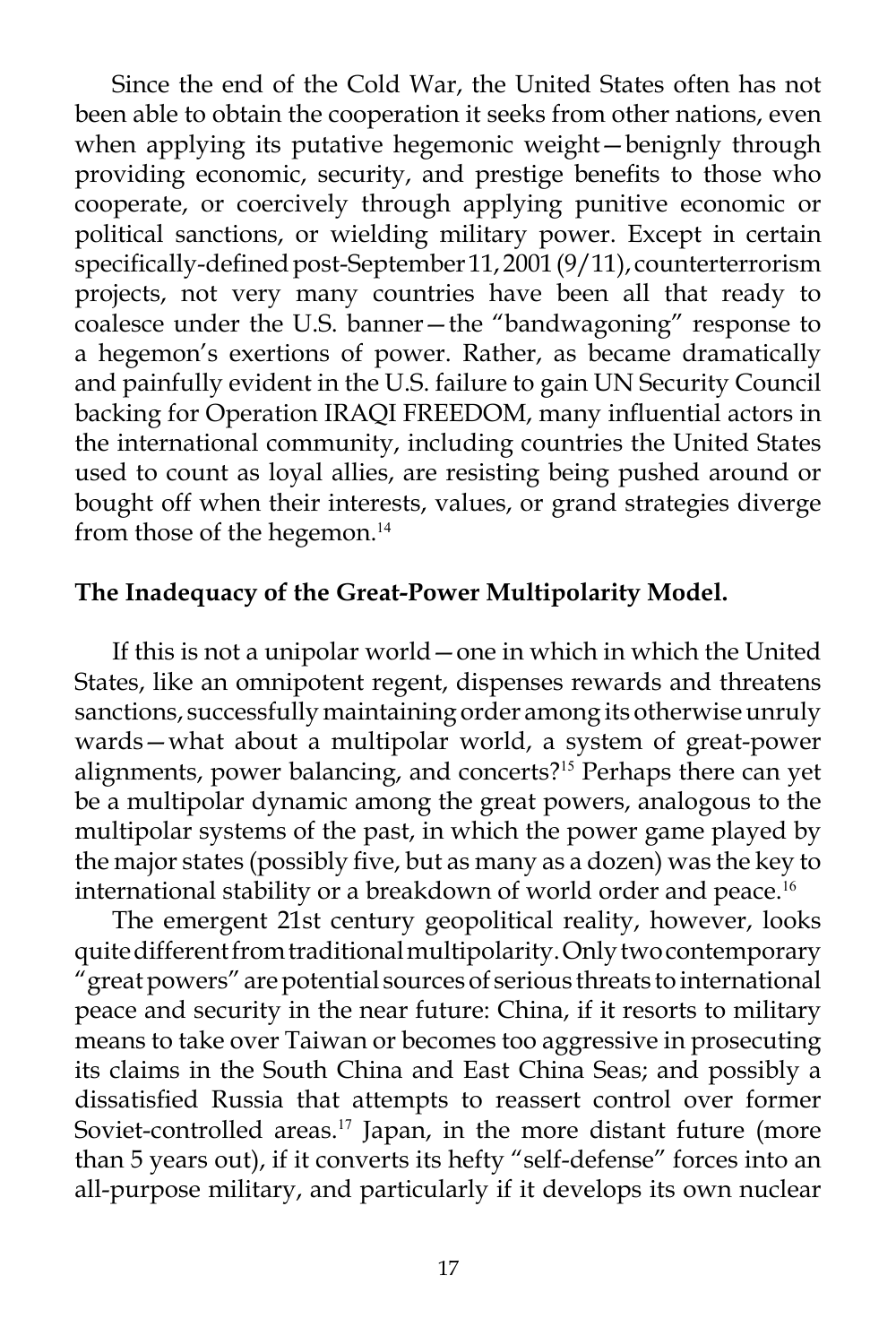arsenal, could come into military confrontation with Russia or China in ways that threaten overall peace and security.<sup>18</sup> The EU, if and when it becomes more consolidated, could intensify progressively both its economic and diplomatic rivalry with the United States. Yet such economic and political conflicts as do emerge between the EU and the United States are highly unlikely to escalate to the level of threats of force, let alone war, unless preceded by some fundamental discontinuities in domestic and world politics.

The sources of internationally destabilizing actions are more likely to be middle powers such as Iraq and Iran (again seeking to exert regional hegemony, with or without nuclear weapons), or nuclear armed India and Pakistan in a new war over Kashmir, or Israel and its neighbors—particularly if their conflicts interfere with the industrial states' access to important economic resources or geostrategic locations. The greatest worry vis-à-vis North Korea may be an implosion of its governing regime resulting from an inability to satisfy the basic needs of its people, in which case both its international marketing of nuclear weapons components and its temptation to raise diversionary tensions with South Korea or Japan are potential serious threats to international peace and security. Failed or failing states—like Zimbabwe or Bangladesh, or Afghanistan (if current stabilization efforts collapse), or even Kosovo after the departure of NATO security forces—could catalyze dangerous regional instabilities. Moreover, the entire system can be destabilized, and wars initiated and conducted by nongovernment actors: violent political movements, terrorist networks, and criminal syndicates.

In the system maturing before us, the precipitating events more than ever (except perhaps in medieval Europe) also are likely to come in a variety of forms besides the movement of military forces across borders: terrorism, subnational and transnational ethnic wars, failed domestic political systems, collapsing economies, contraband in weapons and drugs, and ecological disasters.<sup>19</sup> Rivalries or concerted action among the great powers might be important in exploiting or countering various of these threats to international peace and security, but more often than not, the sources of war and peace will lie elsewhere than in the great-power competition.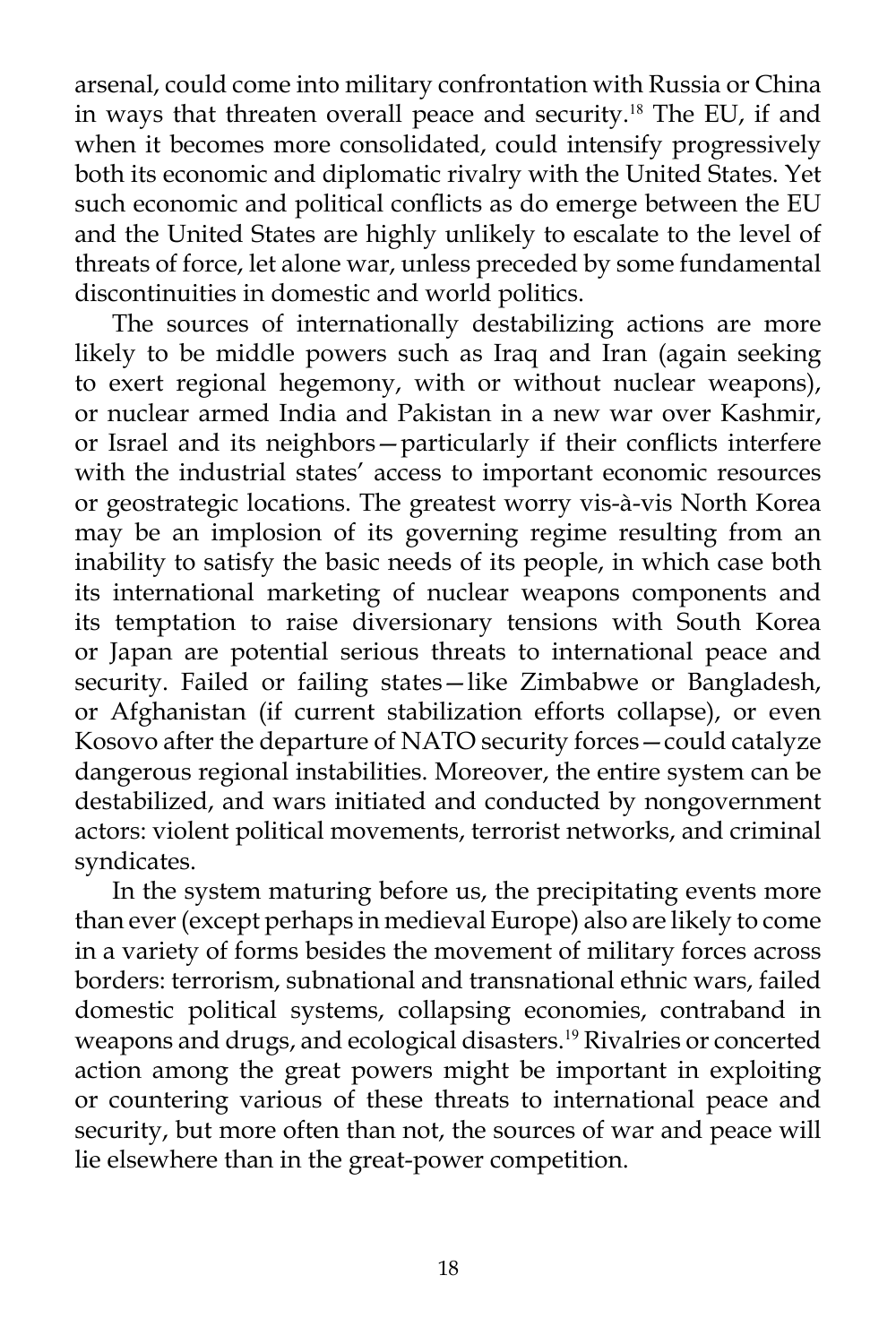In short, in contrast to the great-power multipolar systems of the past, there are now a much larger number and variety of actors, states, and nonstate actors, who can shake up the system. The major threats to system equilibrium are not primarily territorial expansion, tipping the balance of power through the addition or subtraction of allies, or dramatic augmentation of one or another of the great powers' military capabilities. Opposition to a great power's policies that one does not like will rarely take the form of power balancing through the formation or tightening of countervailing alliances. More likely, opposition will come as irritating, even defiant, acts of noncooperation—what I call *balking*—such as the refusal of France, Russia, and China to vote with the United States on important Iraq resolutions before the Security Council, or the refusal of Turkey to allow its territory to be used as a base for the invasion of Iraq.

# **The Emergent Polyarchy**. 20

The structure of world politics that has evolved since the end of the Cold War still features the global hegemony of the United States (not unipolarity) but, increasingly, within a *polyarchic* field of actors—nation-states, terrorist networks, subnational groups, transnational religions, multinational enterprises, and global and regional institutions. These communities and organizations are often in intense competition for resources and the support and loyalty of their constituents, many of whom are members of various of the competing entities at the same time. Hardly any countries or political movements are aligned unidirectionally in their major international relationships, either with one another or with the United States. The cross-pressures to which countries are subject in the polyarchic system make for fickle cooperative and adversary relationships, in which today's ally may be tomorrow's enemy, depending on the issue at hand.

The fact that many NATO countries and members of the previous Gulf War coalition were at odds with the United States over how to deal with Saddam Hussein in 2002-03 was less an anomaly than an expression of the emergent polyarchic realities. Unlike the Cold War system (or its hypothetical multipolar or unipolar successors) which assumed a high degree of congruence between primary security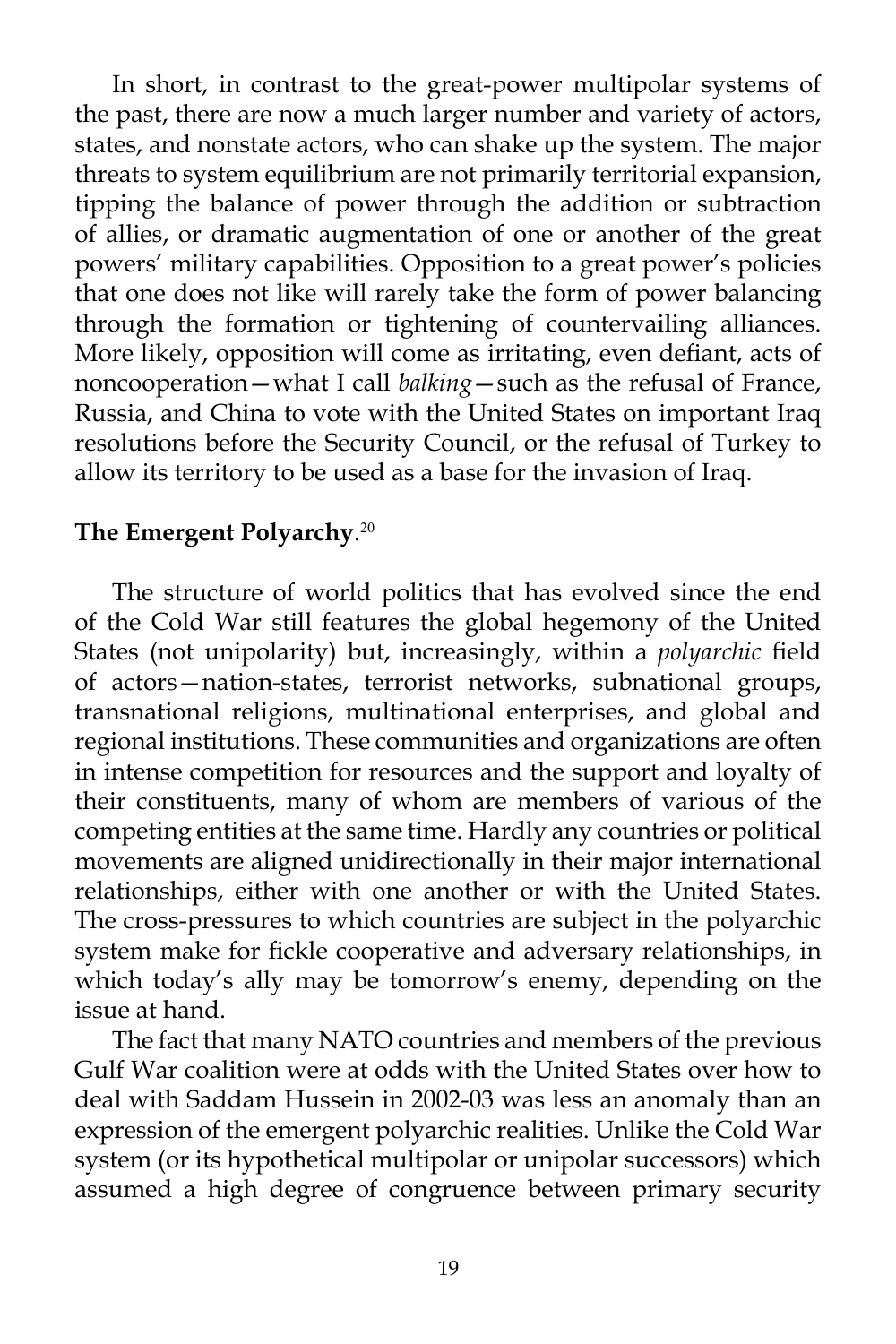communities, trading blocs, and ideological coalitions, world society today features a good deal of incongruence—not as an aberration, but as a systemic characteristic. Trading partners, such as Canada and the United States, may be adversaries on military and arms control issues (e.g., national missile defense, the Comprehensive Test Ban Treaty, and the ban on land mines) and on how to deal with difficult countries within the Hemisphere, such as Cuba or Venezuela. Cultural/ideological allies, such as Sweden and Finland, may be in serious dispute over navigational and fishing rights. Countries engaged in joint military technology projects (Russia and the former Soviet states in Central Asia, for example) may have major differences over fighting terrorism or combating contraband drugs. Allies on global environmental issues (say, India and Malaysia in their opposition to international controls on cutting down forests) are frequently at odds on questions of human rights or humanitarian intervention. Moreover, such cross-pressures often are rooted in a stratum of complex relationships at the substate level, wherein some sectors in a country want to retain and institutionalize cooperative interaction with particular sectors in countries toward which other sectors are hostile—a characteristic feature of the U.S.-British-French-German relationships, of relationships among the EU countries themselves, and increasingly between the Japanese and the Chinese.<sup>21</sup>

Accordingly, it is becoming difficult to form and sustain reliable alliance commitments and collective security arrangements for dealing with potential threats from one's adversaries. Individual nations must prepare to fend for themselves—or opportunistically seek allies of convenience ad hoc for prosecuting the conflict at hand (as the United States did in Operation IRAQI FREEDOM)—in the process of loosening the constraints on unilateral action supposed to prevail in multilateral security communities. The world might seem to be reverting back to the traditional self-help system of determinedly sovereign nation-states. But the "anarchy" of the traditional system was, by comparison, quite stable. National leaders could by and large control what went on within their jurisdictions and could quite reliably commit their countries to alliances in order to counter the power of their aggressive adversaries. In the polyarchic world, there are many more "loose cannons" (literally and figuratively) capable on their own of generating havoc in the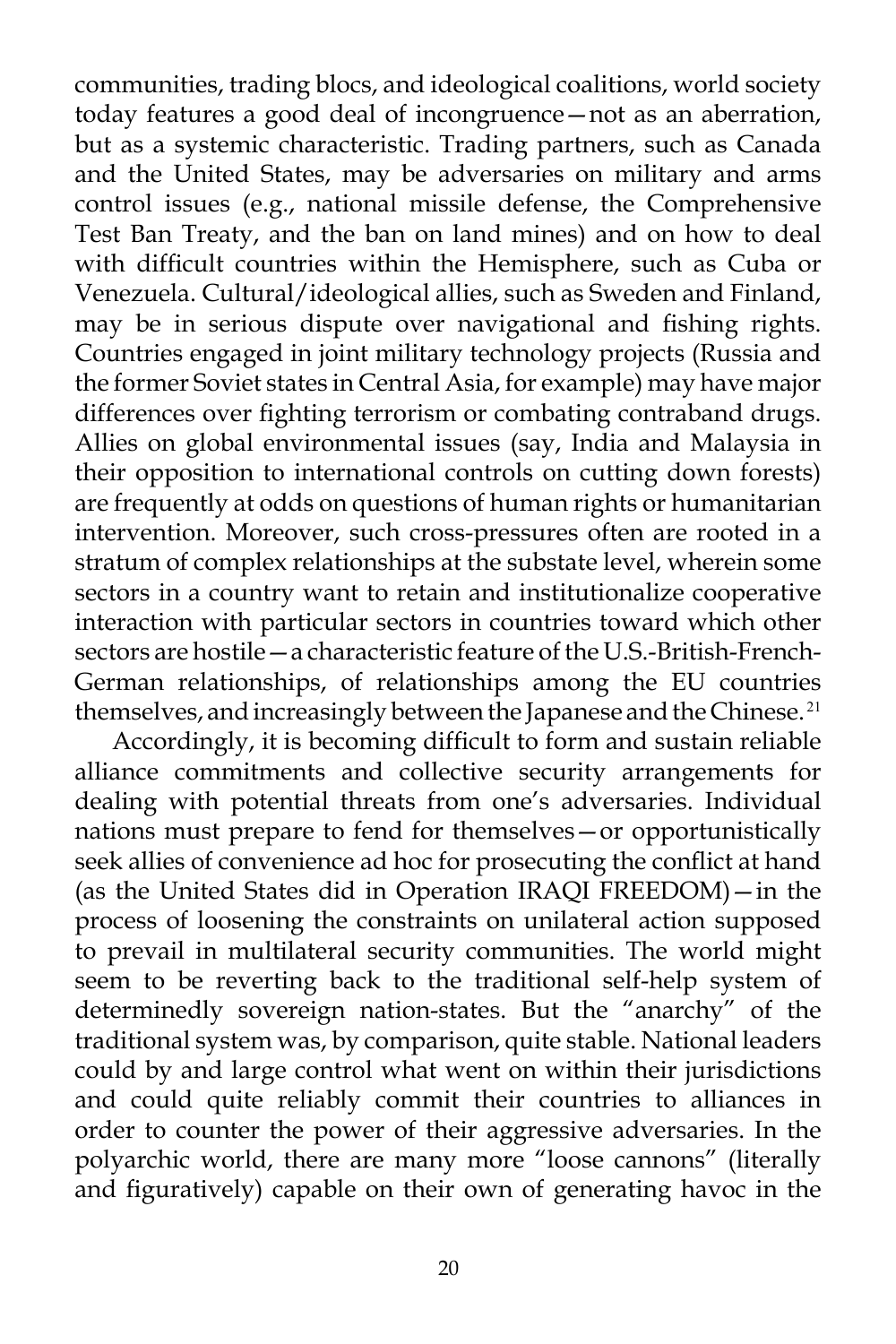system, destabilizing governments as well as international peace and security arrangements—not only Osama bin Laden, but transnational entrepreneurs and pirates of weapons and high-tech knowledge, and even respectable multinational corporations with a vested interest in who runs the government in countries where they have subsidiaries.

Yet polyarchy is not without conflict-moderating features. The dense transnational networks of interdependence and multiple and diverse relationships of groups and countries in at least the industrialized regions mean that international adversaries are likely to have economic partners and/or ethnic "brothers" and "sisters" in the population of societies against which they are in conflict. These crosscutting attachments can work as a break on efforts to generate the total nation-to-nation hostility required to mobilize domestic support for war. But these same characteristics mitigate against the durable and credible international alliance commitments and effective action by global or regional collective security organizations to deter war, let alone to conduct it.

# **"Berlin Plus"** *Plus***.**

The rifts that have become commonplace among members of NATO over when to go to war and rules of engagement can be seen as a natural expression of the emergent polyarchy. Exhibit A, because of its implications for the kind of multilateralism that is the focus of this monograph, is the maturation of the EU's determination to develop European security and defense policies and capabilities distinct from NATO's. When it became evident that the Europeans were determined to build some form of common European defense entity, the United States decided to accommodate to the new reality and support recognition by NATO, formalized by the foreign and defense minister meetings in Berlin and Brussels in June 1966, of a European Security and Defense Identity (ESDI) *within* the organization. The NATO Council also decided, however, in an ambiguous and open-ended formulation that would subsequently generate intense controversy, that NATO assets were to be made available for crisis management operations led by the Western EU.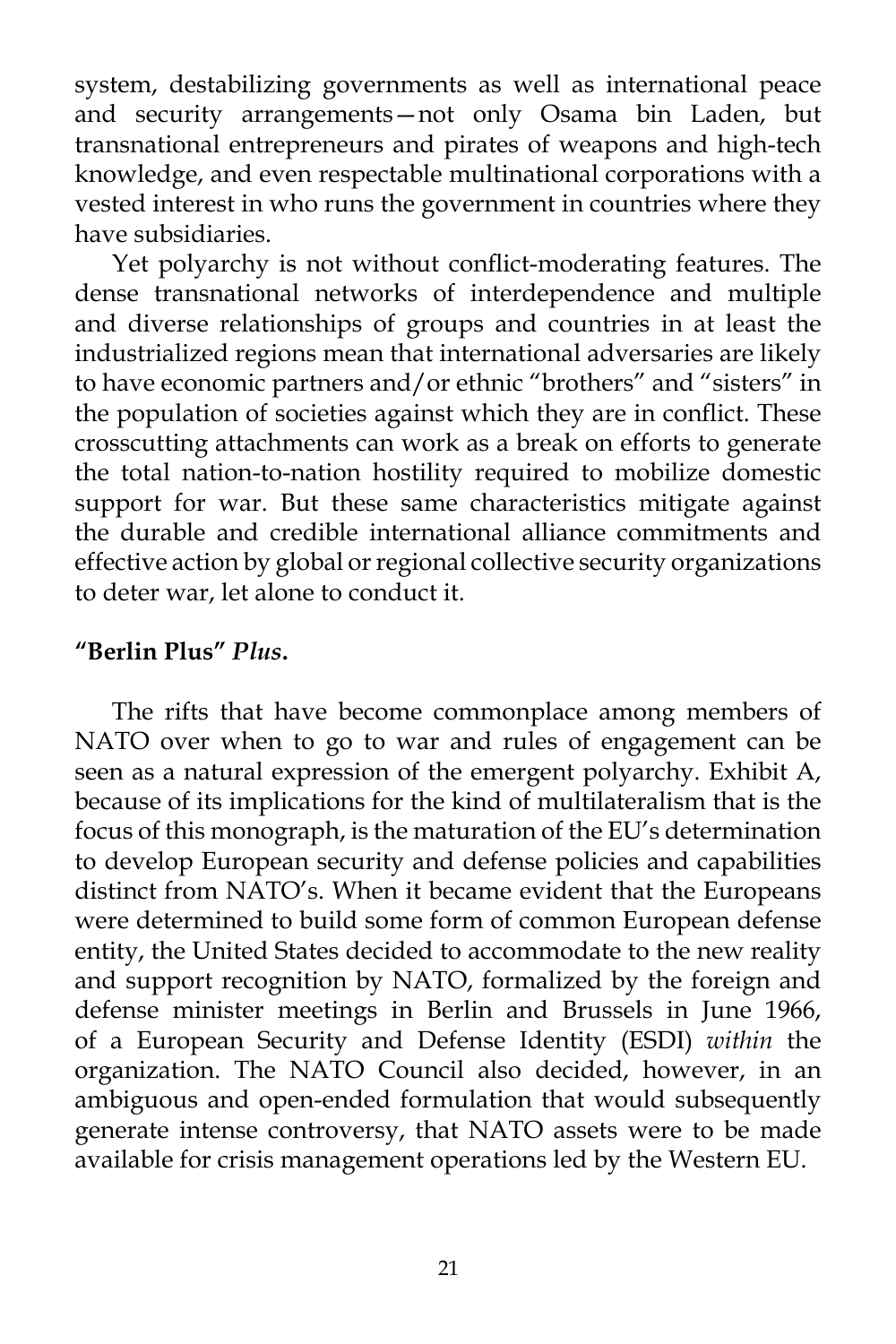The internal NATO imbroglio over unresolved questions about the transferable assets in so-called Berlin Plus agreements—what were they exactly? What European entity would receive them? Under what circumstances? For precisely what purposes and under what rules and command arrangements?—was sparked in December 1998 by the joint statement issued by President Jacques Chirac and Prime Minister Tony Blair at the conclusion of their summit meeting in Saint-Malo, France. The Franco-British declaration raised hackles in Washington both for what it said and what it did not say about the ESDI. The startling words were that "the Union must have the capacity for autonomous action." *Autonomous* action did not sound particularly consistent with the basic Berlin-Plus stipulation that the ESDI would always operate within the NATO framework and could use temporarily "separable but not separate" NATO assets. And there was nothing in the Chirac-Blair statement to counter explicitly the implication that "autonomous" action could encompass European go-it-alone military initiatives (or defections from U.S.-sponsored NATO policies) subversive of the very ethos of the transatlantic Alliance.<sup>22</sup>

Four days after the Chirac-Blair demarche, U.S. Secretary of State Madeleine Albright, addressing the NATO foreign ministers meeting in Brussels, voiced the U.S. concerns. Any such initiative, she insisted, "must avoid preempting Alliance decisionmaking by *de-linking* ESDI from NATO, avoid *duplicating* existing efforts, and avoid *discriminating* against non-EU members."<sup>23</sup> Underlying these "three Ds," as they came to be called, was what the U.S. Ambassador to NATO coined the "fourth D": the long-standing anxiety that there could be an even more basic *decoupling* of Europe and America, in which each would go its own way in defining threats that warranted going to war and in designing and carrying out its own grand strategy.<sup>24</sup>

The essentials in the *St. Malo vs. four Ds* debate of 1998 set the parameters of the Euro-American dialog/confrontation that was exposed dramatically in the UN Security Council debates leading up to Operation IRAQI FREEDOM, and that has continued, albeit not as loudly, in Brussels. There have been imaginative efforts on both sides and in Brussels to bridge the divide, especially in the wake of 9-11. The most impressive product of this conflict-resolution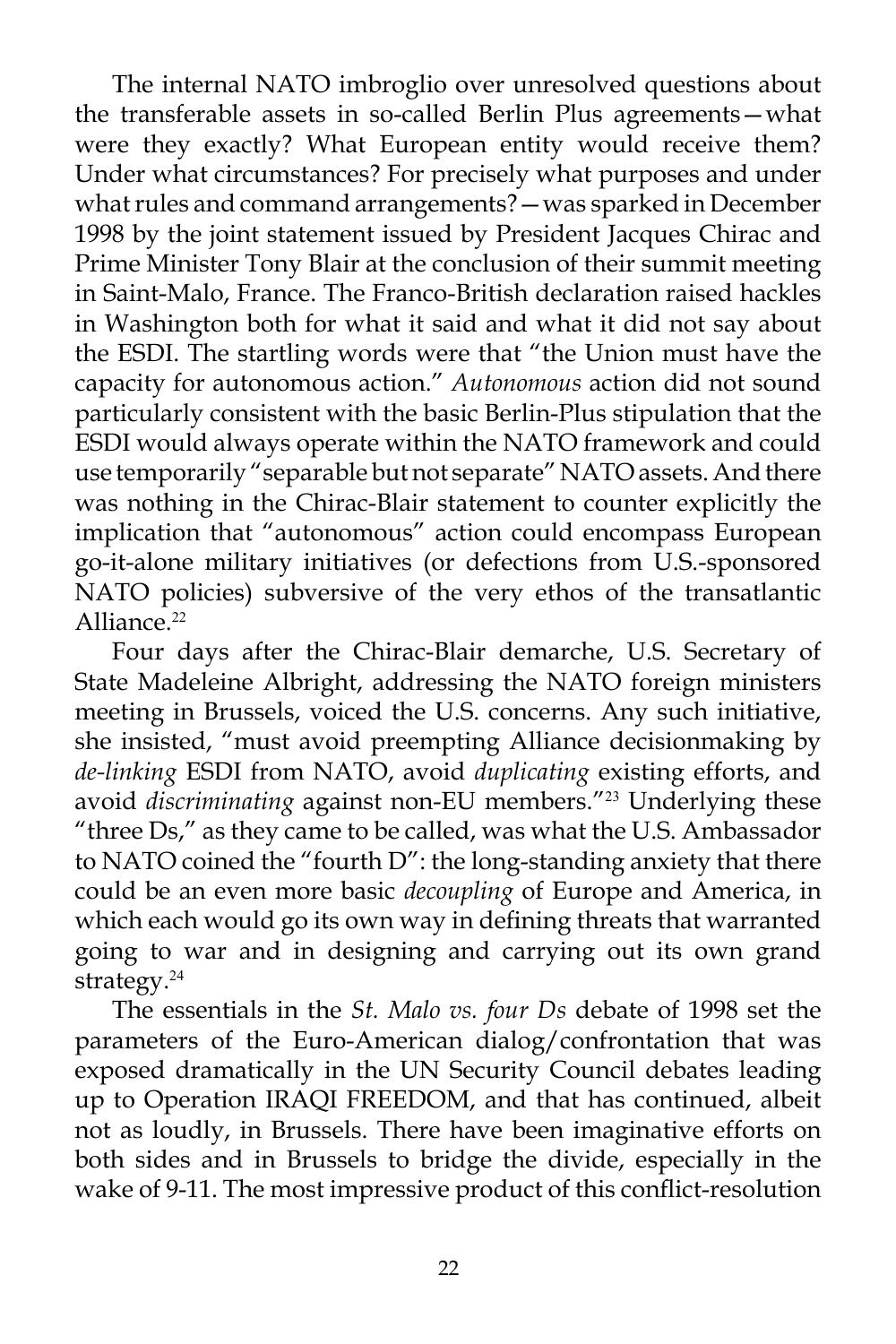diplomacy is the so-called "Framework Agreement" in an exchange of letters between the EU Secretary General/High Representative and the NATO Secretary General dated March 17, 2003, reaffirming and elaborating upon "Berlin Plus" assurances that the EU could access NATO assets for EU-led military operations (called "crisis management operations").

The major elements of the "Framework" (which persists as the basis for continuing NATO-EU cooperation) include:

- assurances of EU access to NATO capabilities and common assets such as communication units and headquarters for EUled crisis management operations;
- assurances of EU access to NATO's planning capabilities for EU-led crisis management operations;
- procedures for release, monitoring, return, and recall of such assets and capabilities;
- terms of reference for NATO's Deputy SACEUR—who in principle will be the commander of any EU-led military operation under the "Berlin Plus" arrangements; and,
- NATO-EU consultation arrangements for any such operations.<sup>25</sup>

This framework for implementing "Berlin Plus" would, of course, require further situation-by-situation implementing arrangements, which, predictably, would be bedeviled by the details. The on-going consultations for EU's role in Bosnia and Kosovo are cases in point.

# **Prognosis.**

The Euro-American divisions over NATO strategies and arrangements, and also the divisions *within* the EU over the European Security and Defense Policy (ESDP), are of a structural kind, emanating from the complex fault-lines and cross-pressures of the emergent polyarchy. These fault-lines and cross-pressures should be regarded as expressions of entirely natural differences in national interest among members of the transatlantic community—reflected in a myriad of divergent policies toward, for example, the Israel-Palestine problem, the Iranian and North Korean nuclear programs, Kurdish independence aspirations, the Russia-Georgia conflict over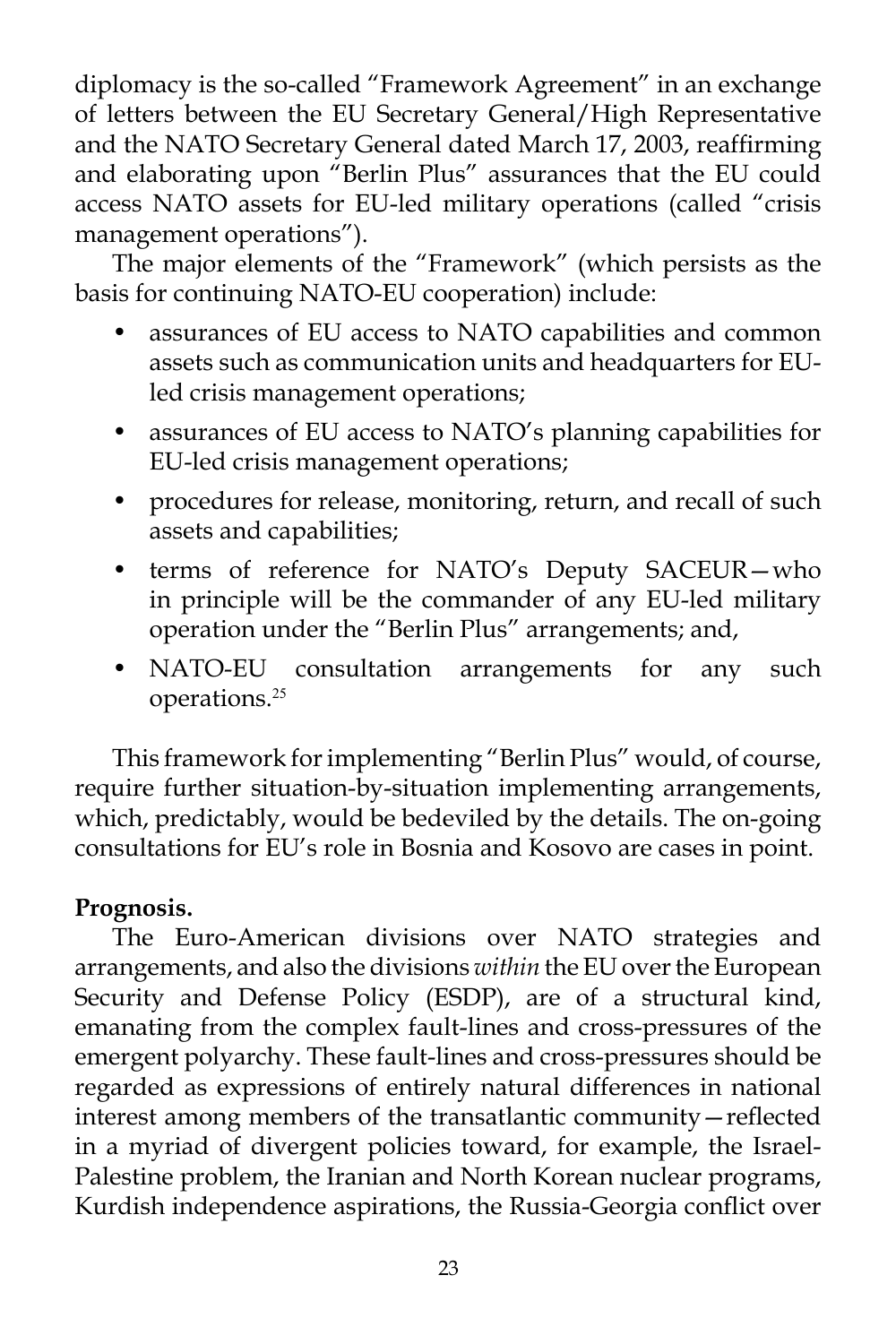the breakaway provinces, the Chinese military buildup and China-Taiwan tensions, Turkish-Greek tensions over Cyprus and islands in the Aegean, conflicting oil exploitation plans for the Caspian region, Darfur and/or a new flare-up of bloodletting in Rwanda, and the Chavez-Castro axis.

The polyarchic characteristics of world politics make it very unlikely that NATO, any more than the UN, will be able to conduct actual military operations effectively other than on a modular basis that is, with small subsets of its membership. Also, the prospect of EU members of NATO (as contemplated under the Berlin-plus formulation) themselves putting together multinational units for the actual conduct of military operations will be most likely with small subsets of the EU membership. And in the EU, as well as NATO, the makeup of these multilateral modules are likely to vary from situation to situation.

The principal conclusion to be drawn from the recognition that polyarchy, and not unipolarity, has become the emergent geopolitical reality is that the *bargaining costs—*the political capital, and sometimes the economic capital, the United States must expend to gain and sustain multilateral cooperation—are rising. *Query*: What is happening to the *military value* of multilateralism?

### **THE IMPACT OF MILITARY TRANSFORMATION**

A principal strategic consequence of the emergent global polyarchy—the need to be able to use force on behalf of U.S. interests without having to depend on the cooperation of allies—puts a premium on military capabilities that can be used unilaterally. This dynamic channels the stream of military innovation in the direction it has been heading anyway due to the so-called revolution in military affairs (RMA)—a.k.a., *transformation*. The resulting development of unilaterally usable military capabilities confirms fears on all sides that the cement of alliance solidarity is crumbling. Even with respect to NATO, the most integrated of the multilateral security communities, the United States and its allies, although pledged to regard an attack on any one of them as an attack on all, anticipate that member governments (especially given NATO's enlargement) often will have very different views of the stakes. Accordingly, the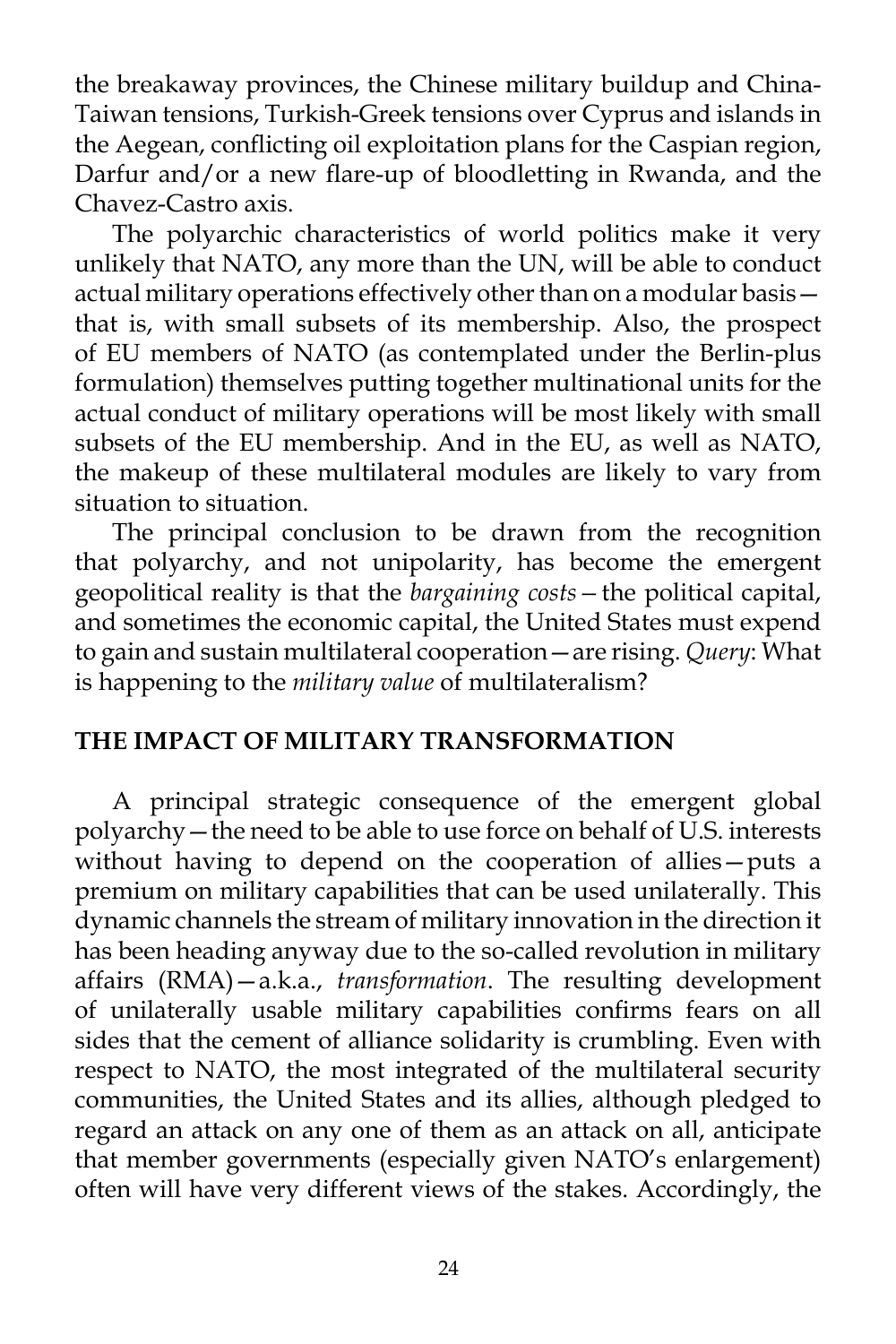United States and its militarily significant coalition partners—most visibly the West European members of NATO—are each developing modular capabilities and contingency plans for opting in or out of the sub-coalitions that might be willing to go to war.

What is strongly given by the basic political and economic trends at the start of the 21st century—that the United States can no longer look forward to a world made up of relatively permanent allies and adversaries—is becoming geostrategically acceptable because of the trends in military capability now maturing. Moreover, this prognosis for looser and less dependable alliances reinforces the arguments of RMA proponents that the unilaterally-usable capabilities becoming feasible are imperative to incorporate into the country's military arsenal.

The awareness in foreign capitals that the United States is preparing to accommodate to the trends in military technology that can reduce the salience of alliances only deepens tensions between Washington and other capitals over the unilateralist trend in U. S. diplomacy across the board, which, in turn, intensifies that trend. If it is no longer a *vital* security interest of the United States to maintain allies around the globe, then even existing U.S. alliance commitments suffer some loss in credibility, as do the commitments on the part of our alliance partners to stand by the United States when we need them. And if the future dependability of allies, for forward bases, overflight rights, close coordination of intelligence, and coalition combat operations, is thereby further reduced, the incentives for acquiring the military wherewithal to go it alone are all the greater.

### **Privileging Flexibility.**

The tangible military benefits of multilateralism—reliable allies who will provide forward bases for U.S. troops, airplanes, ships, and other military resources, and who, at a minimum, will permit U.S. forces to traverse their airspace and territorial waters in wartime continue to be important. But some of the effects of the RMA are reducing the need to count on such allied cooperation. Indeed, the call for military capabilities that are *alliance-insensitive* (though they are never publicly called that) has been standard fare in the Pentagon's transformation program. Typically, the 2001 *Quadrennial*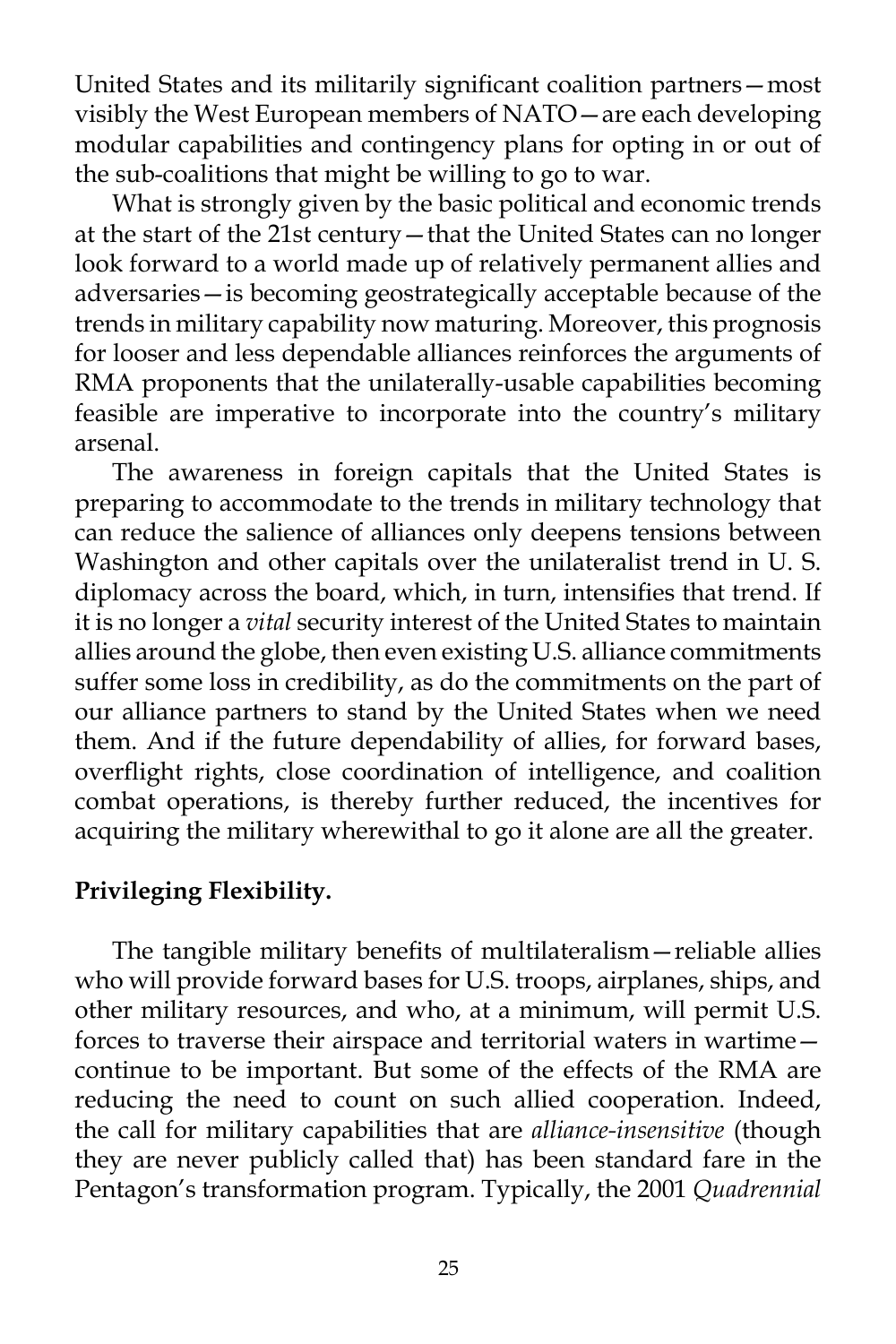*Defense Review* called for "the capability to send well-armed and logistically-supported forces to critical points around the globe, even . . . to locations where the support infrastructure is lacking or has collapsed"—code words for we may not have supportive allies in the locale of a crucial military operation, but we need to be able to get there and fight nonetheless.<sup>26</sup>

Fortuitously, from the standpoint of the perceived need for alliance-insensitive capabilities, U.S. forces that can function effectively with or without the cooperation of foreign governments or multilateral organizations have been materializing anyway as a result of the basic directions of military-technological innovation. Yes, much of the new technology, particularly in the information field, is conducive to multilateral interoperability of countries' assets and also to wide and deeply-integrated coordination of military activities among allies, in the sharing of information and the command and control of military movements and combat operations. But it also permits a high degree of *modular separability*. Not only can different sets of countries quickly activate a multinational operation. National components, individually or in special subcoalitions, can disengage from the larger multinational information and command system, either to stay out of a conflict or to fight on their own, without paralyzing the multinational system.

The technology-driven developments, plus the strategic requirement for such operational flexibility, are transforming the existing U.S. alliance-oriented force posture into one that can fight with very few allies, or ultimately even without allies where necessary. As the U.S. posture becomes progressively alliance-insensitive, there will be less need of allied concurrence before undertaking major military moves. This will free U.S. military commanders (including the Commander-in-Chief) to pursue flexibly whatever strategies they deem to be most cost-effective as calculated in terms of U.S. resources and interests. It will also make it easier for the United States to resort to force unilaterally or to threaten to do so as a bargaining chip in diplomacy.

A prominent expression of the alliance-free force posture that is materializing is the increasing reliance on sea-based (as opposed to land-based) airpower in situations where forward basing is required for diplomatic pressure or projecting U.S. striking power into another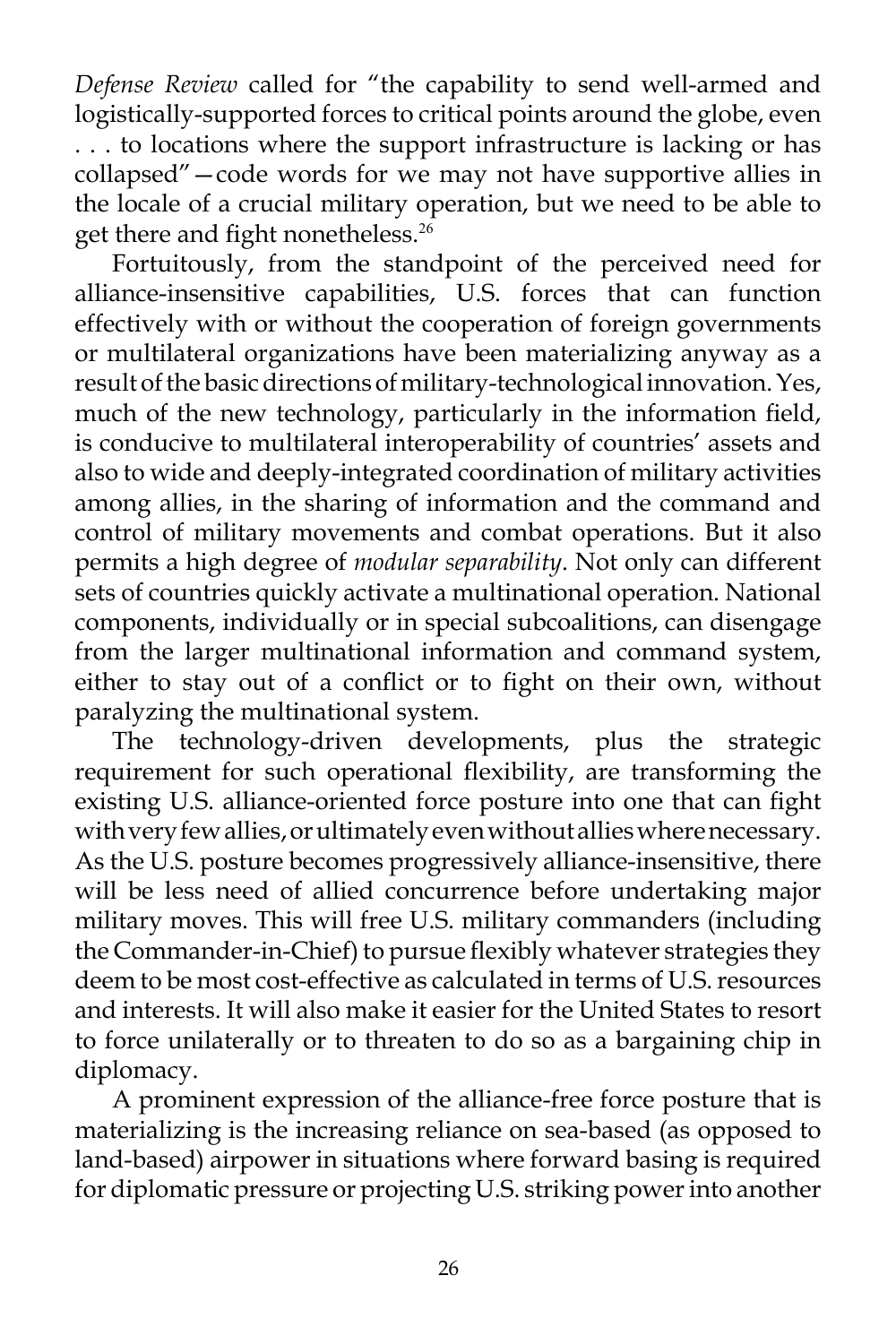country. Aircraft carriers, although increasingly vulnerable to shorebased cruise missile attack, usually can deploy close enough to target areas while remaining in international waters and can stay seaborne for extended periods without drydock servicing. Meanwhile, the range and accuracy of both ship-launched and air-launched cruise missiles is increasing, developments that also reduce the need to obtain overflight rights from countries en route to the target sites. As the U.S. Navy likes to put it,

. . . with increasing overflight limitations and continuing reductions in overseas basing rights, only naval forces can maintain assured access to most regions of the world. Naval forces are powerful instruments of national policy because of the self-sufficiency and freedom from hostnational political constraints.<sup>27</sup>

Or as the Chief of Naval Operations advertised in his July 2005 congressional testimony, the Navy can bring "persistent and longrange power projection into the fight without a permission slip."<sup>28</sup>

Although much of the technology for mid-course and terminal guidance of the new missile-delivered ordinance will be seabased, much of it also will have to be airborne or space-deployed. Recognizing this, and anxious to retain its primacy in future-oriented force planning, Project Air Force at the RAND Corporation has since the late 1980s been urging that,

the U.S. Air Force should . . . seek to exploit the reach of air power to minimize the numbers of people and machines it must move into the forward area and into the range of enemy capabilities. . . .

. . . . .

Assets capable of striking hard across the globe. . . . will be at a premium, while "short-legged" platforms, or systems dependent on platforms based in the theatre, may find limited use.<sup>29</sup>

Anticipating the need to rapidly deploy and sustain *ground forces* into areas where, because of the lack of long-standing U.S. allies, developed ports and large airfields would be unavailable, the Defense Department's "Transformation Study" called for new efforts to develop the country's high speed sealift and ultra-heavy airlift capacity, plus innovative platforms for en-route refueling. $30$ The contemplated transformation in U.S. capabilities and strategy is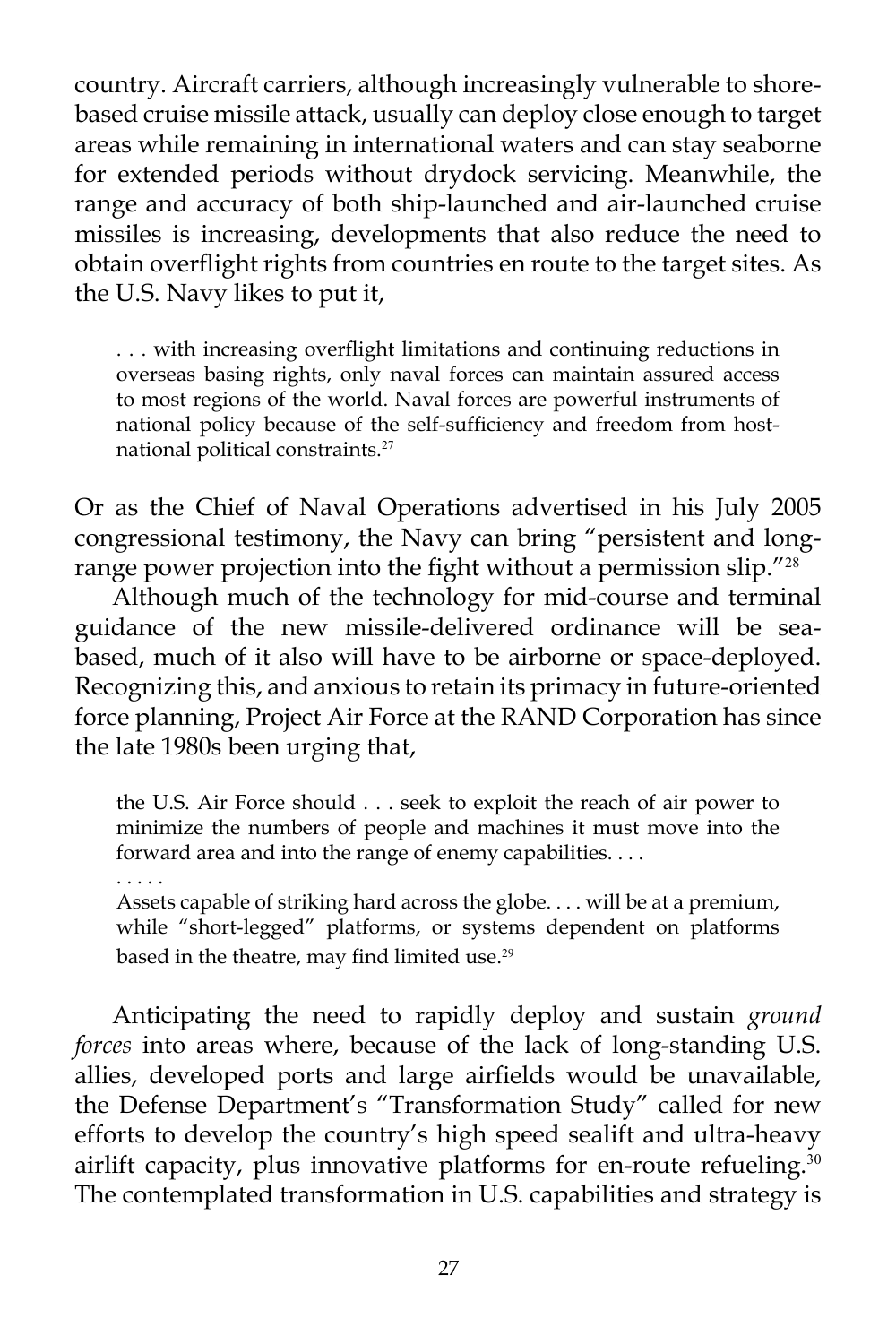in the direction of less dependence on forward long-term stationing of forces abroad and more on being able to get into zones of combat quickly whether or not allies are around to help or support the required military operations.

The "Global Posture Review" announcements starting in August 2004 of planned realignments and redeployments of the U.S. forces based overseas have been fully consistent with the fundamental move toward an alliance-insensitive grand strategy. "We have developed a set of new concepts," the Secretary of Defense told the Senate Armed Services Committee:

to govern the way we align ourselves in the coming years and decades. A first notion is that our troops should be located in places where they are wanted, welcomed, and needed. And in some cases, the presence and activities of our forces grate on local populations and have become an irritant for host governments. . . .

. . . .

A second governing concept is that the American troops should be located in environments that are hospitable to their movements. . . . [W]e need to be able to deploy them to trouble spots quickly. Yet over time, some host countries and their neighbors have imposed restrictions on the movement and use of our forces. So it makes sense to place a premium on developing more flexible legal and support arrangements with our allies and partners where we might choose to locate, deploy, or exercise our troops.

Many of our current legal arrangements date back a century or more. We need our international arrangements . . . to reflect the new realities and to permit operational flexibility. They have to help, not hinder, the rapid deployment and employment of U.S. and coalition forces worldwide in a crisis.

Third, we need to be in places that allow our troops to be usable and flexible.

. . . .

Finally, we believe we should take advantage of advanced capabilities that allow us to do more with less. The old reliance on presence and mass reflects the last century's industrial-age thinking.<sup>31</sup>

The implementation of these flexibility objectives, explained the Secretary, did not mean a wholesale dismantling of America's main operating bases in Germany, Italy, the UK, Japan, and Korea, but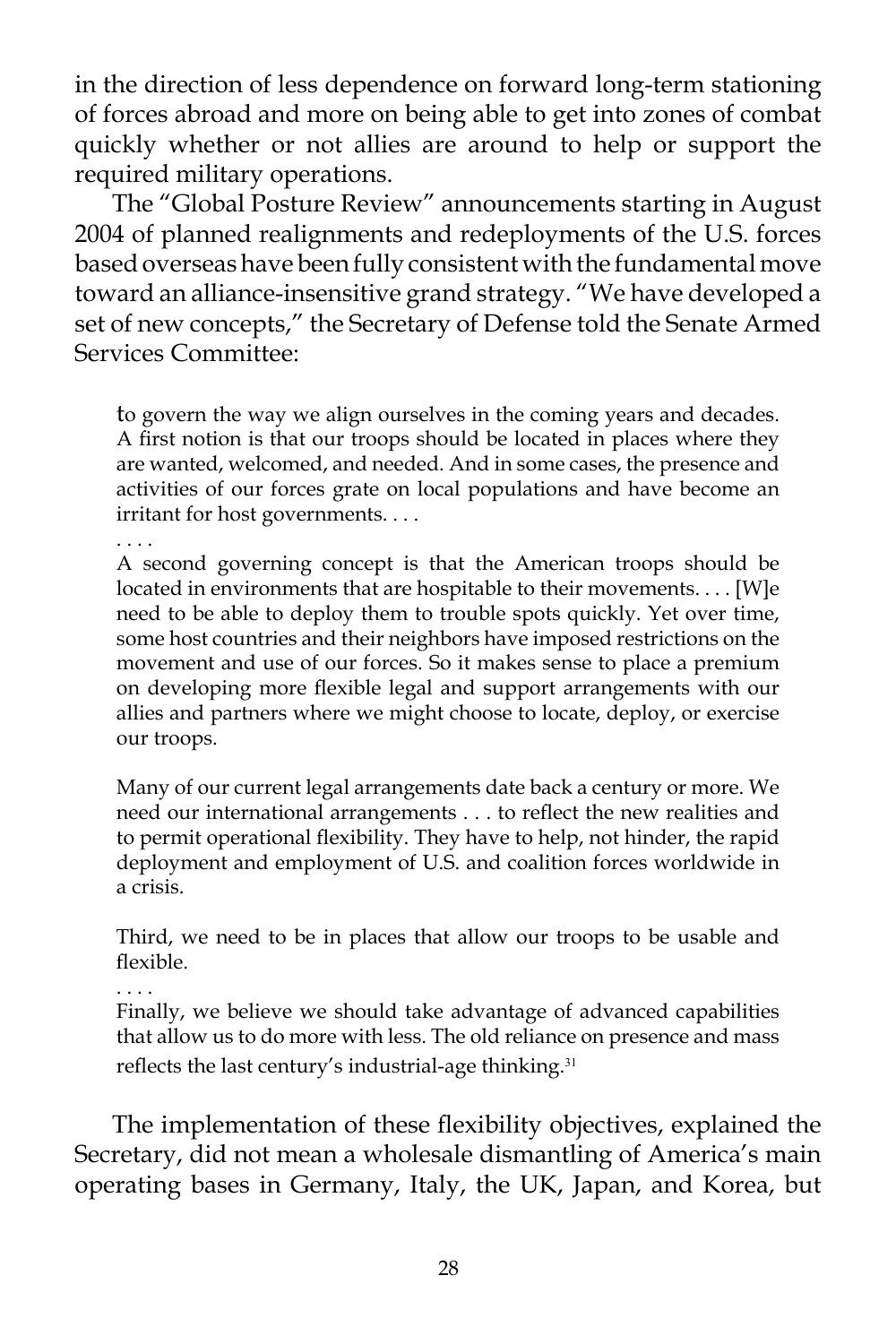their "consolidation." Flexibility also would require, though, gaining access to a broader range of facilities with little or no permanent U.S. presence. In the Middle East, this would mean maintaining what he described as "'warm' facilities for rotational forces and contingency purposes." And in Africa and the Western hemisphere, "we envision a diverse array of smaller cooperative security locations for contingency access."<sup>32</sup>

The objective, clearly, is to maintain the capacity to project U.S. military power to any trouble spot on the globe, but *not to be dependent on any particular ally or set of allies* in order to do so effectively. And the President and Secretary of Defense have mandated the armed services to incorporate technologies, develop strategies, and negotiate basing arrangements that will allow this objective to be realized.

# **Avoiding Multilateral Drag.**

Despite repeated official reaffirmations of the crucial role alliances play in U.S. national security policy, and NATO's invocation of the treaty's Article V solidarity commitment in response to the 9/11 terrorist attacks, when it comes to actually organizing a military operation in which the United States, and not just its coalition partners, must be constrained by multilateral obligations, Washington balks. Given the uneven capacity of allies to incorporate the fruits of the RMA and the resulting transformation deficits for joint operations with the United States, it should be no surprise that the United States has been more willing to talk the talk than to walk the walk.

The rapid decisionmaking that is required between the time of acquiring crucial information on enemy targets and the need to attack them can turn coalition coordination arrangements into strategic and tactical liabilities. This encumbrance, which became evident during the Kosovo War, was one of the reasons the American military refused some of the offers from NATO allies to participate in the military campaign in Afghanistan. In that conflict, too, the American military came to realize that its objectives could be achieved more efficiently with long-range bombers and transports than with equipment that required nearby basing and overflight arrangements, which often included constraints on U.S. combat operations. "The chief lesson of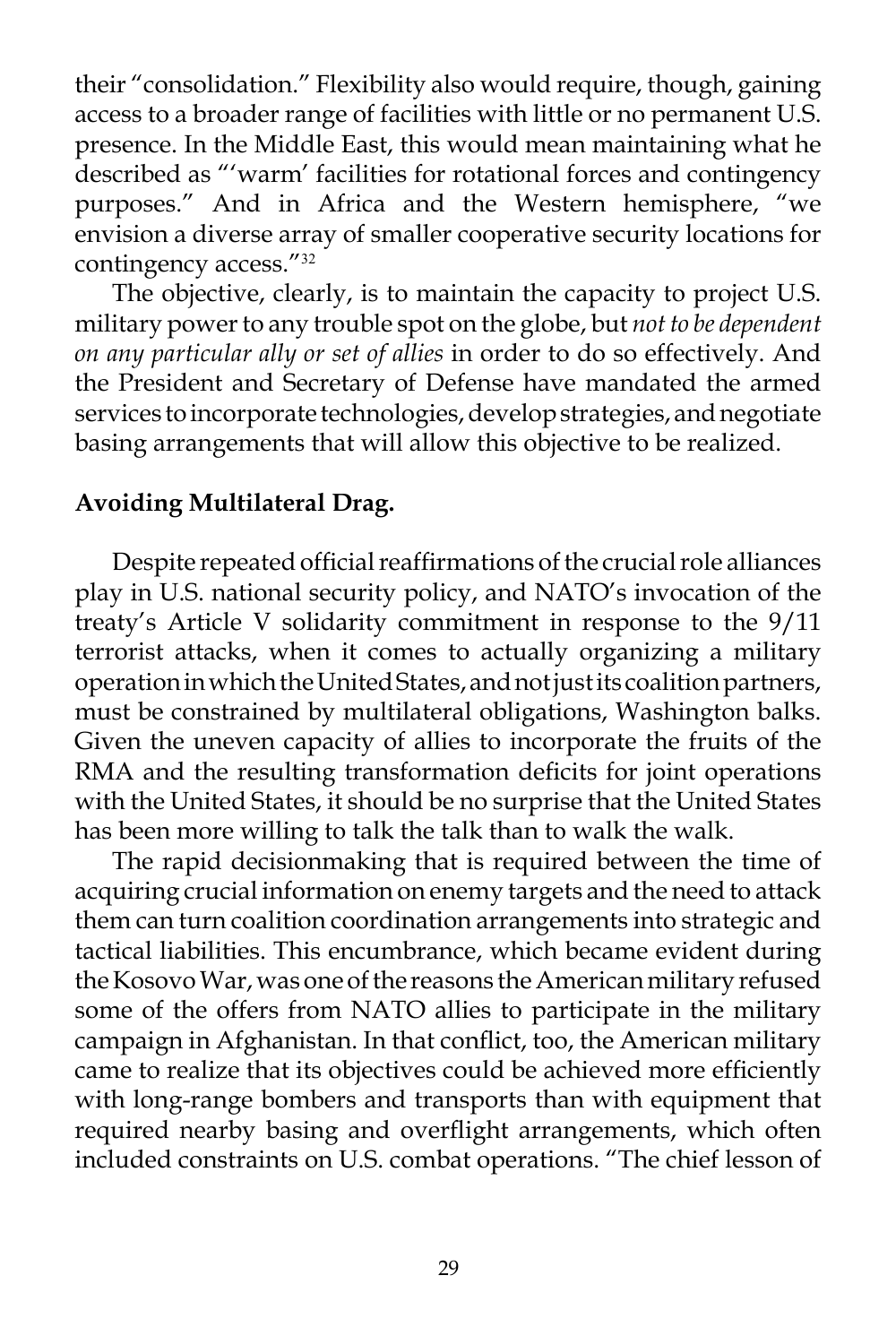Afghanistan, for America," opined *The Economist,* "is that it can fight its wars by itself."<sup>33</sup>

In both the Afghanistan war and Operation IRAQI FREEDOM, the United States accepted military contributions from coalition members mainly out of considerations of enhancing the political legitimacy of these wars rather than because of the military necessity of such contributions. Although in the aftermath of the prime military-assault phase of each of these conflicts, the United States military has been quite willing to share the burdens of pacification and reconstruction—and even, to some extent, counterinsurgency tasks—with foreign militaries and multilateral organizations.

*The NATO Response Force (NRF).* Such problematic impacts of military transformation on multilateralism are reflected in hopes and worries about the NATO Response Force, approved by the Ministers of Defense in Brussels in June 2003 and inaugurated with an initial rotation of 9,500 troops in October 2003. Hailed by U.S. and NATO officials as the "center," "heart," and "driving engine" of NATO transformation, the NRF as it becomes fully operational (scheduled for October 2006) will number some 25,000 troops, combining land, sea, air, and special forces of the member nations. The NRF is not only to be rapidly deployable (ready to leave for destination X within 5 days of decision day), but also be able to sustain itself without external support for a whole month. The planned package comprises a brigade-size land component with forcible entry capability; a naval task force composed of one carrier battle group, an amphibious task group, and a surface action group; an air component capable of 200 combat sorties a day; and special forces that can be called upon when necessary. Upon a decision to deploy, member countries must transfer the command authority immediately for their NRFcommitted forces to SACEUR.

As envisioned by Secretary Rumsfeld, the NRF is not to be simply a special add-on to NATO's capabilities, but rather the catalyst of a fundamental transformation of the Alliance's military. Sharing this vision, SACEUR General James Jones forecasts that, "NATO will no longer have the large, massed units that were necessary for the Cold War, but will have agile and capable forces at Graduated Readiness levels that will better prepare the Alliance to meet any threat that it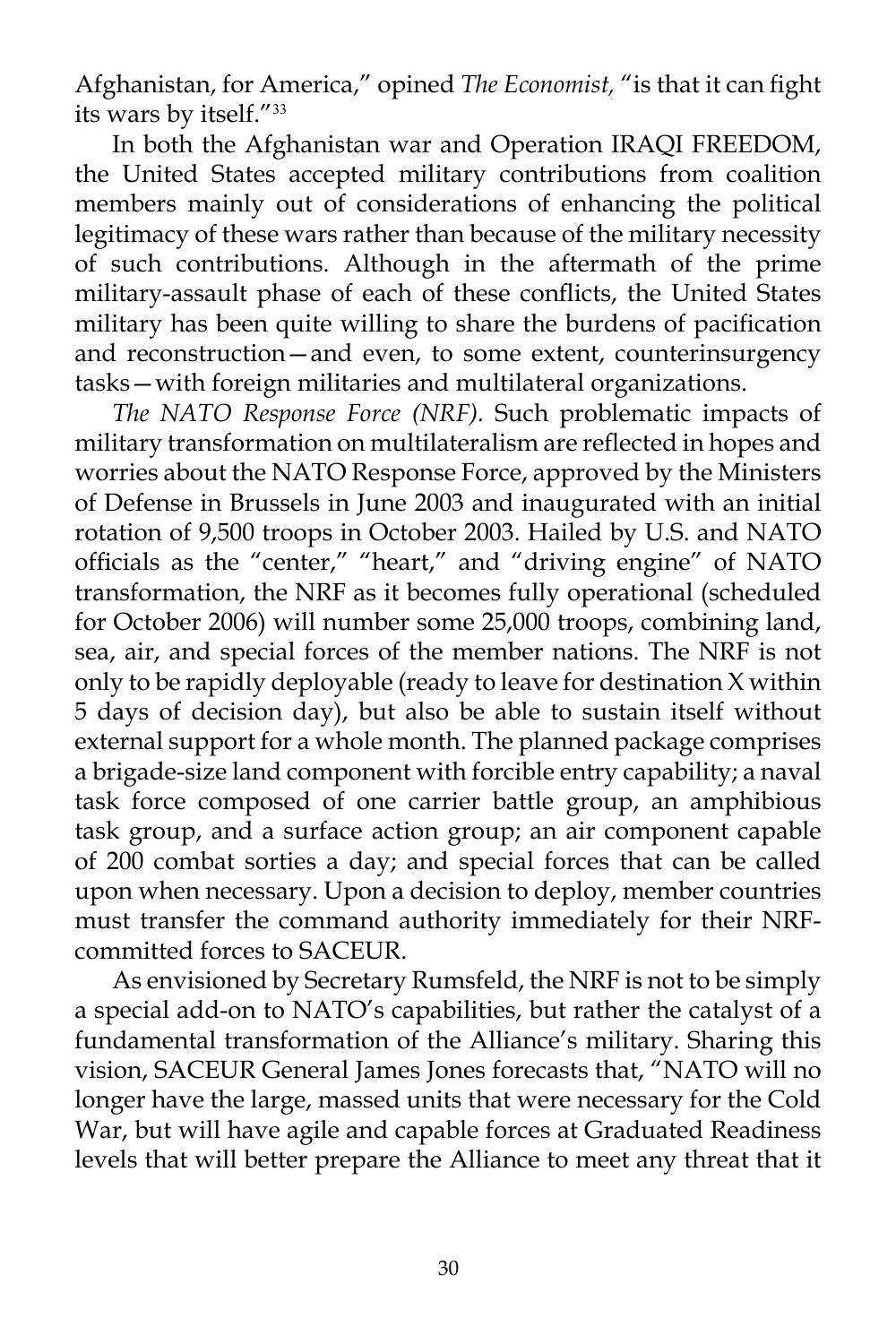is likely to face in this 21st century."<sup>34</sup> According to NATO's public briefings, the NRF is designed to carry out a range of different missions, *"anywhere in the world"* including:

—deploy as a stand-alone force for NATO treaty Article 5 (collective defense) or non-Article 5 crisis response operations such as evacuation operations, support disaster consequence management (including chemical, biological, radiological and nuclear events), humanitarian crisis situations and counter terrorism operations;

—deploy as an initial entry force facilitating the arrival of larger followup forces;

—deploy as a demonstrative force to show NATO's determination and solidarity to deter crises, and quick response operations to support diplomacy as required.35

However, the scheme has two inherent problems. First, as NATO comes to *depend* on the multinational, but integrated, NRF to initiate virtually all of its military missions, the Alliance risks having paltry little to commit at moments of truth, since any decision to deploy the NRF still must be made at the level of the North Atlantic Council, where the consensus rule applies. When the Council is paralyzed by its divisions or is sluggish in resolving them, more "modular" responses (such as proposed later in this monograph) may be cumbersome to put together ad hoc; and members may not even be able to act unilaterally, not having other appropriate national contingents of their own in-being and ready to deploy.

Second, when members, anxious to present a posture of unity to the world, do forge a consensus decision to deploy the NRF despite seriously divergent national interests, unresolved disagreements that can degrade operational effectiveness in the field severely may be passed down to SACUER and his subordinate commanders in the form of national *caveats* (special reservations) to the deployment mandate. The caveat problem has come to haunt even the staunchest champions of the NRF. Secretary Rumsfeld, for one, has been candid about the difficulties:

Put yourself in the position of a battlefield commander with a NATO force of 12 countries under him. If you've got six different sets of rules and they're not allowed to leave a certain area, or they can only fire in self defense in an engagement, or they can only be located in certain places or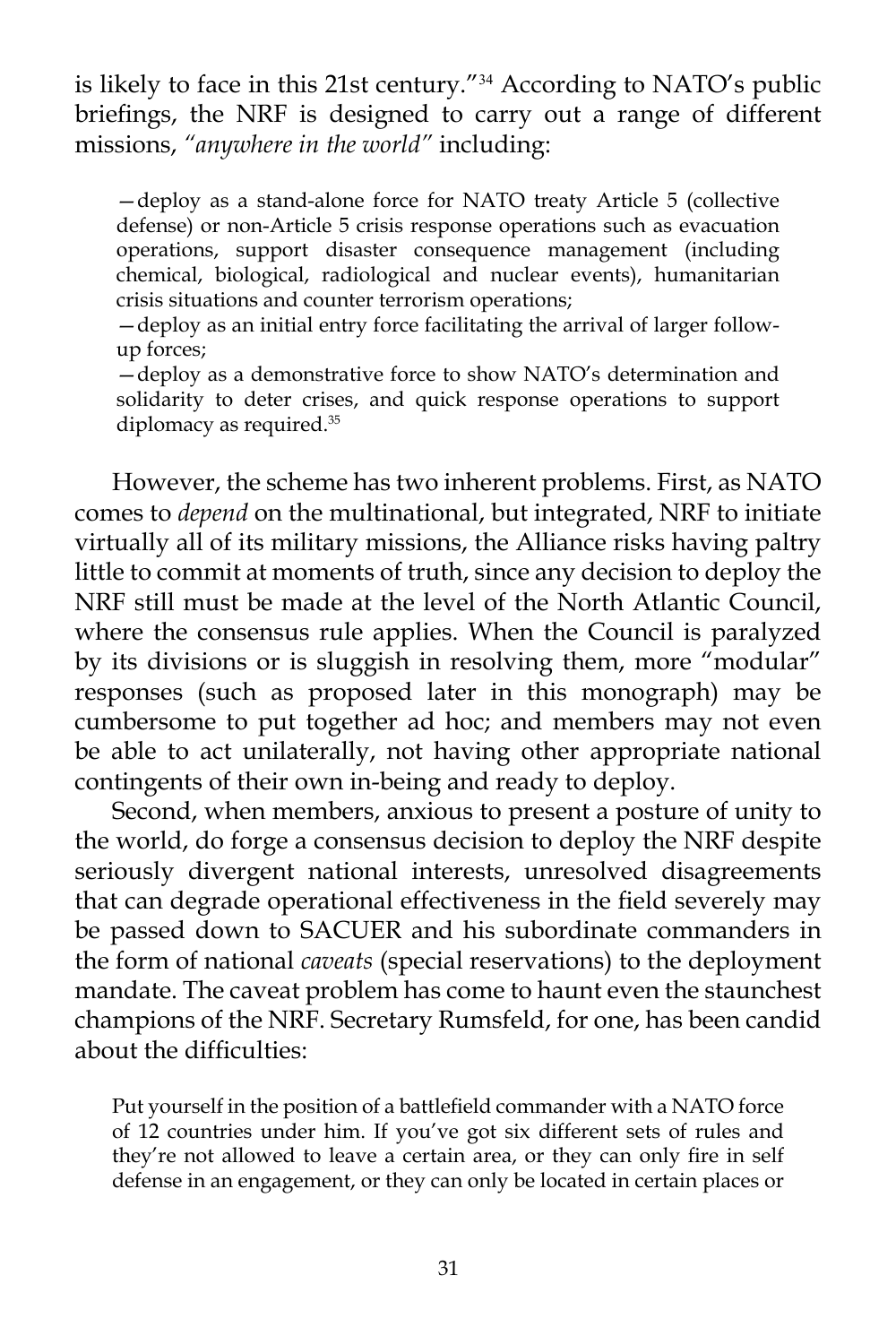they can only perform certain kinds of functions—humanitarian functions as opposed to military functions. Trying to manage a force like that with all those different countries and to get them arranged so that you can do what you need to do. . . . That's a problem. You can't do your business that way.<sup>36</sup>

Even so, NATO Secretary General Jaap de Hoop Scheffer is enthusiastic about the prospects: "When circumstances demand that we use the NRF, we will know it. And we should not hesitate, in those circumstances, to do so."<sup>37</sup>

*NATO combat troops in Afghanistan?* At the time of this writing a test case for the NRF is looming as NATO prepares to expand its operation in Afghanistan beyond the 10,000 troops still engaged in reconstruction and stabilization tasks in Kabul and in the relatively peaceful north and west of the country. The NATO Council, the Secretary General, and SACEUR visited Afghanistan in the fall of 2005 to assess NATO's capability for taking over some of the counterinsurgency operations now performed largely by the United States in the turbulent south. Although strongly urged by the United States, the details for implementing the NAC's authorization to increase NATO troops to 17,000 in 2006, under the assumption that they may well have to engage in active combat, remain contentious among Council members.<sup>38</sup> As expected, some of the countries planning to contribute troops have been attaching caveats to their participation. Again, Rumsfeld himself, talking about plans for the force, highlights the predicament: "Clearly if you're a NATO commander in an area of operations and there are different rules of engagement, different restrictions on national forces, it makes it enormously difficult for the commander to have the flexibility to function."<sup>39</sup>

The only way to avoid this problem is to ensure that the troops that are put under the NATO commander are only from those countries willing to agree in advance to either: (a) directives to the NATO commander specific enough to allow him to conduct his mission effectively, or (b) a mission mandate to the NATO commander that, while general in its directives, devolves sufficient authority on to the commander to make all necessary implementing decisions on his own. This means, however, that those cases where the NATO Council may be able to achieve consensus that military action under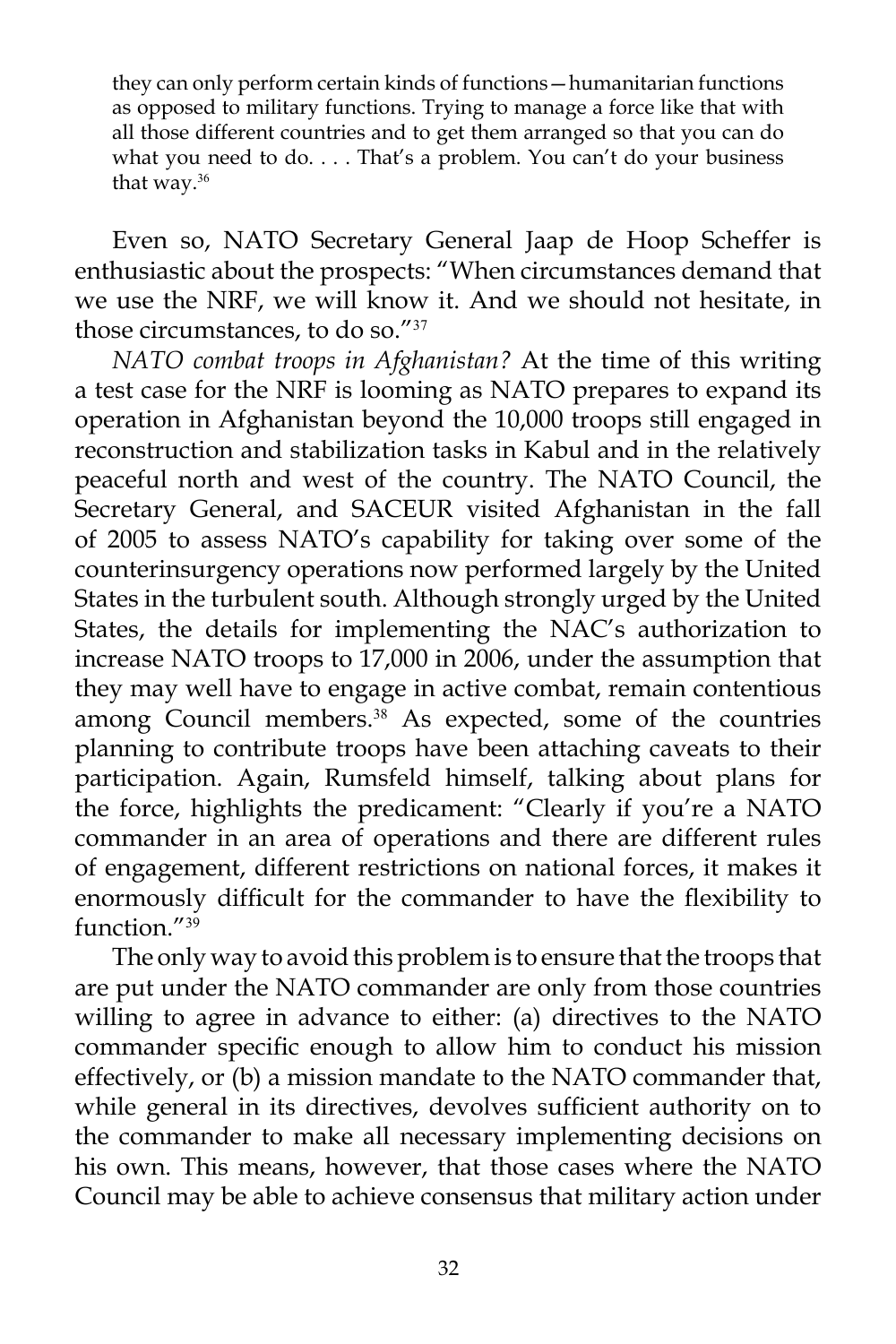the NATO flag is warranted, it should be willing to devolve the authority for political-military direction of the operation to a lead country or set of countries willing to provide the kind of instructions to the designated NATO commander that will allow him to operate with sufficient flexibility and command over his multinational operation to carry out his mission effectively. <sup>40</sup>

# **CONCLUSION: TOWARD A MODULAR MULTILATERALISM**

## **Findings.**

1. Despite repeated official reaffirmations of the crucial role alliances play in U.S. national security policy and NATO's invocation of the treaty's Article V solidarity commitment in response to the 9/11 terrorist attacks, U.S. national security policy must operate in a world of weakening alliances.

2. The fashionable concept of unipolarity does not comprehend adequately the emergent global system in which the United States must pursue its interests. A system is hardly unipolar where very few countries, large or small, gravitate toward (or "bandwagon" with) the dominant power. Instead, the system is characterized increasingly by other powers balking at U.S. demands. Even in America's primary alliance, NATO, the United States is finding it very difficult to generate a consensus—for example, in support of its preferred command and control specifications for the new NATO Reaction Force, or when it wants the Alliance to take a tough stand (say, against Iran).

3. Nor does the classical concept of multipolarity (an international system of competitive great powers) adequately comprehend what is going on. In the multipolar world, the great powers characteristically view one another as rivals for ascendancy, and coalesce into alliances to "balance" the power of a would-be system hegemon. Today, however, other major powers—China, Russia, France, Germany, Britain, the EU, Japan, India, and Brazil—may often oppose or balk at what the United States wants. They may unilaterally, or in fluctuating combinations, refuse to follow Washington's lead; but they show no signs of *combining in an alliance against* the United States.<sup>41</sup>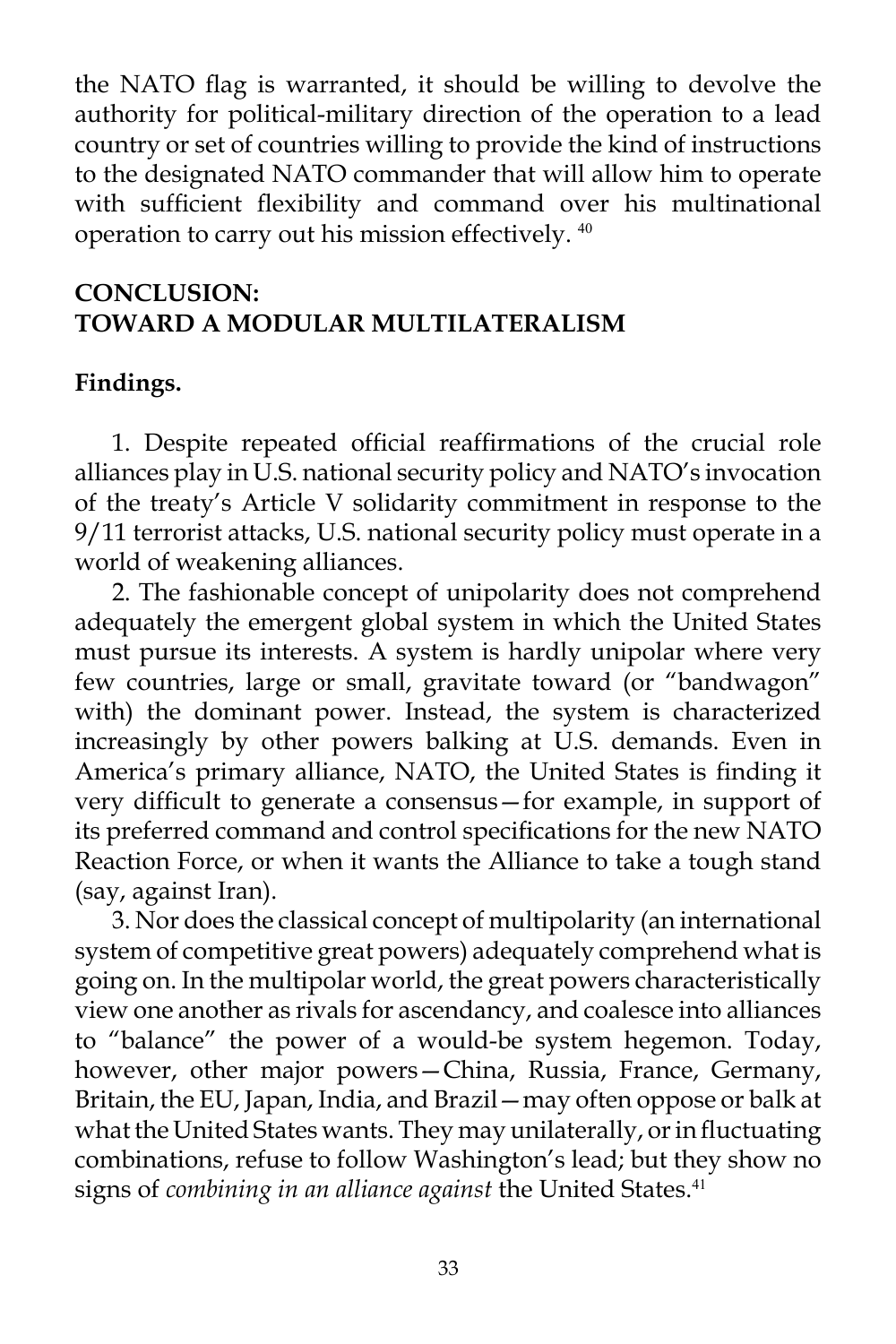4. Both the widespread balking at U.S. claims to automatic leadership and the lack of a coherent and sustainable coalition against the United States are symptomatic of a systemic change in world politics—from Cold War bipolarity to post-Cold War *polyarchy*. Polyarchy—the emergent global system—is characterized by a myriad of diverse alignments and adversary relationships in which, typically, a country's cooperating partner in one field may be its rival or opponent in another field, today's friend may be tomorrow's enemy, and vice versa. The actors of significance—that is, those the United States must bargain with or coerce in order to secure its interests—are not only the major powers, but are also lesser states, nonstate political or religio-cultural movements, wealthy multinational corporations, consortia, cartels, and transnational industry associations. Moreover, the bargaining as often as not, will take place in multilateral forums (some with memberships and voting rules favoring the United States, some with voting rules that do not), in which a shifting kaleidoscope of coalitions form and reform, depending on the issue at hand.

5. Thus far, the main U.S. responses to its declining ability to mobilize NATO behind its security policies and actions and to call the shots in other multilateral forums, have been largely maladaptive: unilateralism or denial.

6. When it comes to using force, the unilateral—go-italone—response has been facilitated by the so-called RMA, a.k.a. "transformation." The relevant transformation developments include major improvements in delivering ordnance accurately over long distances; rapidly transporting heavy equipment and large numbers of personnel into zones of combat; the ability to see the battlefield in detail from space-deployed reconnaissance platforms; and the ability to direct military operations from remote headquarters. All of these reduce the need to pre-position military forces on land, maintain bases, or even obtain over-flight rights close to prospective locales of belligerency. These developments translate into a more allianceinsensitive force posture.

7. The awareness in foreign capitals that the United States is developing a more alliance-insensitive force posture deepens tensions between Washington and other capitals over the unilateralist trend in U.S. diplomacy, reducing in turn the commitments of allies to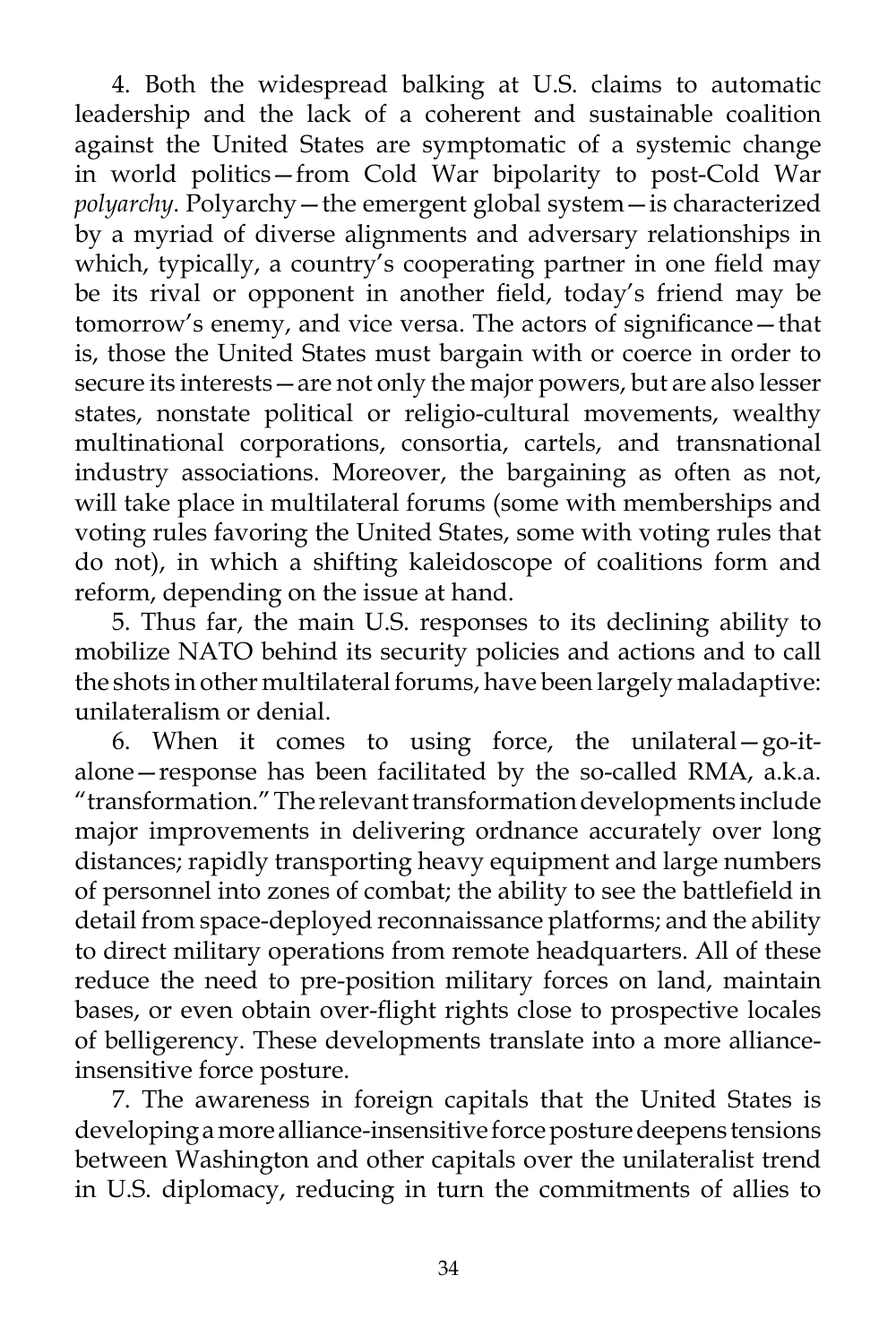stand by the United States when this country needs them. And as the future dependability of allies for forward bases, overflight rights, close coordination of intelligence, or, more ambitiously, multinational combat operations, is placed in doubt, the incentives for acquiring the military wherewithal to go it alone are all the greater.

8. The denial response involves a refusal to admit that, for most allies of the United States, the world has changed in the polyarchic direction, and that their unwillingness to "bandwagon" with Washington on many issues is a perfectly understandable posture. The consequence of such denial in Washington of the new global realities is frustration at the virtual paralysis of NATO decision and command procedures premised on consensus in the Council and on disciplined unity down the multinational chain of command.<sup>42</sup>

9. The U.S. fall-back response to the divisions within NATO has been to put together – on an ad hoc basis – "coalitions of the willing." But if constructed in a mood of frustration at other members of the transatlantic community, as happened in 2002-03, in contrast to the respectful courtship of allies and supporters (members and nonmembers of NATO) prior to the 1991 Gulf War, such demarches will appear to be little more than disguised unilateralism, and the recruited coalition partners risk being branded a coalition of the pliant.

10. The basic European responses to the emergent polyarchy have, for the most part, been more adept than the U.S. responses. Through the mechanism of agreements negotiated between the EU Secretary General and the NATO Secretary General, the Europeans have obtained NATO acquiesce to the principle of "*autonomous action*" by EU military forces and also to the right, under the so-called Berlin Plus" accords, to access to NATO facilities and equipment on a caseby-case basis for operations in which the EU, but not NATO, would be engaged. Moreover, the EU has been elaborating such intra-European modular arrangements within its own ESDP that allow access to common EU capabilities to subgroups of EU countries who are capable and willing of mounting military operations consistent with EU purposes.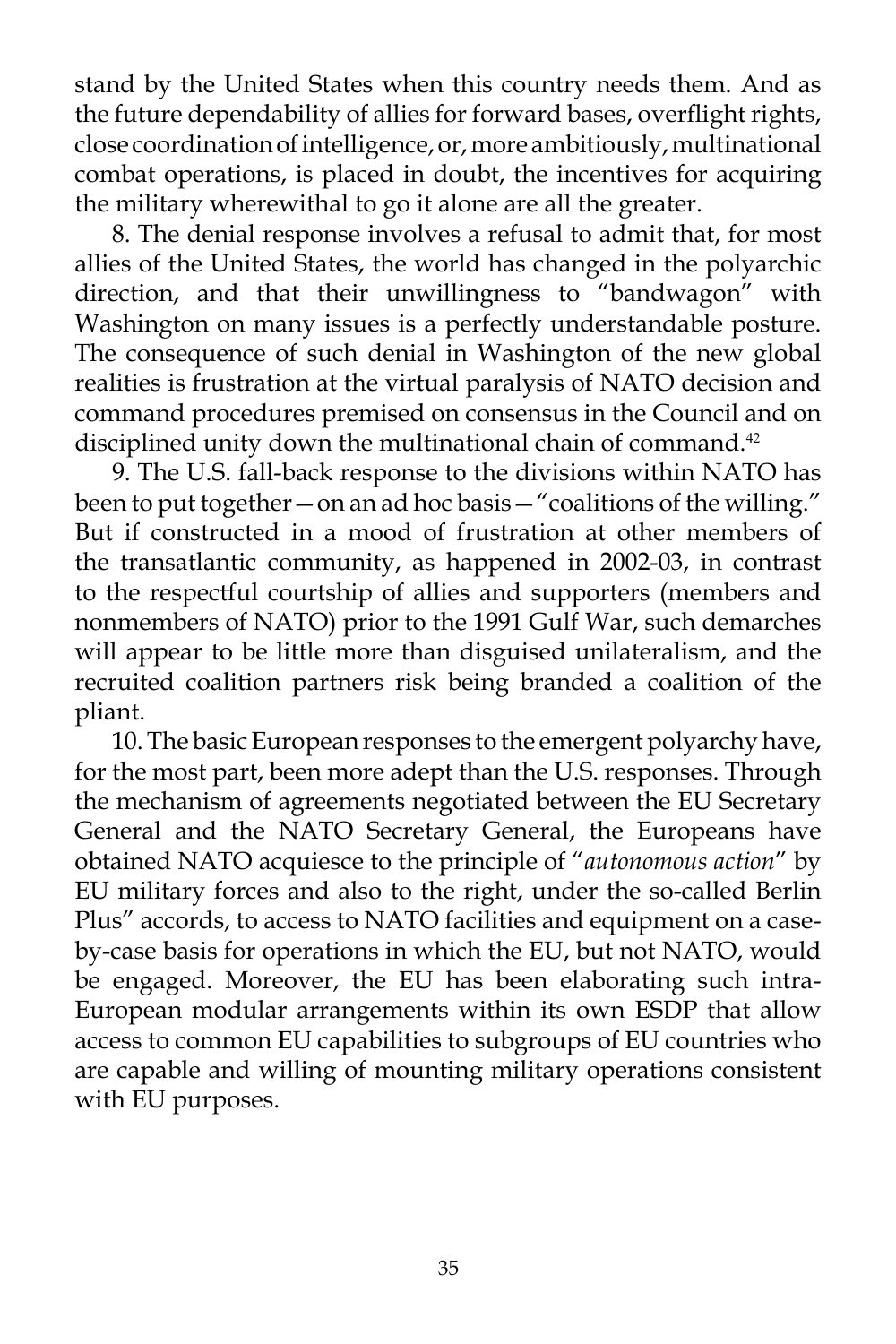# **Recommendations.**

A central desideratum in U.S. national security policy should be to retain the tangible and legitimacy benefits of transatlantic multilateralism while minimizing its constraints on the effective use of force. *These sometimes competing objectives will require the following normative, organizational, and procedural adaptations in NATO and in U.S.-NATO and U.S.-EU relations:* 

- The United States should recognize in both declaratory policy and actions—that the amorphous transatlantic community, and its expression in an enlarged NATO, has evolved into a coalition of coalitions and a much looser association of member states than originally assumed in the Washington Treaty.
- All-for-one and one-for all Article 5 responses to military (or terrorist) attacks should still be sought, but they should not be touted as the hallmark of the organization. Just as NATO has been able to embrace new post-Cold War missions, it should be able to adapt to the increasing divergence of its members' security interests by legitimating and elaborating modular structures, decision processes, and operational routines.
- Given the difficulty, in the polyarchic world system, of arriving at a consensus when it comes to providing operational directives to NATO's military bodies, the Council should be expected to exercise its role as a consultative institution more than its role as director of NATO military actions. As a "permanently-sitting" summit of the highest national security officials of member governments (or their high-level representatives) the Council's quintessential functions should be: resolving disputes among members; formulating broad *jus ad bellum* and *jus in bello* principles; and shaping common approaches to other shared problems, such as how to deal with civil wars, terrorism, and the proliferation of WMD.
- The Council's role with respect to NATO military actionswhether sitting at the heads-of state level, the foreign ministers level, or the defense ministers level—would be primarily as an overseer of contemplated and on-going actions conducted in the name of NATO to ensure that they were not inconsistent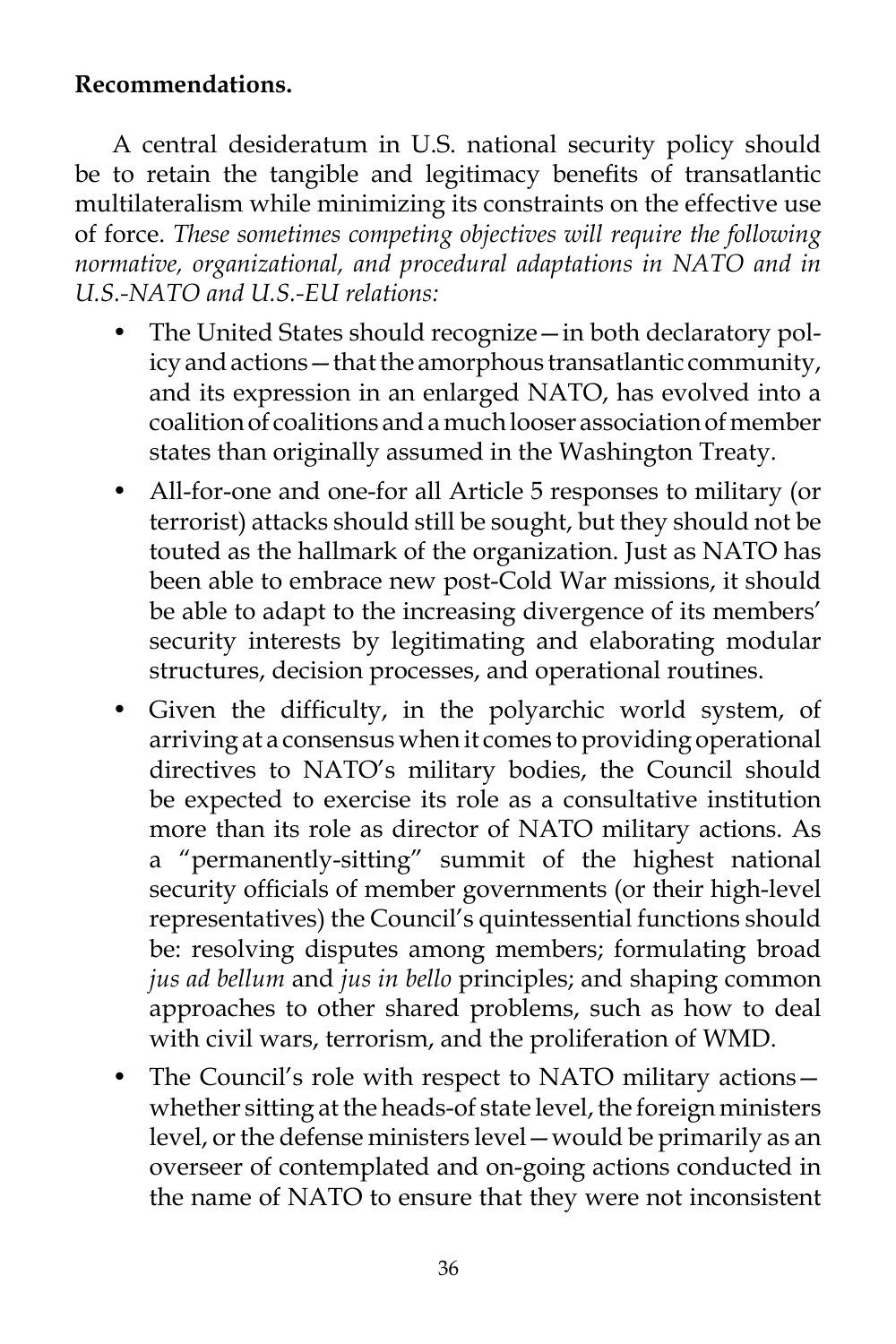with the use-of-force principles around which the transatlantic community had been able to form a consensus. Moreover, the Council should refrain from "passing the buck" to the Defense Planning Group, the Secretary General, SACEUR, or the Military Committee in the form of excessively-vague mandates for putting together and directing a NATO military operation (that subsequently might put the Secretary General and SACEUR in conflict with national or sub-coalition governments or commanders in the field).<sup>43</sup>

- In situations when the Council is unable to achieve a consensus directing SACEUR to activate the NRF or other all-NATO military units in response to a threat that some members define as sufficiently serious to warrant military action, the Council should be prepared (but not obliged) to devolve considerable political authority and direction of military operations to subgroups of member countries who *are* ready to respond.<sup>44</sup> A case-by-case devolution of authority to sub-coalitions, and deference to their relative operational autonomy, should be positively endorsed as consistent with, not an exceptional deviation from, NATO norms.<sup>45</sup>
- In order to enhance the ability of NATO commanders in future contingencies to perform their missions flexibly and more efficiently, and to reduce the drag on their operations from technologically deficient and otherwise relatively incapable national military units and from individual-country caveats, more modular modes of putting together and conducting NATO military operations should be adopted.

To sum up: The U.S. grand strategy for conducting the war on terrorism, countering the proliferation of WMD, and tending to other security threats as they arise should retain the multilateralist premise that in the increasingly interdependent world of the 21st century the resort to coercive diplomacy or military force requires the widest possible international authorization and cooperation. But requiring the widest possible support does not mean precluding

\*\*\*\*\*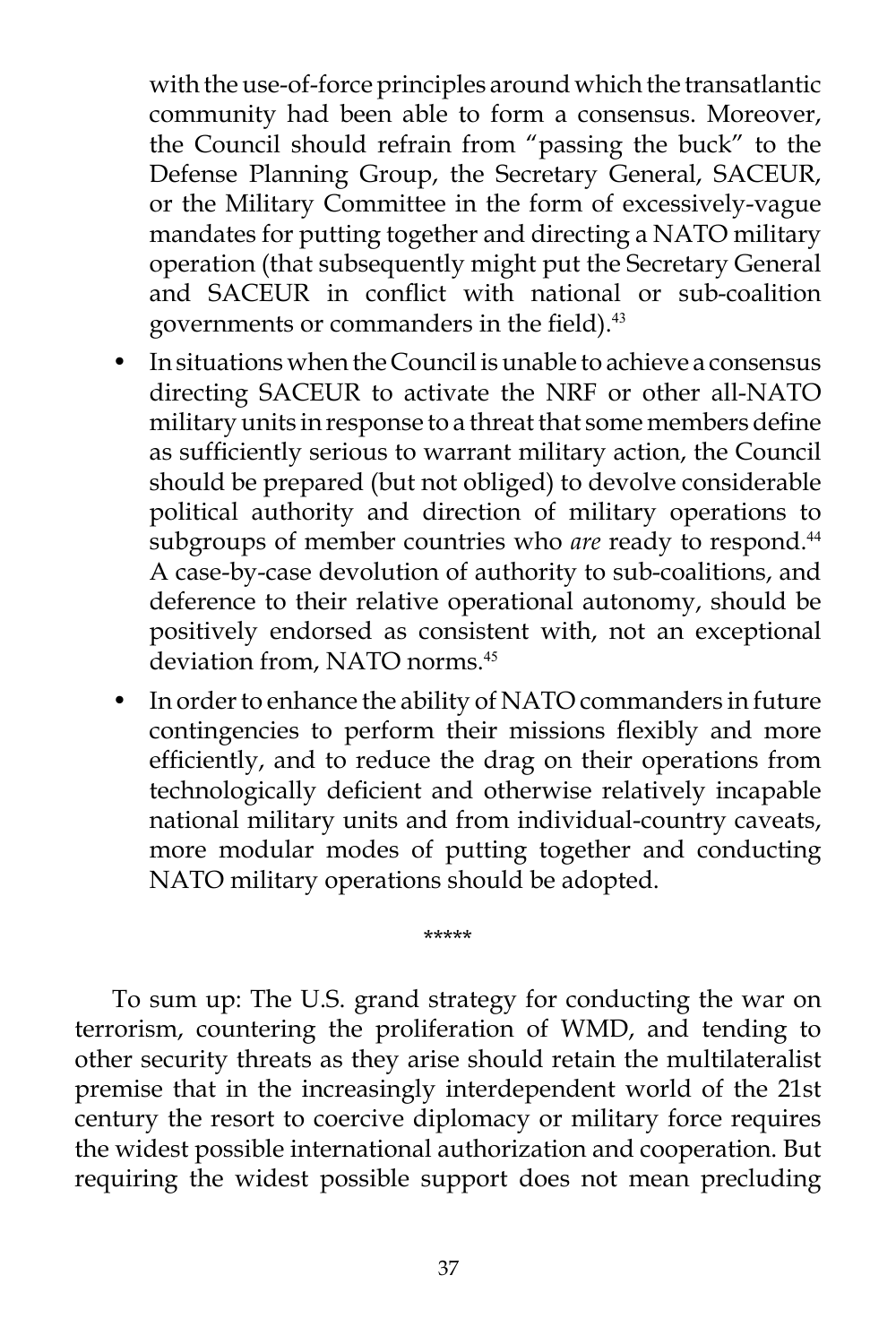essential action in the absence of timely authorization by the preferred multilateral organizations: the UN and/or NATO. Consistent with Article 51 of the UN Charter (permitting individual and collective self-defense when the Security Council is unable to act), the United States can protect its important security interests and retrieve the otherwise declining legitimacy of its foreign policy by adopting a *modular* approach to collective action in the security field.

The modular approach (involving more than ad hoc "coalitions of the willing") should be designed to work proactively to institutionalize and legitimize a flexible array of political structures, communication systems, military command and control procedures, and weapon system interoperability arrangements, to facilitate collaboration among the different subsets of actors capable and willing to deal with future security threats. *The overall system should have sufficient modularity at various levels to allow particular groupings of countries to cooperate—or refuse to cooperate —in using force, but without negating the integrity and importance of the multilateral ethos.* Authorization from the UN Security Council and/or the NATO Council should be sought to maximize the legitimacy and burden-sharing benefits of multilateralism. When political differences among their members preclude timely UN or NATO endorsement of a military operation the United States has deemed to be in its security interests, authorization and support from the widest multilateral groupings possible should still be sought. The actual conduct of military operations, however, should always be confined to those modular units that can operate with sufficient unity of command and control—minus debilitating national caveats—to efficiently achieve the U.S. military objectives.

### **ENDNOTES**

1. John Ruggie's definition of multilateralism as "an institutional form that coordinates relations among three or more states on the basis of generalized principles of conduct" is consistent with my use of the term, although I do not restrict multilateralism to *institutional* forms. Multilateral accountability interactions can also take place on a much thinner and/or temporary basis than that which (in common discourse) would be regarded as an institutional form. Thus, I regard the extent of institutionalization (which could even be zero) as a variable dimension of multilateralism. See John Gerard Ruggie, "Multilateralism: The Anatomy of an Institution," *Multilateralism Matters: The Theory and Praxis of an Institutional Form,*  New York: Columbia University Press, 1993, pp. 3-47.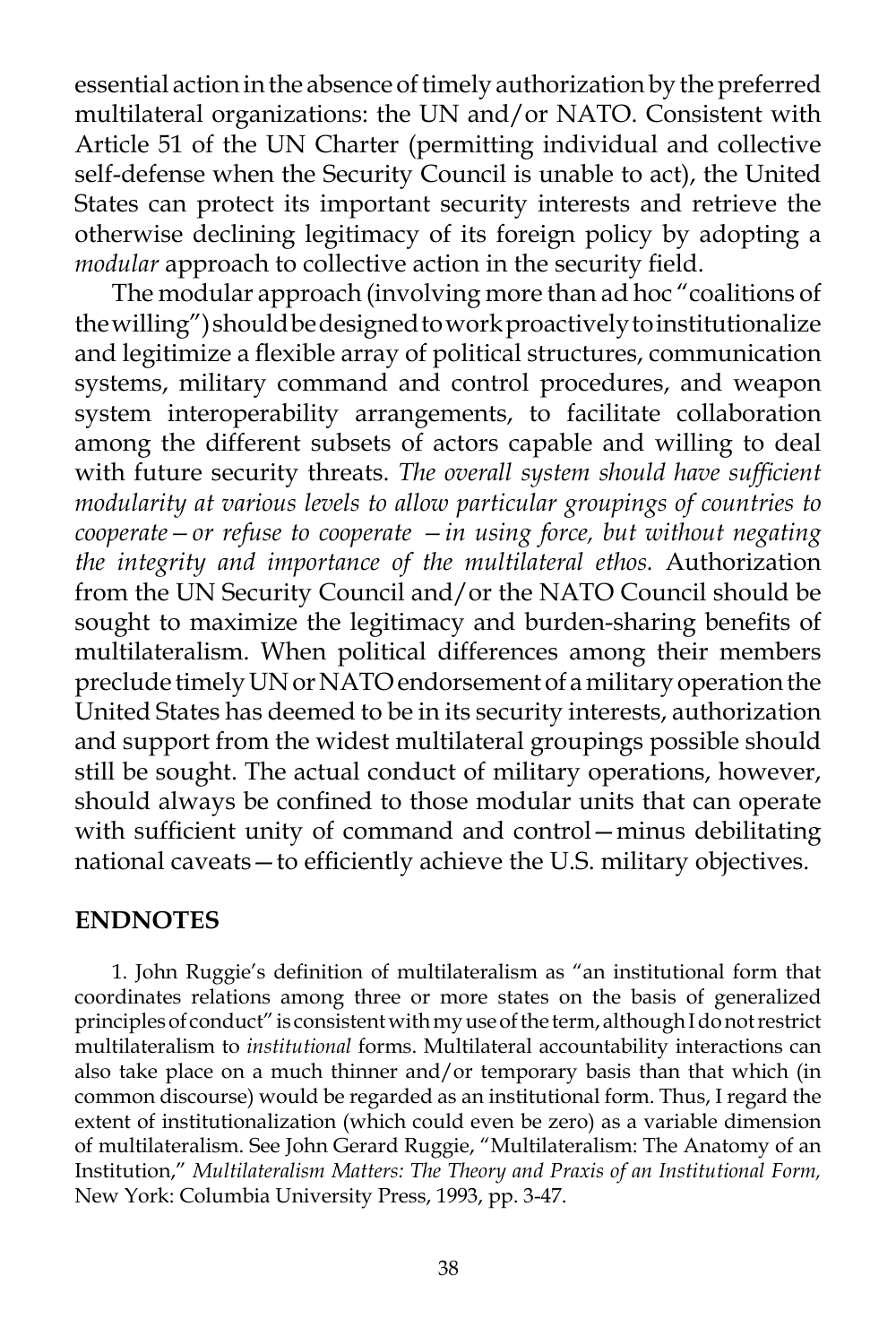2. Many bilateral treaties also contain the kind of mutual accountability that would qualify a three-or-more party arrangement as multilateral. The SALT and START treaties between the United States and the Soviet Union are prominent examples. The multilateral category, however, goes beyond such bilateral one-toone commitments, in that it implies a wider international community to whom the parties must be accountable than only each other.

3. See Ruth W. Grant and Robert O. Keohane, "Accountability and the Abuses of Power in World Politics," *American Political Science Review,* Vol. 99, No. 1, February 2005, pp. 29-43, for a comprehensive conceptual analysis of contemporary problems of international accountability encompassing economic, environmental, and humanitarian issues, as well as international peace and security issues. For an earlier analysis, see Seyom Brown, *New Forces, Old Forces, and the Future of World Politics,* New York: Longman, 1995, pp. 191-194, 255-267.

4. In the 1990-91 Gulf War, the administration of George H. W. Bush had also deemed it diplomatically and militarily more efficient to bypass NATO and to conduct Operation DESERT STORM with a Washington-constructed and directed "coalition of the willing" under a very general UN Security Council mandate.

5. Presidential Decision Directive 25, Washington, DC: The White House, 1994.

6. Richard C. Eichenberg, "Victory Has Many Friends: U.S. Public Opinion and the Use of Military Force, 1981-2005," *International Security,* Vol. 30, No. 1, Summer 2005, pp. 140-177.

7. President William J. Clinton, *A National Security Strategy for a New Century,*  Washington, DC: The White House, December 1999.

8. On the Bosnia peacekeeping coordination problems, see Ivo Daalder, *Getting to Dayton: The Making of America's Bosnia Policy,* Washington, DC: Brookings, 2000. For the disputes over targeting in the Kosovo War, see General Wesley K. Clark, *Waging Modern War: Bosnia, Kosovo, and the Future of Conflict,* New York: Public Affairs, 2001.

9. The United States sought and obtained UN Security Council authorization in the summer of 1950 for conducting the war in Korea, which was called a UN Police Action, since the Soviet Union had temporarily abandoned its Security Council seat and could not cast a veto. When the Soviets returned to the Council in the fall, the United States sought and obtained authorization from the General Assembly, in which the United States could still mobilize a majority, for crossing the 38th parallel and establishing conditions in the North conducive to the peaceful reunification of Korea.

10. Even most of the professedly "nonaligned" countries tilted rather obviously to one side or the other during most of the Cold War: e.g., Egypt toward the Soviet Union, Mexico toward the United States. India, widely regarded as the leader of the nonaligned movement though never really taking orders from Moscow, also tended to take the Kremlin's side in many Cold War disputes.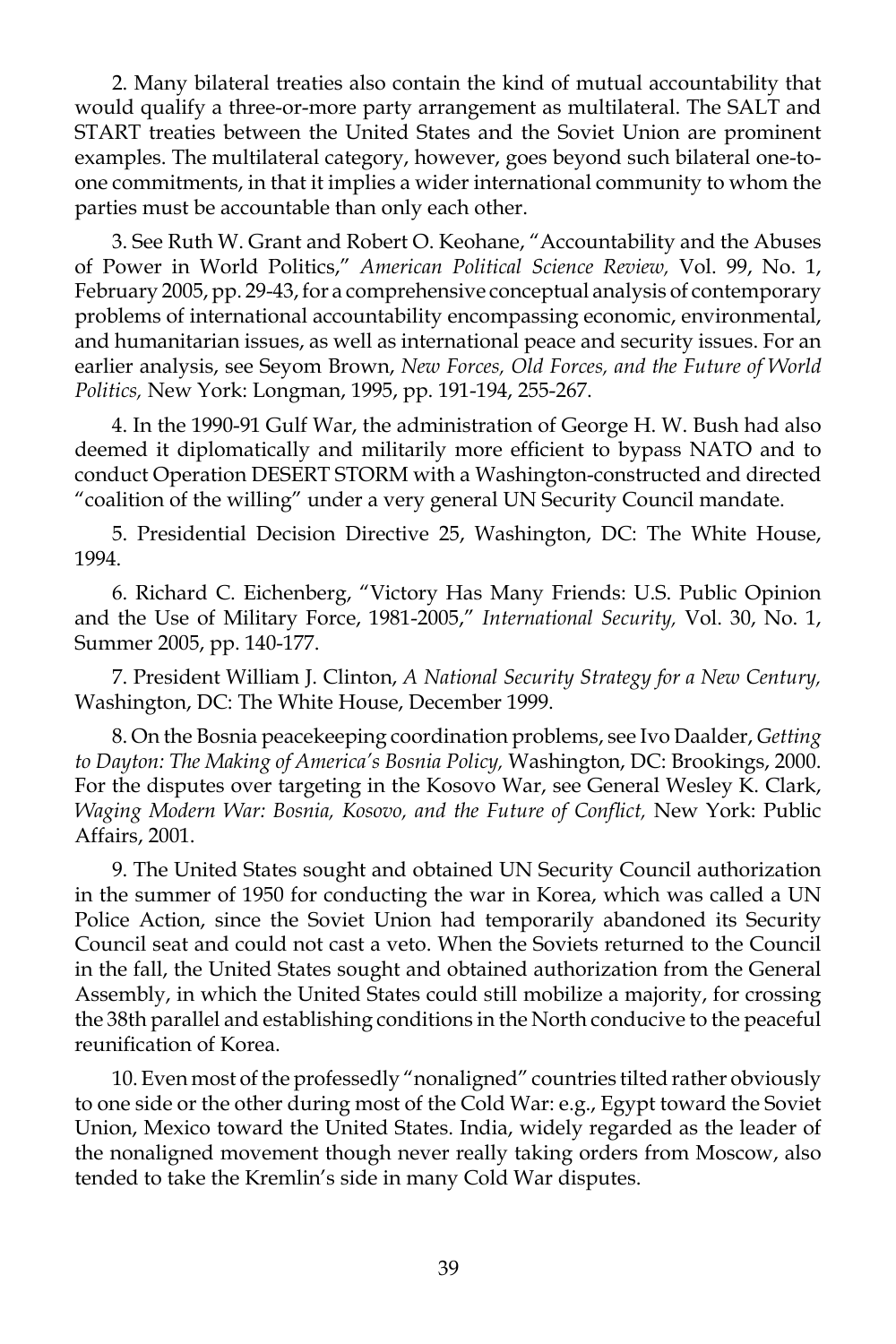11. In the academic literature on international systems, there is no agreed-upon definition of the "polar" suffix. Thus, Kenneth Waltz in his *Theory of International Politics*, Reading, MA: Addison Wesley, 1979, pp. 161-193, uses it simply to designate the *number* of powerful states in a system, whereas Raymond Aron in his *Peace and War: A Theory of International Relations,* New York: Praeger, 1966, pp. 125-149, compares systems divided into two camps (bipolar) with systems with numerous power centers (multipolar), some of which may operate as coalitions, and some of which may be states standing apart from any coalitions. Standard contemporary textbooks reflect the confusion. For example, Joshua Goldstein's *International Relations,* New York: Longman, 2003, p. 98-99, says that "In a multipolar system there are typically five or six centers of power, which are not grouped into alliances. Each state participates independently and on relatively equal terms with the others. . . . A bipolar system has two predominant states or two great rival alliances. . . . [A] unipolar system has a single center of power around which all others revolve."

12. An early and widely-cited expression of the unipolar thesis was Charles Krauthammer, "The Unipolar Moment," *Foreign Affairs: America and the World 1990/91,* special issue, Vol 70, No. 1. See also Michael Mastanduno, "Preserving the Unipolar Moment: Realist Theories and Grand Strategy After the Cold War," *International Security,* Vol. 21, No. 4, Spring 1977, pp, 49-98.

13. Stephen G. Brooks and William C. Wohlforth, "American Primacy in Perspective," *Foreign Affairs,* Vol. 81, No. 4, July/August 2002. Despite the strain on U.S. military resources in Afghanistan and Iraq, the overwhelming U.S. military superiority is remains dramatic and unprecedented.

14. For examples, see Stephen Walt, *Taming American Power: The Global Response to U.S. Primacy,* New York: Norton, 2005. See also Seyom Brown, *The Illusion of Control: Force and Foreign Policy in the 21st Century,* Washington, DC: Brookings Institution, 2003.

15. For additional discussion of how the characteristics and role of hegemonic powers affect the prospects for peace and war, see Robert Gilpin, *War and Change in International Politics,* Cambridge, UK: Cambridge University Press, 1981; Stephen Krasner, "State and Power and the Structure of International Trade," *World Politics,*  Vol. 28, No. 3, April 1976; and Timothy McKeown, "Hegemonic Stability Theory and 19th Century Tariff Levels in Europe," *International Organization,* Winter 1983.

16. John Mearsheimer, *The Tragedy of the Great Powers,* New York: Norton, 2001.

17. For discussion of China's power, ambitions, and problems, see Evan S. Medeiros and M. Taylor Fravel, "China's New Diplomacy," *Foreign Affairs,* Vol. 82, No. 6, November/December 2003, pp. 22-35. See also Thomas Christensen, "Posing Problems Without Catching Up: China's Rise and Challenges for U.S. Security Policy," *International Security,* Vol. 25, No. 4, Spring 2001, pp. 5-40.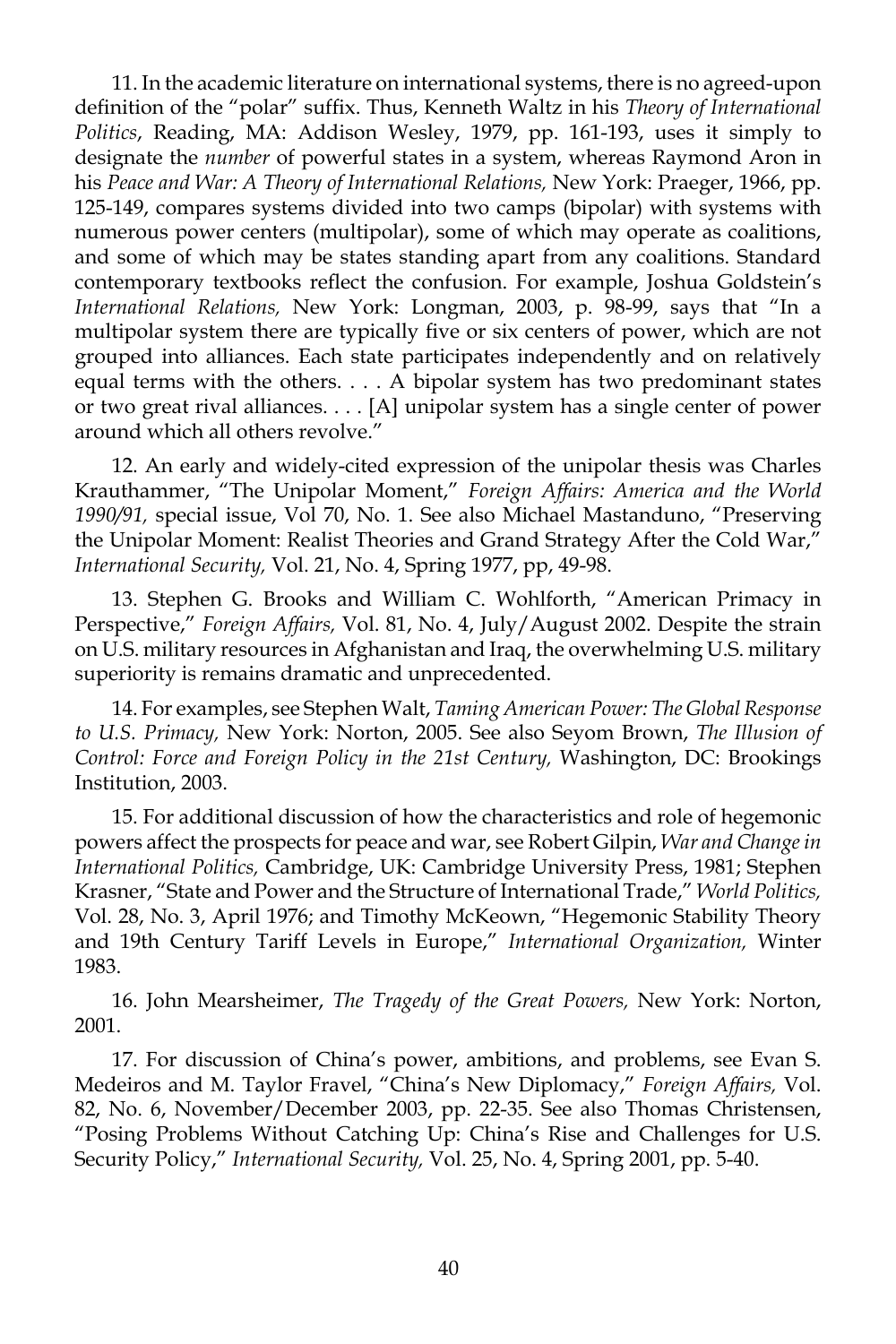18. For analysis of Japanese interests and capabilities, see, for example, Eric Heginbotham and Richard Samuels, "Japan's Dual Hedge," *Foreign Affairs,* Vol. 81, No. 5, September-October 2002. An assessment of the prospects for a more assertive, even militarized Japanese diplomacy in reaction to what I call "polyarchy" appears in Eugene Matthews, "Japan's New Nationalism," *Foreign Affairs,* Vol. 82, No. 6, November-December 2003, pp. 74-90.

19. Seyom Brown, *New Forces, Old Forces, and the Future of World Politics,* New York: HarperCollins, 1995.

20. *Polyarchy* (a term coined by political scientist Robert A. Dahl to describe patterns of participation and opposition in domestic politics) is used here to denote a pattern of *international* relationships featuring many different kinds of actors—governmental and nongovernmental—characterized by a wide diversity of alignments and adversary relationships, subject to change issue-by-issue and lacking a dominant axis of cooperation and conflict. For Dahl's original usage, see his *Polyarchy: Participation and Opposition*, New Haven, CT: Yale University Press, 1971. I first began to use the term to describe a possible post-Cold War international system in my *New Forces in World Politics*, Washington, DC: Brookings Institution, 1974.

21. Cross pressures on and within the NATO did, of course, exist during the Cold War—most dramatically in the 1956 British-French-Israeli military assault on Egypt, surprising and angering the Eisenhower administration, followed by France acquiring its own nuclear arsenal and withdrawing from NATO's military structure. But such fallings out were regarded as highly irregular and inconsistent with the imperative of maintaining unity against the common enemy and were, for the most part, diplomatically intercepted by the United States and squelched before any such public rupture.

22. Robert E. Hunter, the U.S. Ambassador to NATO at the time, provides insight into Washington's alarmist reactions to St. Malo in his book, *The European Security and Defense Community: NATO's Companion or Competitor,* Santa Monica, CA: RAND, 2002, pp. 29-44.

23. Quoted in *ibid*., pp. 33-34. Emphasis added by Ambassador Hunter.

24. *Ibid*., pp. 34-44.

25. Various NATO papers on the "Framework Agreement" (including the background paper, "EU-NATO: The Framework for Permanent Relations and Berlin Plus," n.d.); and the NATO Topics paper, "NATO-EU: A Strategic Partnership: How Did the Policy Evolve?" dated December 2, 2004.

26. *Quadrennial Defense Review Report,* Washington, DC: Department of Defense, September 30, 2001, p. 43. The need to adapt to the new reality of less reliable allies was forecast in 2000 by the U.S. Commission on National Security/21st Century report, *New World Coming*, pp. 56-57:

The permanent stationing of U.S. forces abroad will become more difficult to sustain. The political cost of such bases will likely rise, as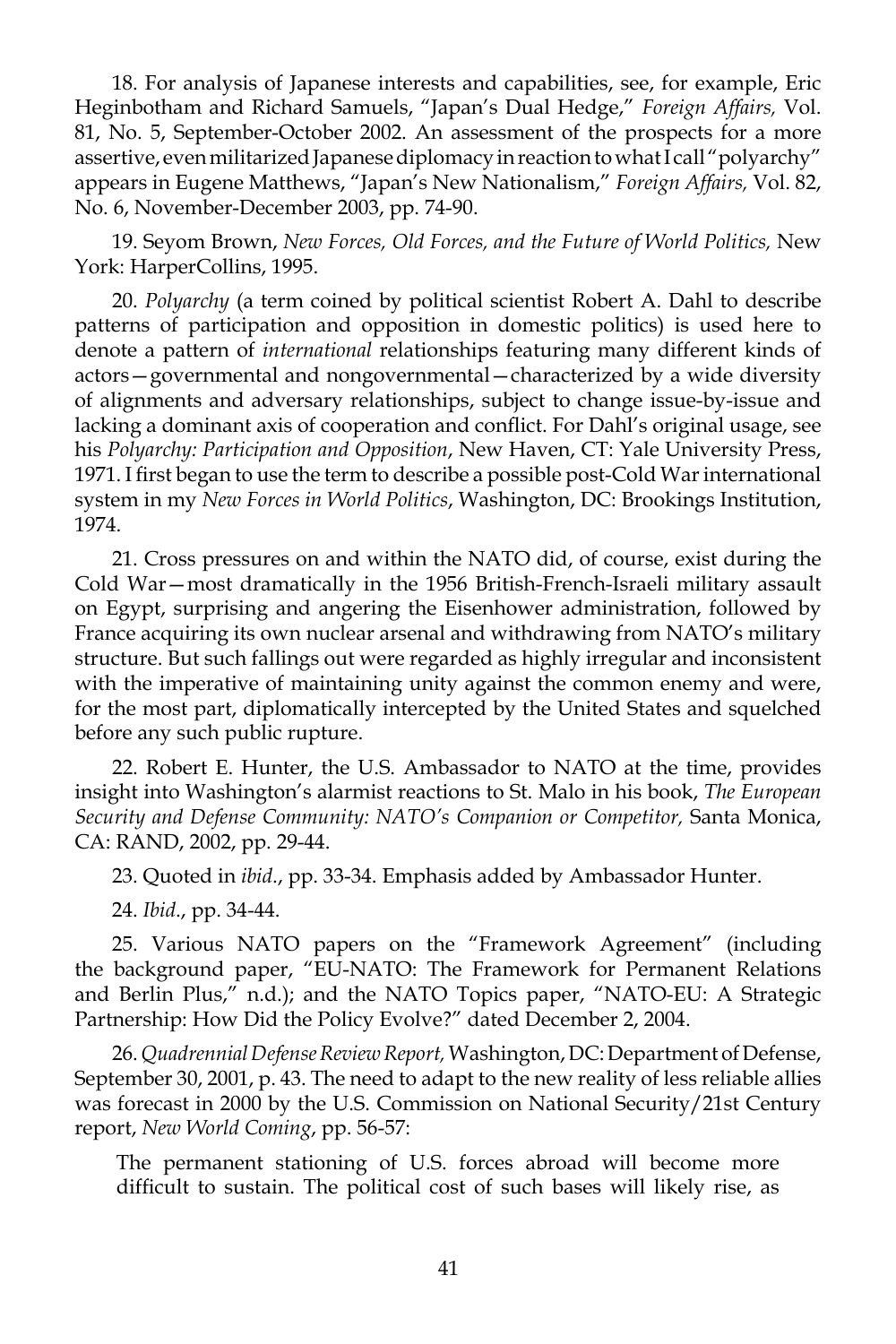will the vulnerability of such forces to attack with ballistic missiles, cruise missiles, terrorism, and weapons of mass destruction. The latter circumstance may erode support for such bases from the home front. Taken together, the pressures against the permanent forward basing of U.S. military forces have profound implications for U.S. strategy, power projection capabilities, and alliance relationships.

27. Department of the Navy, *1999 Posture Statement: America's 21st Century Force,*  Washington, DC: Department of Defense, 1999. For an independent assessment of the implications of future problematical base availability for Navy force planning, see Owen R. Cote, Jr., "Buying '. . . From the Sea': A Defense Budget for a Maritime Strategy," in Cindy Williams, ed., *Holding the Line: U.S. Defense Alternatives for the Early 21st Century*, Cambridge, MA: MIT Press, 2001, pp. 141-179.

28. Testimony of Chief Naval Officer Vern Clark before the Power Projection Subcommittee of the House Armed Services Committee, July 15, 2005. Available at *www.navy.mil*.

29. Zalmay Khalilzad and Ian O. Lesser, "Conclusions and Implications for the U.S. Airforce of 2025," in their edited volume, *Sources of Conflict in the 21st Century: Regional Futures and U.S. Strategy*, Santa Monica, CA: RAND Corporation, 1988, p. 310.

30. *Transformation Study Report*: *Transforming Military Operational Capabilities*, Washington, DC: Department of Defense, April 27, 2001.

31. Secretary of Defense Donald H. Rumsfeld, Testimony, Senate Arms Services Committee, September 23, 2004. Available at *www.defenselink.mil/speeches*.

32. *Ibid*.

33. "Who Needs Whom?" *Economist,* March 9, 2002, pp. 30-31.

34. SACEUR quote from NATO background paper, "The NATO Response Force: How did it evolve?" available at *www.nato.int/issues/nrf/nrf*, September 19, 2005.

35. NATO background paper, "The NATO Response Force: At the center of NATO transformation," available at *www.nato.int/issues/nrf/nrf*, September 19, 2005.

36. Secretary of Defense Rumsfeld, remarks to media en route to Berlin, September 12, 2005. Available at *www.defenselink.mil/transcripts*.

37. NATO background paper, "The NATO Response Force: What does this mean in practice?" September 19, 2005, available at *www/nato.int/issues/nrf*.

38. Carlotta Gall, "NATO to Expand Force and Task in Afghanistan," *New York Times,* October 7, 2005.

39. Rumsfeld to media, September 12, 2005.

40. An appropriate model can be borrowed from Operation DESERT STORM in the 1991 Gulf War, which was run under a UN Security Council mandate allowing all necessary means, including military, to oust Saddam's forces from Kuwait, but